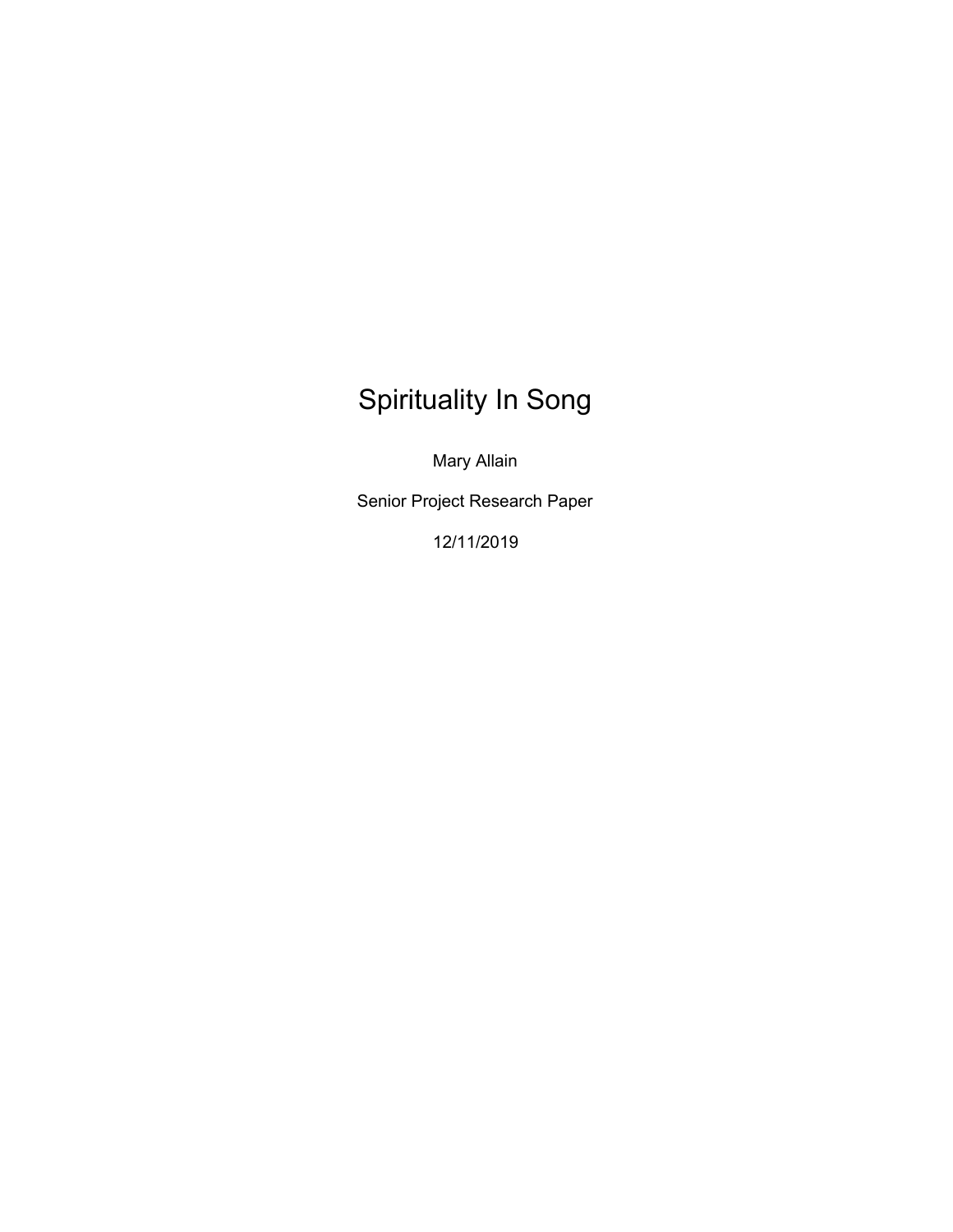When we think about pop music, often we think about themes of love, partying, lust, money, freedom, or dancing. What does not usually come to mind are themes of spirituality, transcendence, or theology, but maybe they should. Western pop music moves in and out of religious themes, but any type of music is still inherently spiritual by the function, use, and nature of music. From a theoretical standpoint, music achieves the same goals and functions as religion. They both invoke emotional expression and offer a description of human existence in a way that represents and guides society. From a historical standpoint, music was created for the sole purpose of religion and as it broke free, the spiritual elements of music remained intact. Even through the lens of current popular music, we can see the ups and downs of spirituality often mirroring the ups and downs of political events and participation. Music and spiritual are both inherently intertwined with all aspects of life, so their combination to this day should not be as foreign of a concept as it seems.

Before we launch into our discussion of music and spirituality, there are certain parameters that must be set. Unless "traditional" or "organized" is used before it, "religion" is a word that is used interchangeably with "spiritual". We will use both of these terms as codified language to mean acknowledging or questioning theological topics such as (but not limited to) existence, morality, meaning, etc. Additionally, we will be discussing overtly traditionally religious music when discussing the broad history of music, but when we discuss modern pop music we will not be covering actual religious or worship music like Christian rock or gospel music. Both of these genres do not necessarily speak to a larger audience and are exclusive to the group they are written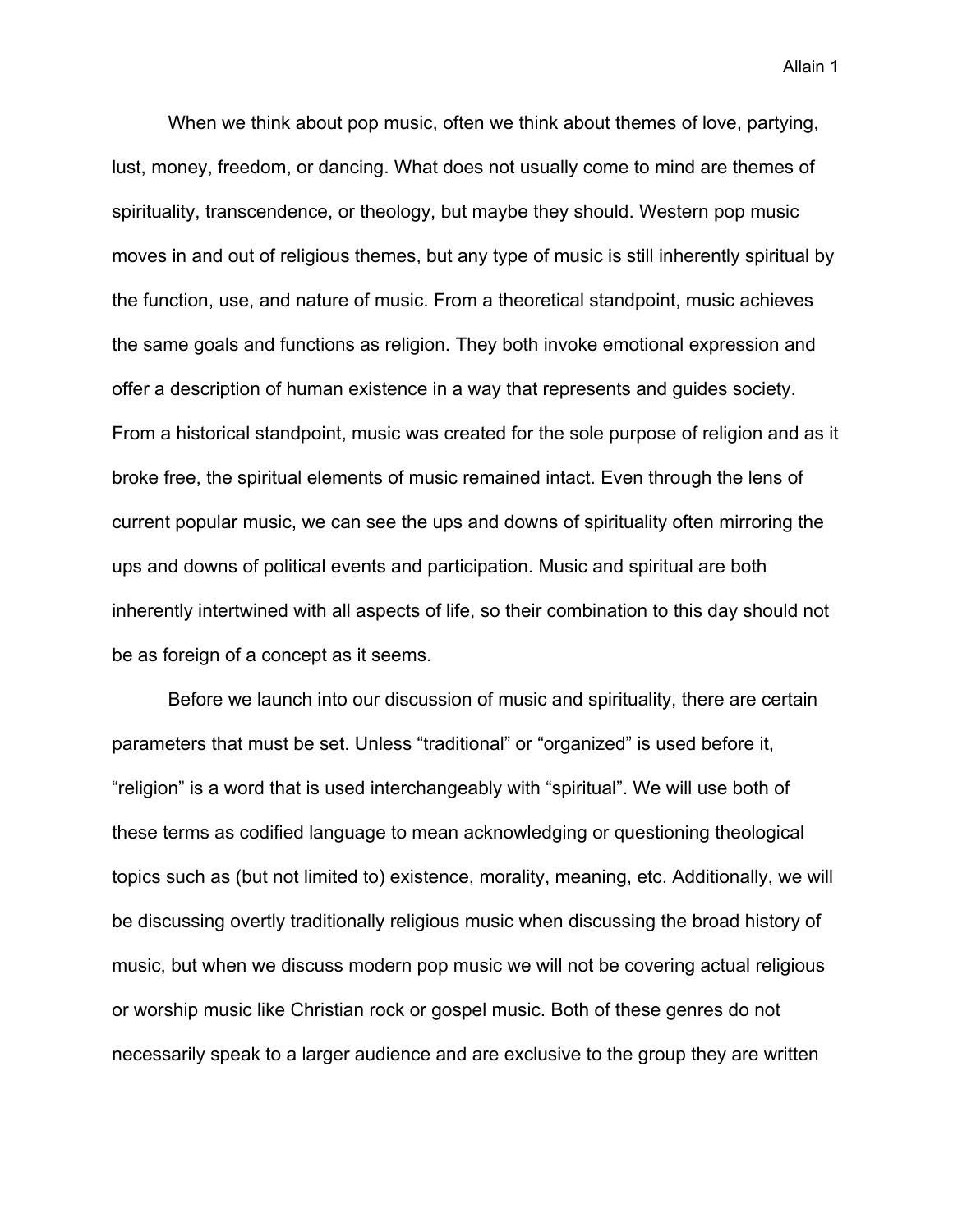by. Christian rock and gospel music are both cases of Christian music written for Christian people. Meanwhile, for example, a genre like country music attracts all types of people using secular music that is commonly infused with Christian themes while still appealing to a wide audience. The history of music in a religious context is important to note because life during these time periods surrounded around religious contexts, so they attracted the entire society of that time. Today, our society is much more theologically diverse and therefore theological music must be further reaching. The main focus of this discussion is about music whose purpose is spiritual and transcendent but still relatable to all types of people, which means that all types of music can accomplish this.

#### **Theoretical Context**

If we are to discuss such subjective topics as music and religion, we need to explore the theories behind the intersection of them first. This is an important step in explaining the human connection of making and listening to music. It must be established before we delve into history since these theories can explain the shifts that we see throughout time. Afterall, music has come a long way and has arrived from many different avenues across the globe. As it is called the "universal language", we need to approach it from an anthropological perspective.

Alan Parkhurst Merriam, a cultural anthropologist and ethnomusicologist, explored the different functions of music in his book called *The Anthropology of Music.* In it, he differentiates between ten overall functions of music. Five of these theories are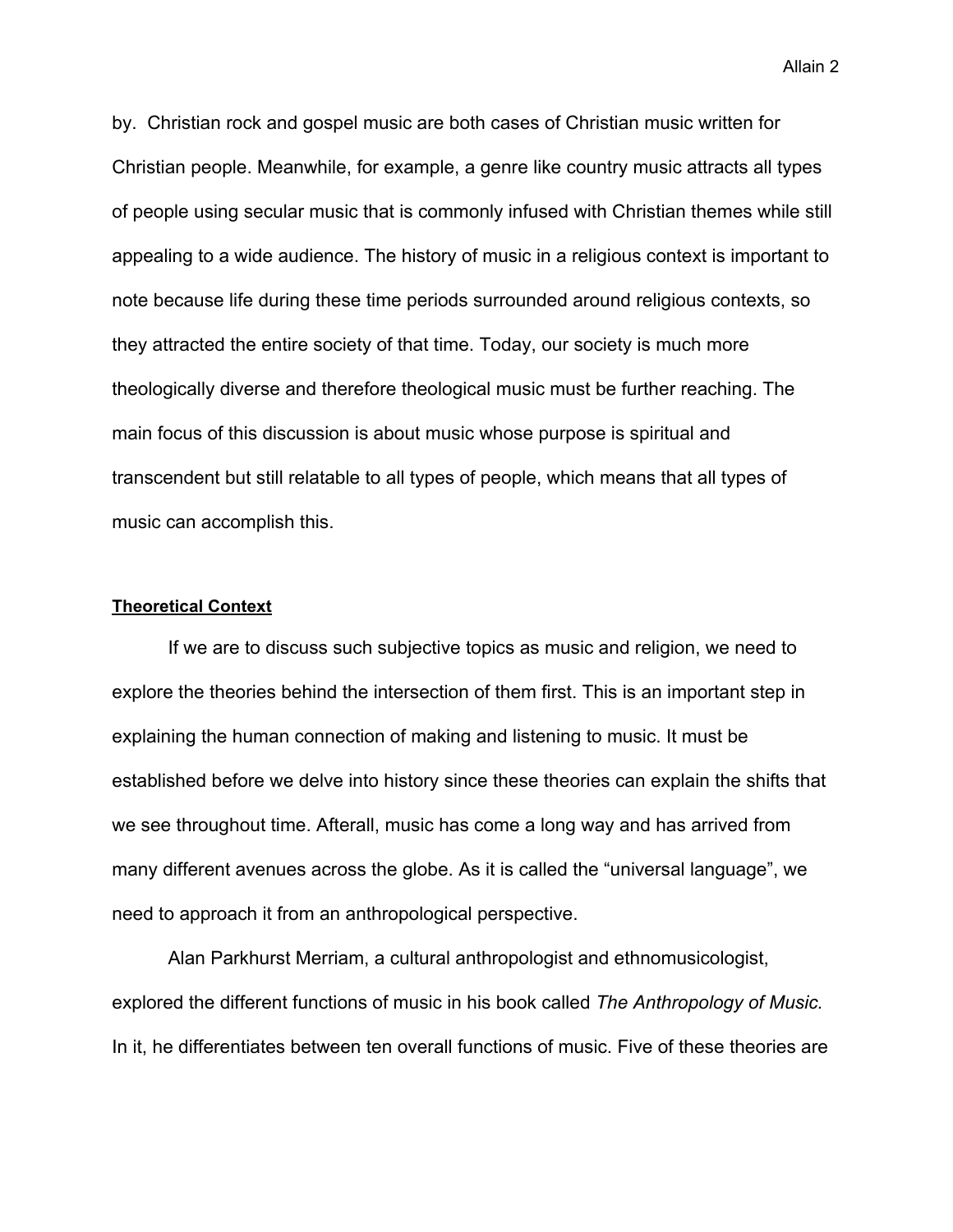relevant to the religious function of music outside of the standard practices written for religious contexts. The function of emotional expression states that music functions as a way to communicate feeling that normal discourse cannot. This can easily be used to explain not only why humans are attracted to making and taking part in music, but also why music is inevitably rooted in religion. Spirituality inherently involves feelings and experiences that are unable to be communicated through words alone, and music acts as that expression of what cannot be expressed (Merriam, 1964).

The next important function of music Merriam examines is the function of representation. In common instances where music does not involve words, it relies on symbols that connect the unknown to the known. According to Victor Turner, a cultural anthropologist, symbols represent important social processes and values, making music a medium to convey these social values and processes (Turner, 1967). Merriam's basic idea is that music is not just created for the sake of creativity, but to represent other ideas or beliefs to a specific community. Using music for this function transforms it from a mode of sounds to a representation of human behavior. Applying deeper meaning to music and what we consume, we deepen our understanding of what it means to be human, a fundamental principle of any religious practice (Merriam, 1964). So, when we view current pop music as completely devoid of spiritual connection, we music look back to this theory in how it represents the moral and social questions of its time period. Any expression of the human experience, no matter how superfluous and indulgent, is still an expression of theological questioning.

Allain 3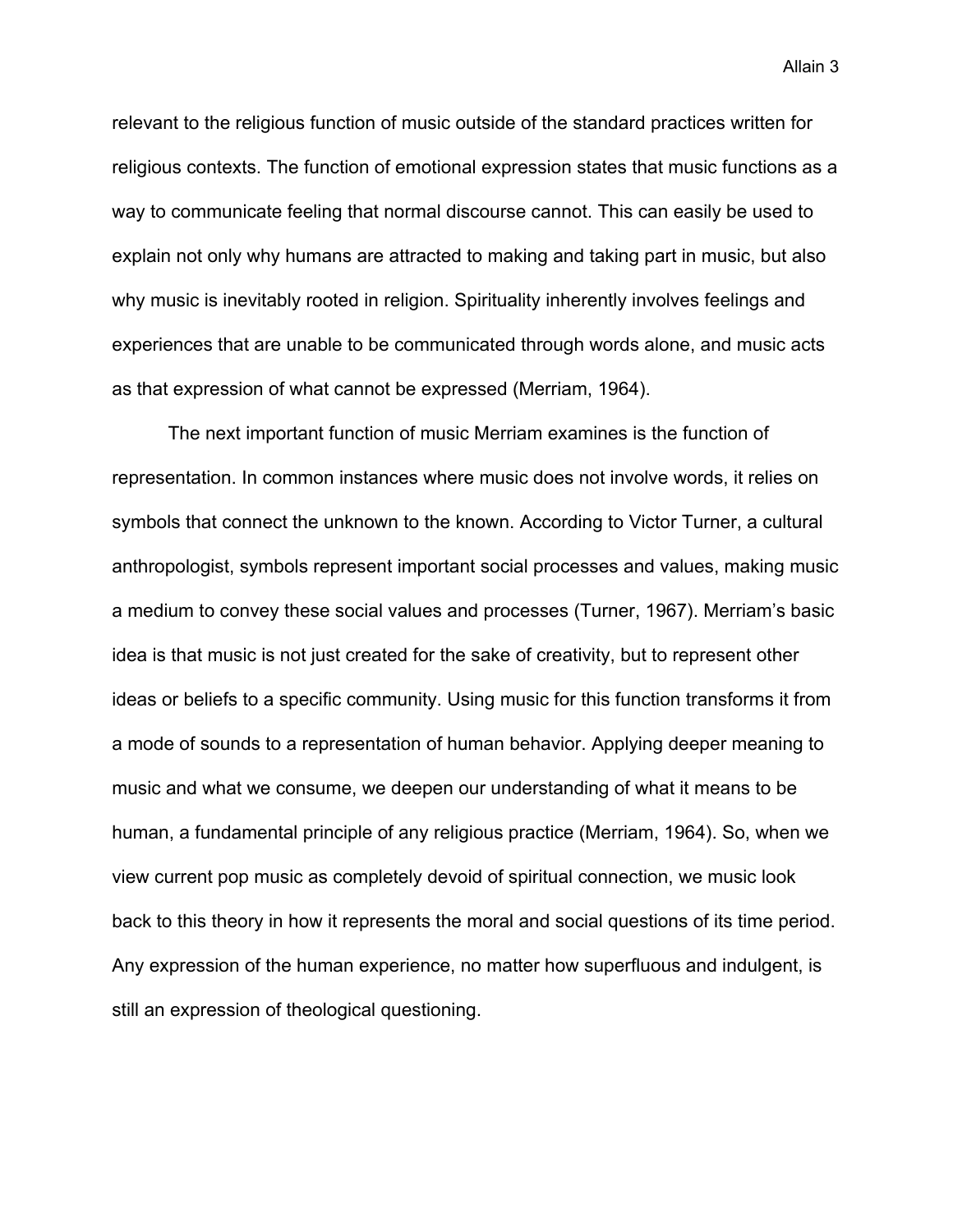The final important function of music we will be discussing is enforcing conformity and social order, which intersects with two of the other functions: contribution to the continuity and stability of culture, and the contribution to the integration of society. According to Merriam, music has been used to educate society and societal behaviors, "both through direct warning to erring members of the society and through indirect establishment of what is considered to be proper behavior" (Merriam, 1964). He goes on to describe music as a way to express cultural values. Merriam calls music, "a vehicle of history, myth, and legend" and "through transmission of education, control of erring members of society, and stress upon what is right, it contributes to the stability of the culture" (Merriam, 1964). The theory behind why religion has been constructed in almost every corner of the world is to give society these rules of right and wrong. Religious institutions have historically taken it upon themselves to be the societal lawmakers and societal stabilizers, so it is not surprising that music would be an essential asset to that mission (Merriam, 1964).

It is easy to look at the music of today and see the opposite happening. Many view current popular music as heretical and immoral, but this is still a form of conveying to a society what is acceptable or what is preferable. When today's music explicitly describes drugs, partying, sexual behavior, and other indulgences (things that are traditionally looked down upon in Western religions), they are still setting standards for current mainstream society. They are still telling us what is ideal behavior for people who are attractive, successful and happy. While this is outside of a spiritual or even philosophical type of cultural lawmaking, it still has the same effects as the ways religion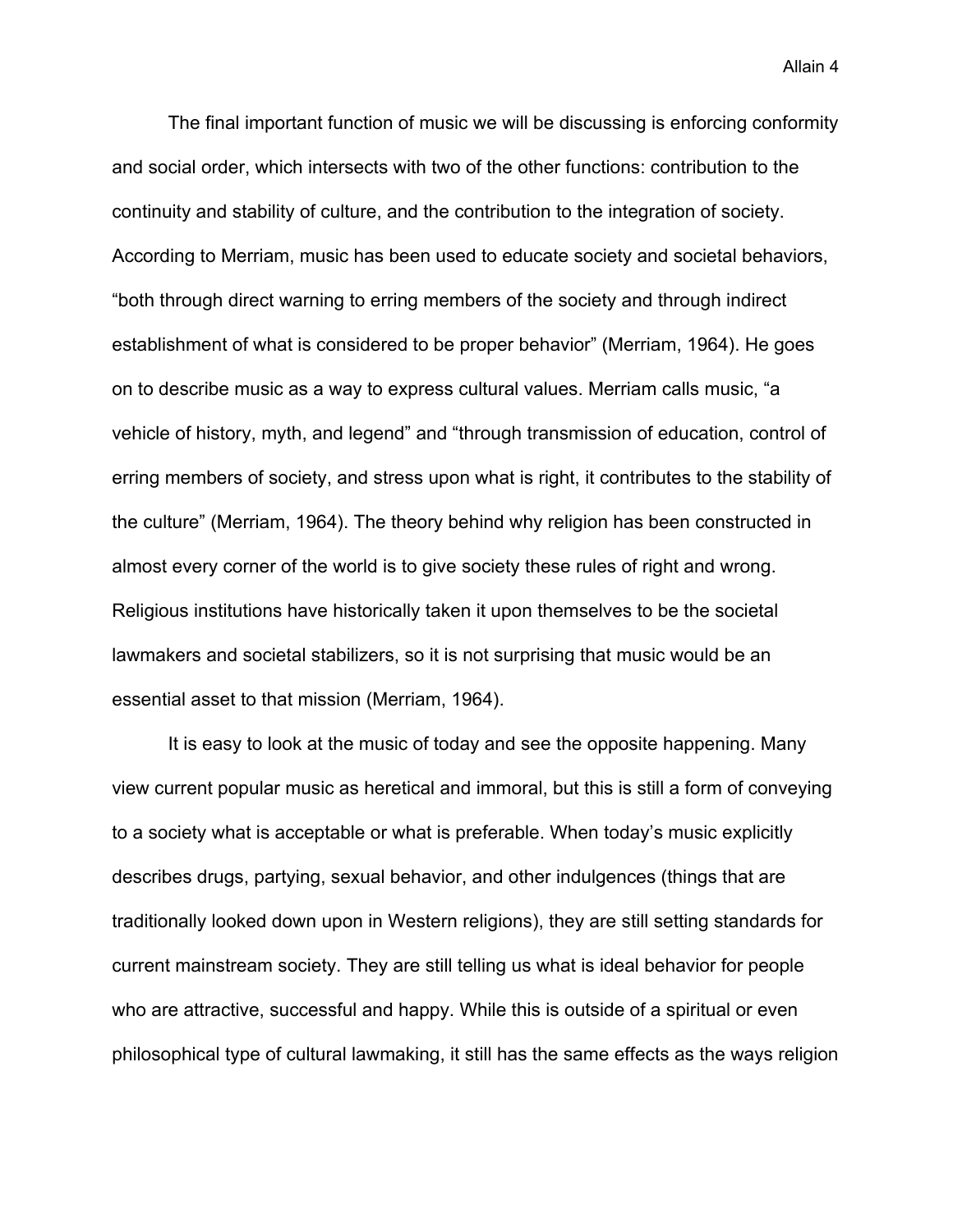seeks to create cultural laws. Clearly they are both capable of pushing societies in certain directions.

Additionally, music can also unite societies. Music's inherent ability to bring people together makes it a starting point for any of the above mentioned social commentary. This theory of music is congruent with Durkeim's theory of religion, stating, "religion's true purpose is not intellectual, but social… It serves as a carrier of social sentiment, providing symbols and rituals that enable people to express the deep emotions that anchor them to their community" (Jones, 1986).

Lastly, and most importantly, music has an inherent function of validating social institutions and religious rituals. Similar to his previous idea, Merriam believes that religious and spiritual institutions "are validated through songs which emphasize the proper and improper in society" (Merriam, 1964). This, however, has been commonly seen as an outdated function of music. Popular music has clearly evolved to encompass ideas outside of religious or even moral themes. Many people see current popular music as even immoral and indulgent, seemingly contradicting traditional views on the function of religion. Dr. Rupert Till, author of the book, *Pop Cult: Religion and Popular Music*, suggests that popular music will always be linked to religion as long as young people connect with it to establish their own status quo and provide themselves with a sense of identity and community. These are just some of the aforementioned basic functions of both music and religion.(Till, 2010).

We will also see, when this paper explores the historical aspect of music's role in religion (and vice versa), that society itself has come from a place of spirituality and

Allain 5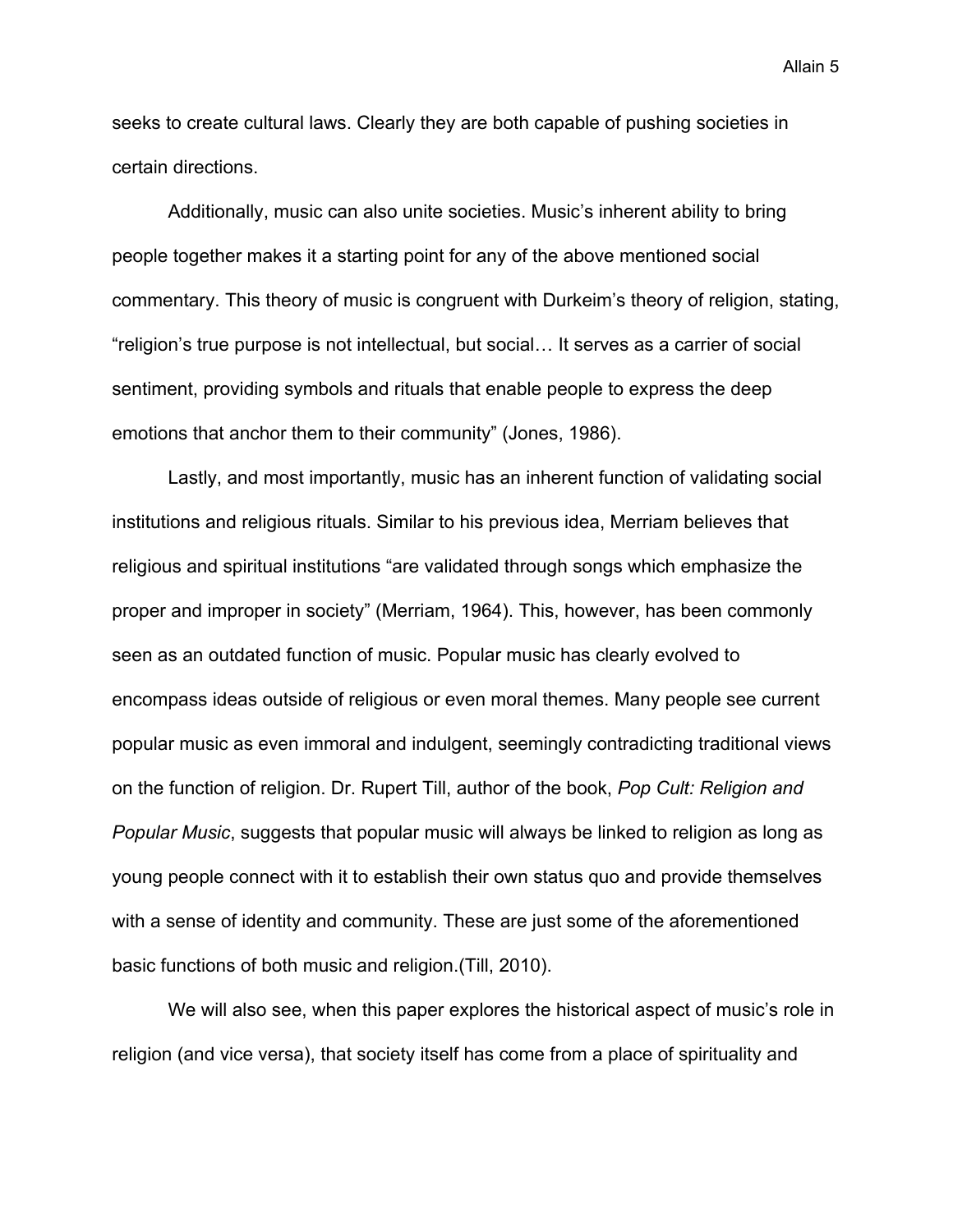religious participation. Music has always been deeply rooted in our social cognition, which in turn inherently encompasses religion and spirituality. Bruce Venable, author of *Church Singing: The Fathers and Beyond* wrote,

"Every aspect of life was at one time accompanied by its proper music: weddings and funerals, work of all sorts, planting and harvesting, games, social dancing meals, and drinking. Anthropologists declare that all these activities were regarded as in some broader sense religious, as affirmations of the inherent social order, taught to the ancestors by the gods" (Venable, 1995).

While this has not changed today and we still incorporate music into weddings, funerals, and holidays, these activities are no longer seen as traditionally religious in mainstream culture. Justices of the Peace conduct marriage ceremonies, church funerals have turned into 'celebrations of life', and holidays have become more commercial than spiritual. Yet, music still plays an essential role in all of these social events. This could be attributed to the theory that society is moving away from spirituality, but as we will discuss later, that is not necessarily true.

Considering the theories we have discussed about music's societal importance, ability to build community, and ability to bring identity and structure to culture, it makes sense to form the connection between music and religion considering that religion seeks to achieve similar ideas. One aspect of religion that we have not discussed yet is the aspect of a higher power and connection to something larger than human existence. This is probably the most elusive aspect of religion as there is no way to communicate or share this type of experience. Many, though, believe that musical experiences, like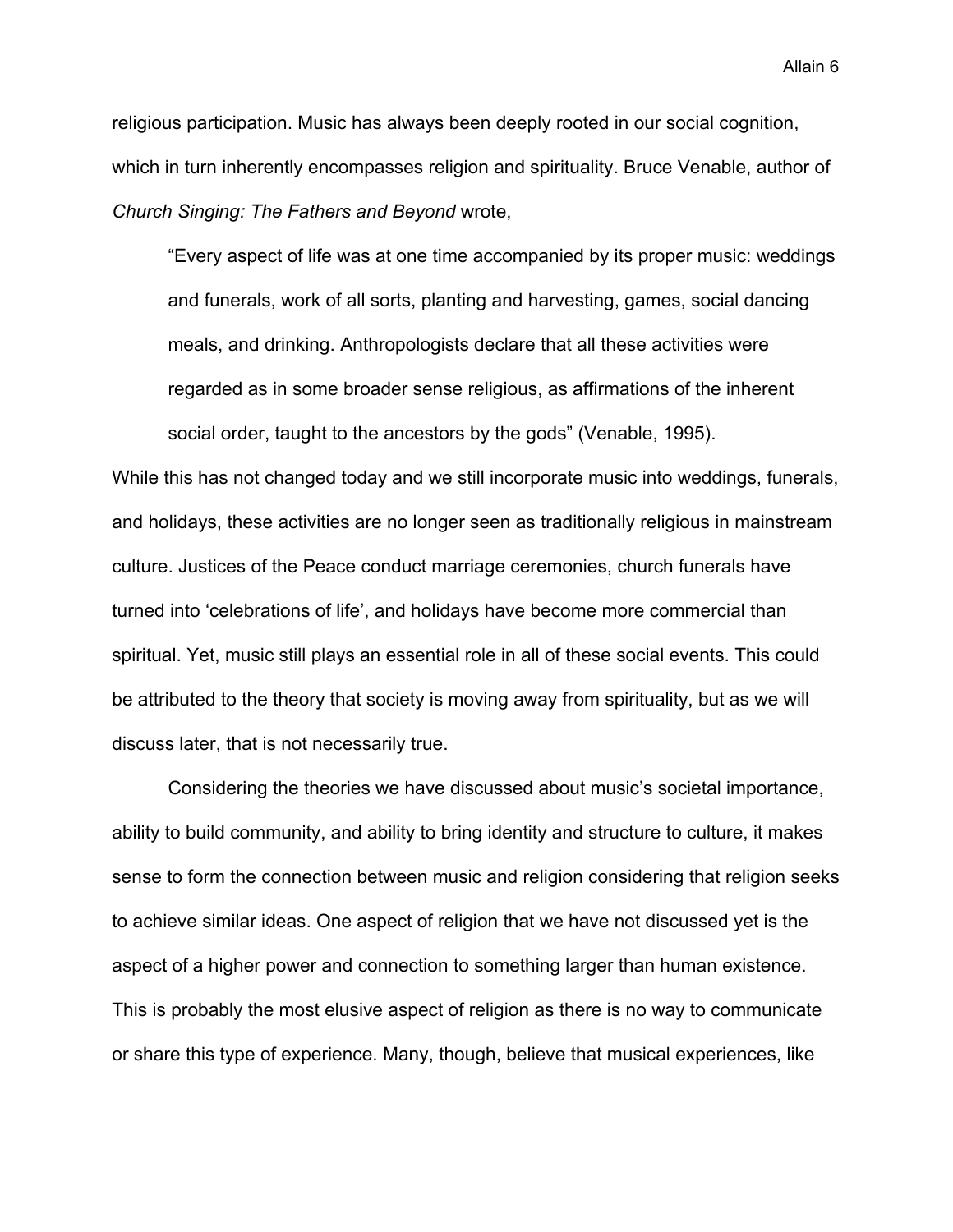concerts or performance settings, can feel comparable to these transcendent experiences.

Ritual is the religious equivalent to a live music experience. Ritual is the performance which goes along with the content, and gives experience to the belief system of religion. The etymology of "ritual" comes from the Latin word for "rhythm" ("Ritual"). According to Stephen A. Marini, author of *Sacred Song in America; Religion, Music and Public Culture*, the aim of both rituals and live musical performances is to, "move participants out of everyday awareness into a state of shared mythic consciousness" (Marini, 2003). This goes beyond one side of a performance. Austrian-Jewish musicologist Victor Zuckerkandl believed that music functioned to connect the singer, the audience, and the subject, which in this study would be the religious being who is sung about. He believed that through singing, an artist, "first joins the individual singer to a community of other singers, then the singers together seek identification with those things that are sung about" (Zuckerkandl, 1971).

This is rooted in music about religion, but as music moved out of religious contexts that spiritual connection between a performer, an audience, and the subject is still palpable. While singing a love song, the artist and audience can feel the same or similar emotion together, though standing in a crowded venue. When singing a sad song, members of the audience may cry at the reaction of being a part of that experience, though they may have never had such a strong reaction to the recorded song itself. These are very powerful, physical responses to something that is so intangible. These experiences can oftentimes be reported as out-of-body or even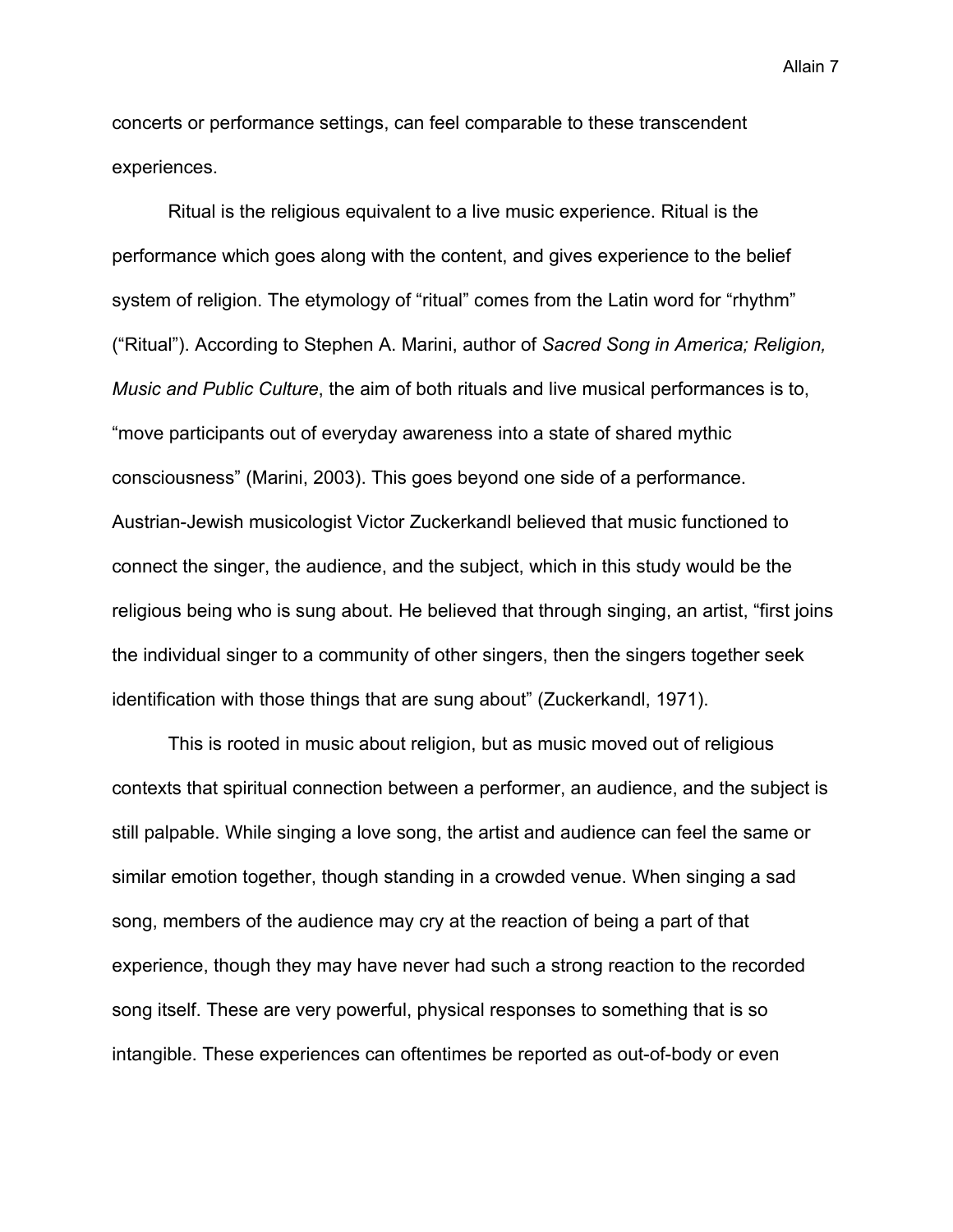transcendent, similar to the description of spiritual transcendence, even though there was nothing textually spiritual about the music being played (Till, 2010).

In Marini's writing, he recognizes the central role that spirituality plays in music. He argues that a rise in pitch can create 'outgoing emotion' while a downward pitch can create an 'ingoing emotion', and that the major keys can express joy and minor keys express sadness. While these are the basic functions of music theory, the cause of these psychological emotional reactions are still unknown to this day. Marini implies that these inherent uses of emotion in music is instrumental in religious and spiritual understanding, which explains why the creation of music was for religious contexts (Marini, 2003).

Marini also relies on a theory from psychologists John A. Sloboda and Anthony Storr, who argue that music is similar to the linguistic structure of the unconscious mind. Marini wrote that no matter what language someone speaks, "music expresses our inward state in much of the same way a religious belief system, by providing an ideal order through which to perceive the world and thereby ourselves" (Marini, 2003). The theories he writes about are attractive to people when applied to sacred music because of, "the importance we have traditionally attached to the emotions in interpreting the nature of religion itself" and he then "grants the idea that music itself can convey religiousness" (Marini, 2003).

Before we move on to discuss the way music and religion have been intertwined throughout human history, it was important for us to discuss the theories that also bind the two together. In order to understand *how* they are connected, we needed to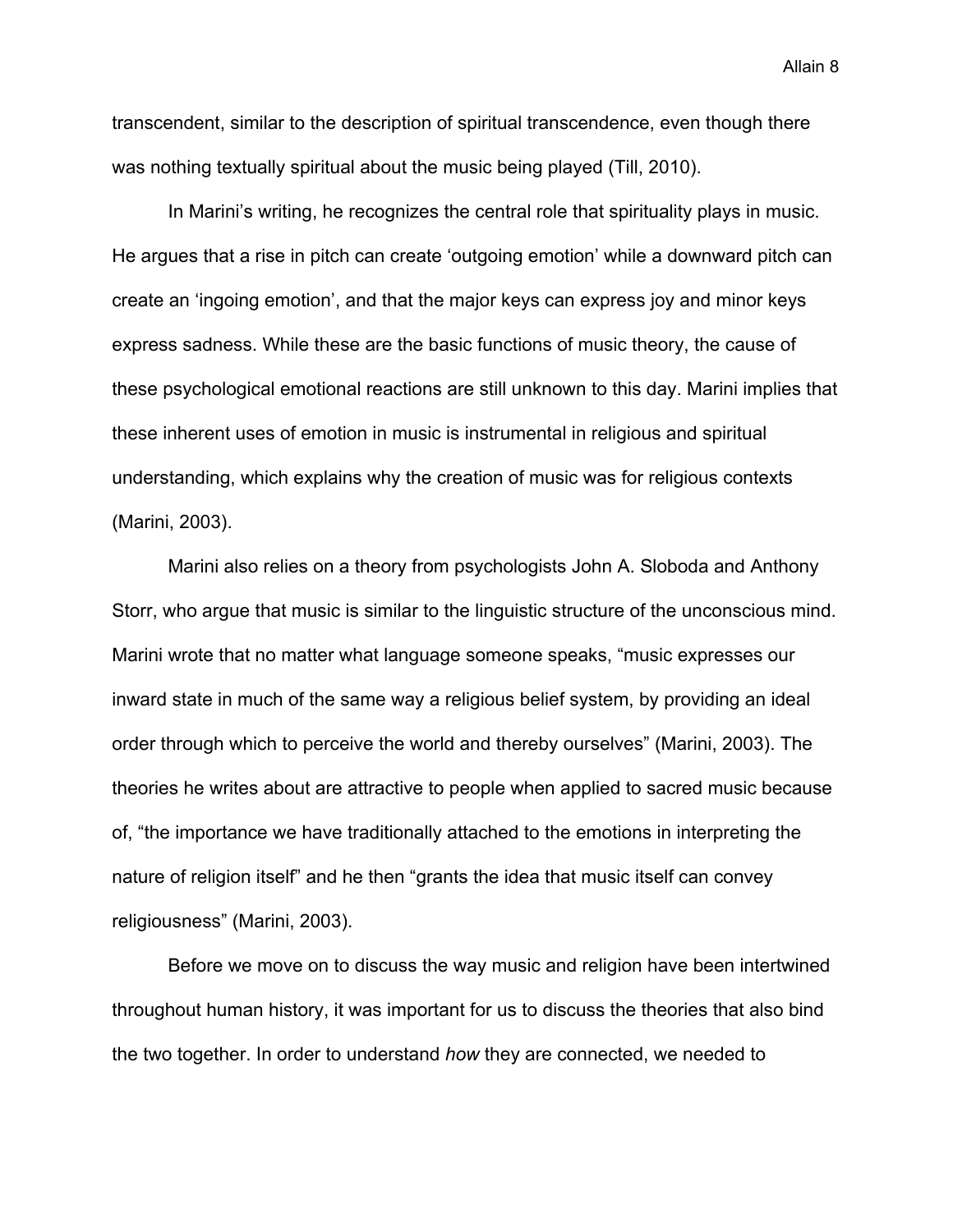understand *why* they were. It is because they both seek to accomplish similar goals and even do so using similar means. Music and religion both seek to make sense of the outside world around us using the internal experience of living, they both seek to define and represent a society and the values that society holds, and they both bring people together in doing these things. As we move to our historical analysis, we will be calling upon these theories to make sense of the trends we see in the connectedness of religion and music.

#### **Historical Context**

It is nearly impossible to step through every root of music in our world since music can be found in the formation of every single society in all corners of our planet. Coined as the 'universal language' by American poet Henry Wadsworth Longfellow, every society in human history has had music. According to cognitive psychologist Daniel J. Levitin, "Throughout most of the world and for most of human history, music-making was as natural an activity as breathing and walking" (Levitin, 2016). Archaeologists all over the world have routinely discovered artifacts that were used to create music dating back to the beginnings of human existence. In 1995, Slovenian archaeologists found a fragment of a bone flute that is thought to be around 44,000 years old, suggesting that music has been around as long as anatomically modern humans (Blum, 2019).

Because of all of this, the musical history we will discuss is going to focus on and begin with religiously used music. My timeline will have gaps in it as music builds upon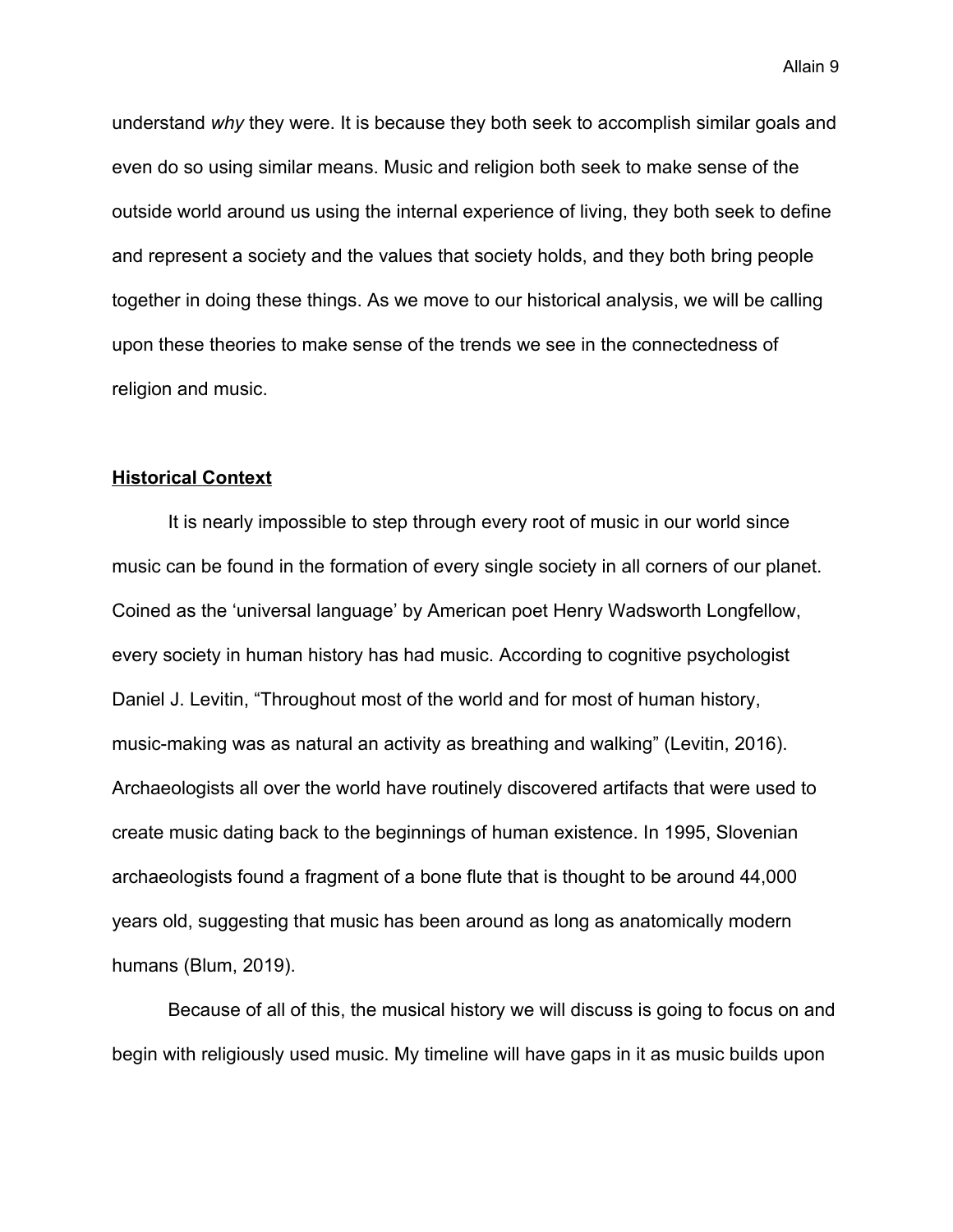one another and not all shifts in music history will be relevant to proving the inherent connection between music and religion.

To step through the concept of the origination of music and how it is rooted in religion, we can look at multiple corners of the world to prove that music arose out of religion no matter where it came from. While all corners of the earth had their own forms of music, Ancient Greece is thought to be where our current understanding of music began (Hagel, 2018). There is evidence that music theory was being formed in Ancient Greece as early as the 4th century with the publication of the text *Harmonic Elements* by Aristoxenos where he studied harmony, acoustics, scalars, and melody. In Greece at this time, many philosophers studied music as a mathematical expression of the cosmic order. Music was held to have certain medicinal powers over physical and mental illnesses since to the Greeks, music was literally a gift from the Gods. Certain instruments were associated with certain deities, and specifically the Muses personified different forms of music in order to entertain the Gods on Mt. Olympus (Hagel, 2018).

The Greeks also subscribed to and even originated some of Merriam's theories, specifically the theory that music can morally and ethically control or set the rules for society. They believed that music played an ethical role and even banned overcomplicated rhythms, fast tempos, specific sounds and musical motifs for fear they were morally dangerous or could literally control the moral choices of the audience. Both this philosophical view of music and the Gods' role in music lead music to be the central factor of Greek plays and rituals which were used to praise and tell the stories of Gods and demigods (Andrikou).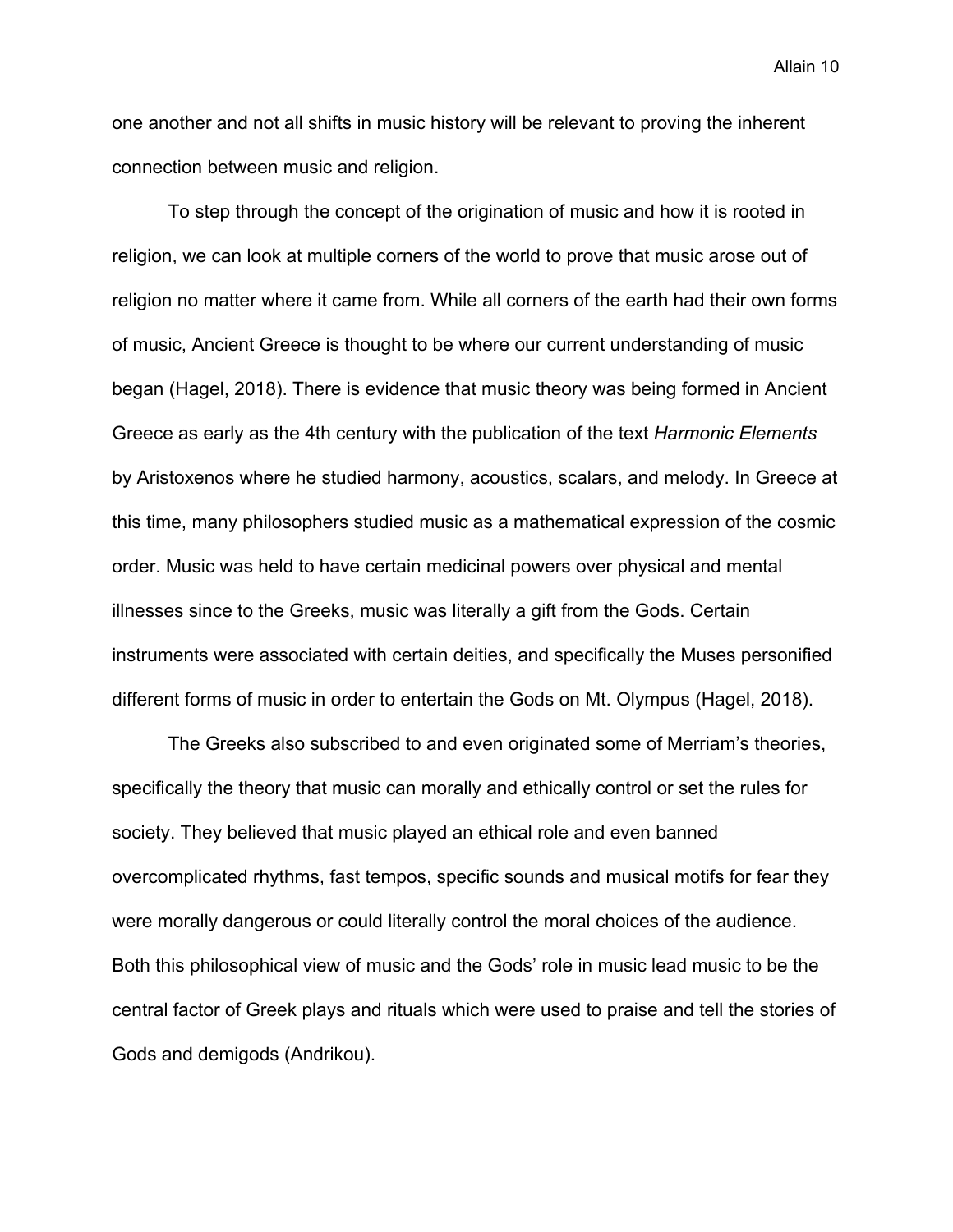If we move further east to India, we can study one of the oldest religious and musical practices of our world: Hinduism. Guy L. Beck, a professor of Asian Studies and Philosophy at Tulane University stated in his article *Sacred Music and Hindu Religious Experience: From Ancient Roots to the Modern Classical Tradition*,

"While music plays a significant role in many of the world's religions, it is in the Hindu religion that one finds one of the closest bonds between music and religious experience extending for millennia… Nearly all genres of Indian music, whether the classical Dhrupad and Khayal, or the devotional Bhajan and Kırtan, share a common theoretical and practical understanding, and are bound together in a mystical spirituality based on the experience of sacred sound" (Beck, 2019).

At the roots of Hinduism and Hindu rituals is the syllable OM. Recognizable in its popular use in yoga, OM is a sacred chant whose purpose is to bring the chanter closer to the divine and enlightenment through careful meditation. Research on the origins of OM show its close connection to tonal chant and music from ancient India. The chanting of OM is almost always monotone on the tonic note of the scale and is commonly used in not only meditation but also fire sacrifices and devotional worship of gods and goddesses. The first thousand years of OM constitute a Samavedic movement within the broader religious culture of Vedism. This is thought to be an extremely important finding in the study of Hinduism: that the history of the sacred syllable resounds with music and song (Beck, 2019).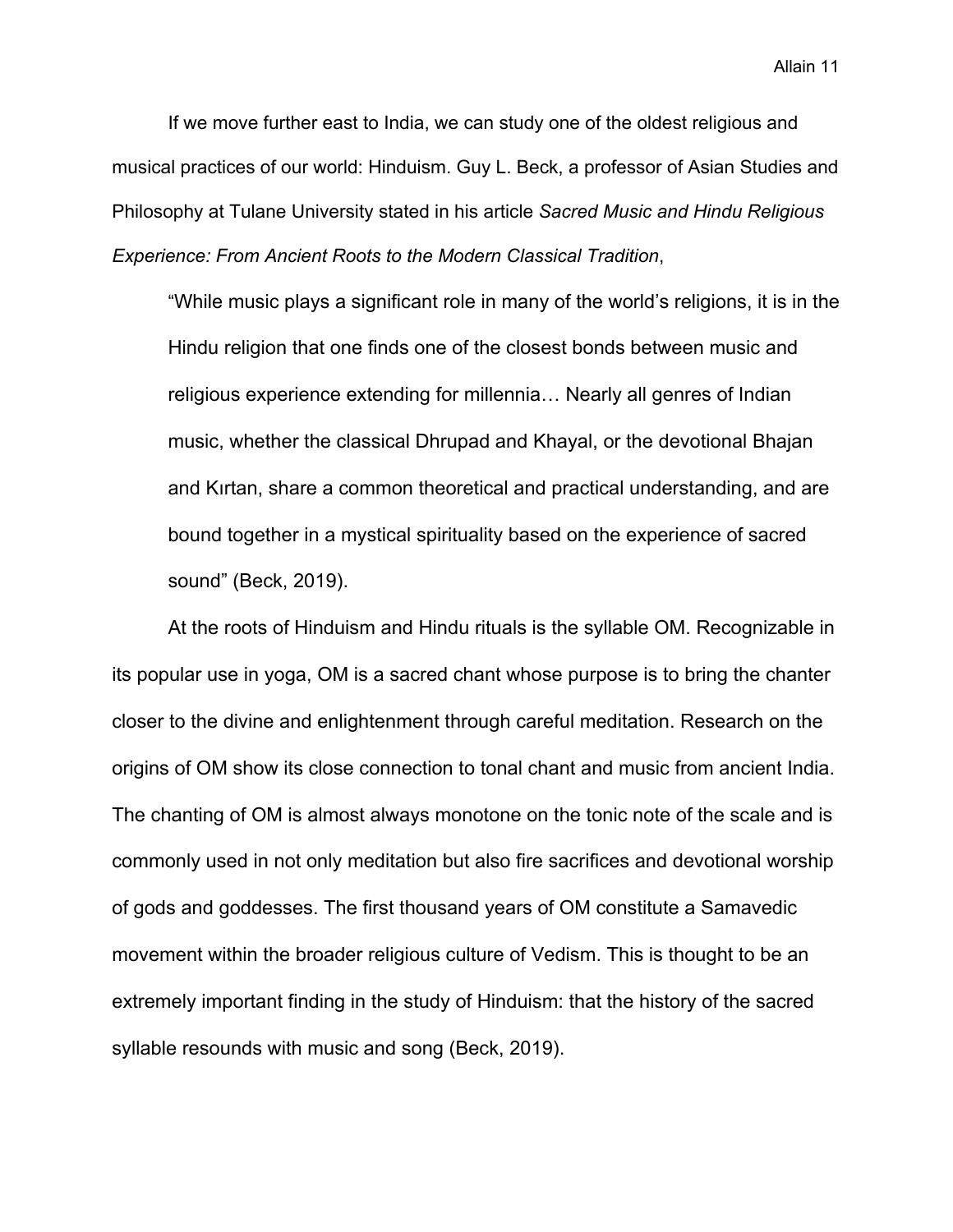Individual meditation is so inherent to Hindu practice because, since the beginning of this ancient religion, "ritual chanting was viewed as an effective means to interact with the cosmos and to obtain unseen spiritual merit toward a heavenly afterlife… musical sound in Hindu tradition is linked to the divine Absolute known as Brahman" (Beck, 2019). Meditation is something that every individual can do by themselves in order to have a personal spiritual connection and experience, and OM was essential to that. Even just one repetitive note is seen as a rhythmic music that is the key to the divine and to a heavenly afterlife. One could not be attained without the other (Beck, 2019).

In the form of social rituals, more dynamic music was often used. During ritual fire sacrifices, verses from religious texts were chanted in three distinct musical tones which were expanded to seven notes in the singing of hymns from the text *Sama Veda,* which comprised some of the earliest hymns in world religion. According to Beck, these hymns were, "believed to possess supernatural powers capable of petitioning and supporting the deities that controlled the forces of the universe, indicating to us that music was mysteriously linked to the divine at this early stage of Hindu ritual practice" (Beck, 2019).

What began as this classical Hindu music slowly transformed into what we now see as Indian popular music, or Bollywood music. While Bollywood music has moved away from religious context specifically since the 80's, this music and its roots in traditional Hindu music, as well as having Western pop influences, can be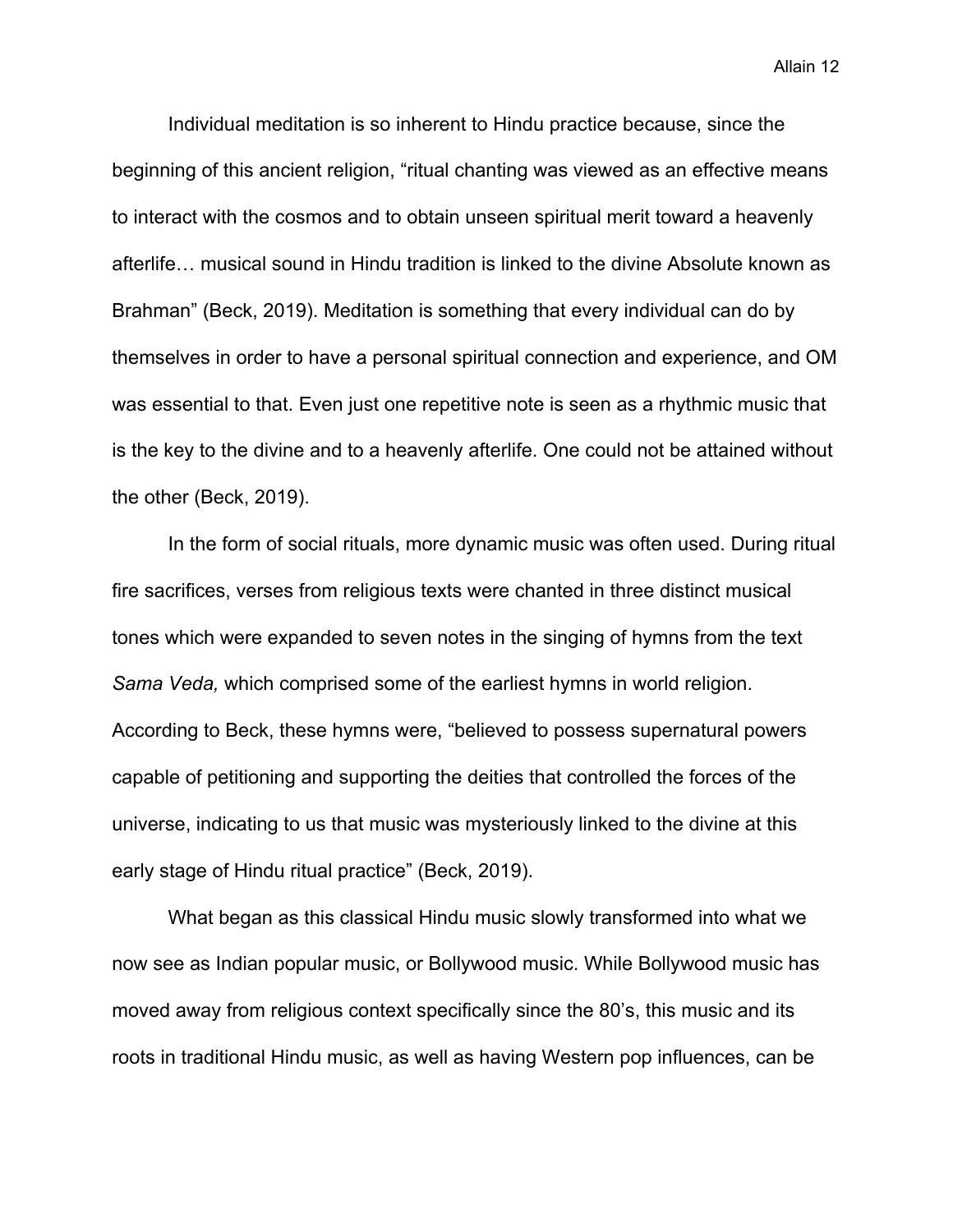used to make a similar example as we will make with American popular music: its roots are inherently religious and cannot be separated from them. The tonal and rhythmic nature of Bollywood music came from the sacred OM and rituals of traditional Hinduism, a religion that is seen more like a unifying culture across the extremely diverse regions in India. If Hinduism is a religion that is seen as intertwined or even one in the same with Indian culture, then current Indian popular culture is inherently Hindu culture (Beck, 2019).

Now switching to the Western hemisphere, Native Americans had their own system of prayer, music, dance, and culture centuries before European settlers stepped foot on native soil. Marini, in addition to his writings on sacred music in settled, colonial, and post-colonial America, recognized that, "Native American tribal societies developed extraordinary rich and diverse traditions of sacred songs" (Marini, 2003). Marini's research found that Native American tribes used music in two different ways: ceremonial and social.

Ceremonial songs are "sung in the higher sacred rituals of tribal religion, are employed to make spiritual beings present and to purify participants" (Marini, 2003). Examples of these ceremonials would be hunting, healing, war, and harvest. Though these may seem like parts of everyday life, as we have discussed previously these everyday events are spiritual events. Especially for Native American tribes, every aspect of their lives involved their spirituality.

Social music, on the other hand, is used in social events that may lack this high ceremonial aspect, but "still maintains its potency as a sacred medium". An example of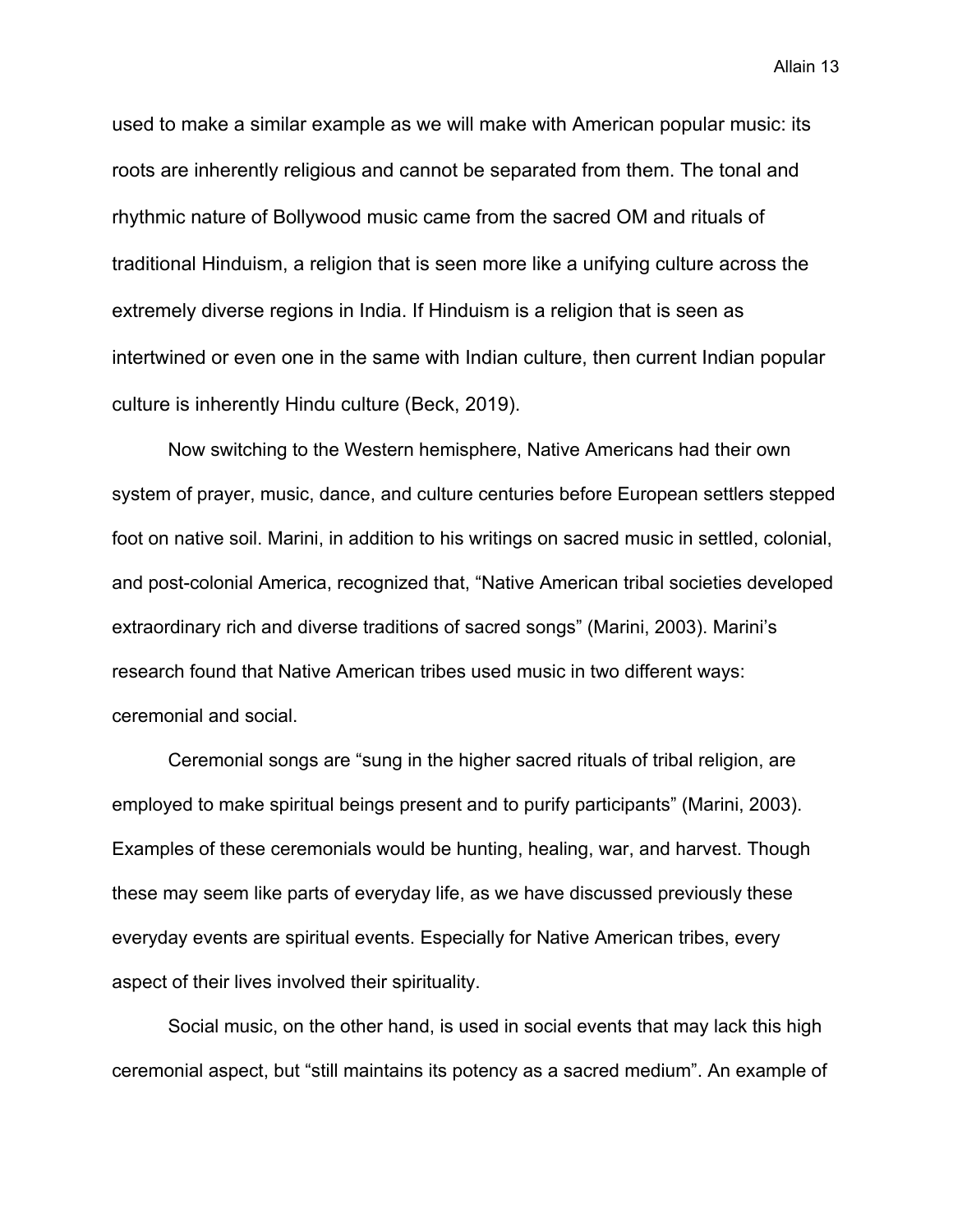these types of social events would be the powwow, which is defined by Marini as, "a public ritual gathering of one or more clans or tribes dedicated to skill competition, feasting, and dancing" and is deeply rooted in tradition. Henrietta Mann Morton, a member of the Southern Cheyenne tribe, defines powwows in her own eyes as, "an outgrowth of the religious and social dances of the Plains tribes" (Blum, 2019).

These thoughts become even more potent when we consider that most Native American tribes do not subscribe to the Abrahamic view of a world made for people, but view a world that is the mother of people and that people are an integral part of the earth. Joel Brady, "Land itself is sacred… Native American faith is inextricably bound to the use of land" (Brady, 1999). For Native Americans from all tribes spanning the entire continent, every aspect of their lives were sacred because every minute of their lives were spent interacting with the land, taking and giving back. Therefore, as Venable wrote earlier, everyday moments were all spiritually connected. Whether the music they were interacting with were ceremonial songs or social songs, no matter what the context is, they are interacting with their spirituality through their sacred songs (Marini, 2003).

These Native traditions would unfortunately be overrun by the European influences of colonization. Puritans, a conservative religious movement banned from England in the 1600s, colonized the land that would become the United States in order to find religious freedom. With them, they brought their ultra-religious views and perspectives on music, which influenced the emergence of American music. While the Puritans believed that music was a gift from God, they followed in the footsteps of many other religious practices and believed that certain instruments and music were sinful or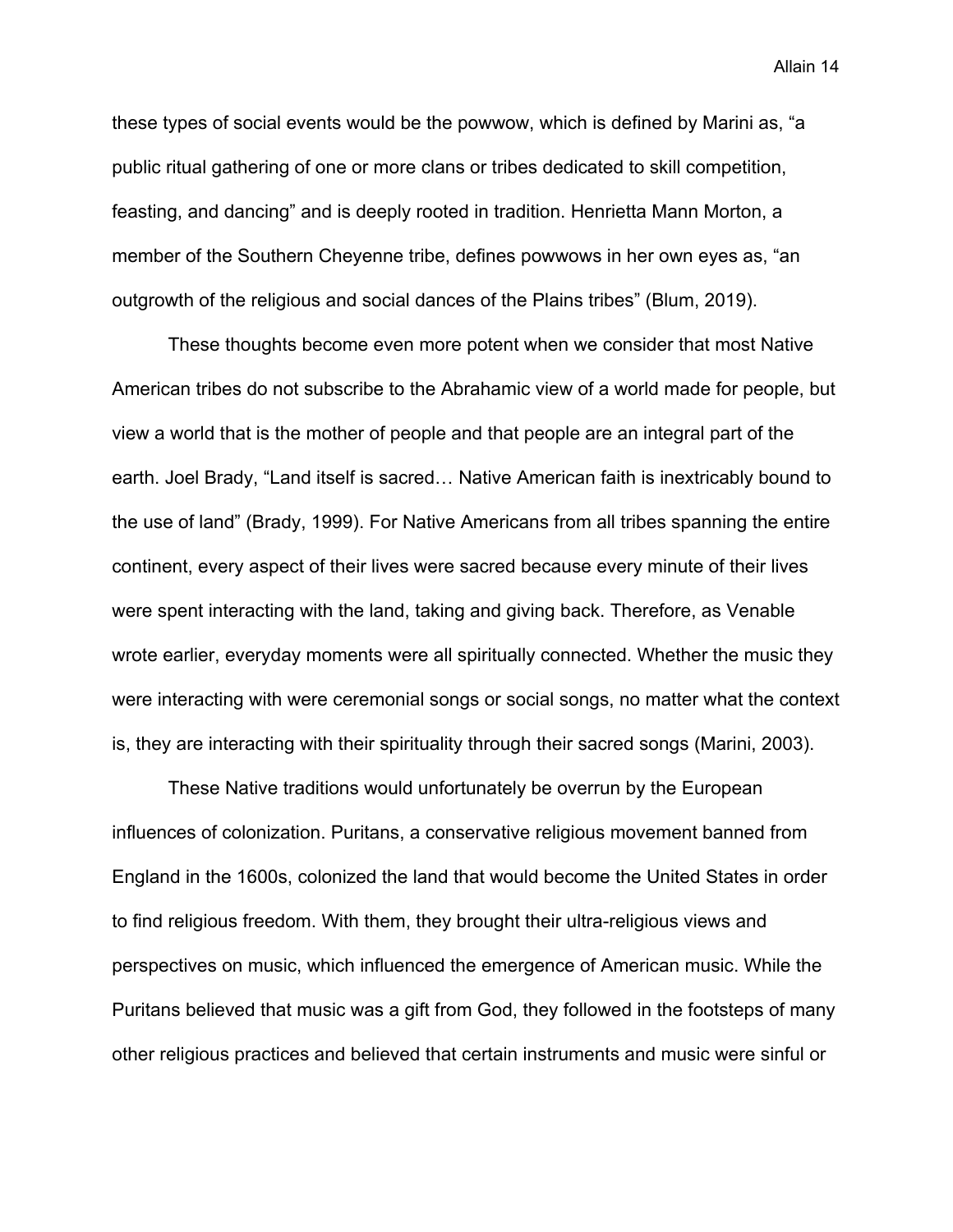representative of the devil, and therefore music in the beginnings of current American society were used for religious and moral propaganda (Denisoff, 1970).

This view changed as more Christian denominations settled New England and brought with them their varying amounts of liberalism. What was consistent between each was that music was mainly consumed by communities within churches. By the 1700s, many of these denominations thought that hymnals and music were a powerful force for conversion and began publishing music for mass consumption outside of church. An excellent example of this was the Methodist church, which not only published music books but even rewrote popular tavern songs as sacred songs in order to draw a wider, more "spiritually lost" crowd. While these music books still had strong rules attached to them, many churches strayed from the rigid nature of written music that required participants to sing exactly as printed in favor of a more spontaneous approach to singing hymnals, which sought to involve the listener in a more religious experience. Hymns were then seen as a way to create a "we" feeling amongst a community of believers (Denisoff, 1970).

In the United States, Methodism created many processes of public and communal singing. With the creation of the American frontier came the creation of the "camp meeting". The inhabitants of an area would meet together at a predetermined time and place (outside of a church), to hear the circuit rider. Circuit riders were clergymen assigned to travel through new American territories to minister to settlers as churches might not have been established in new colonies yet. At these camp meetings, songs were sung loud and for days at a time. One circuit rider commented,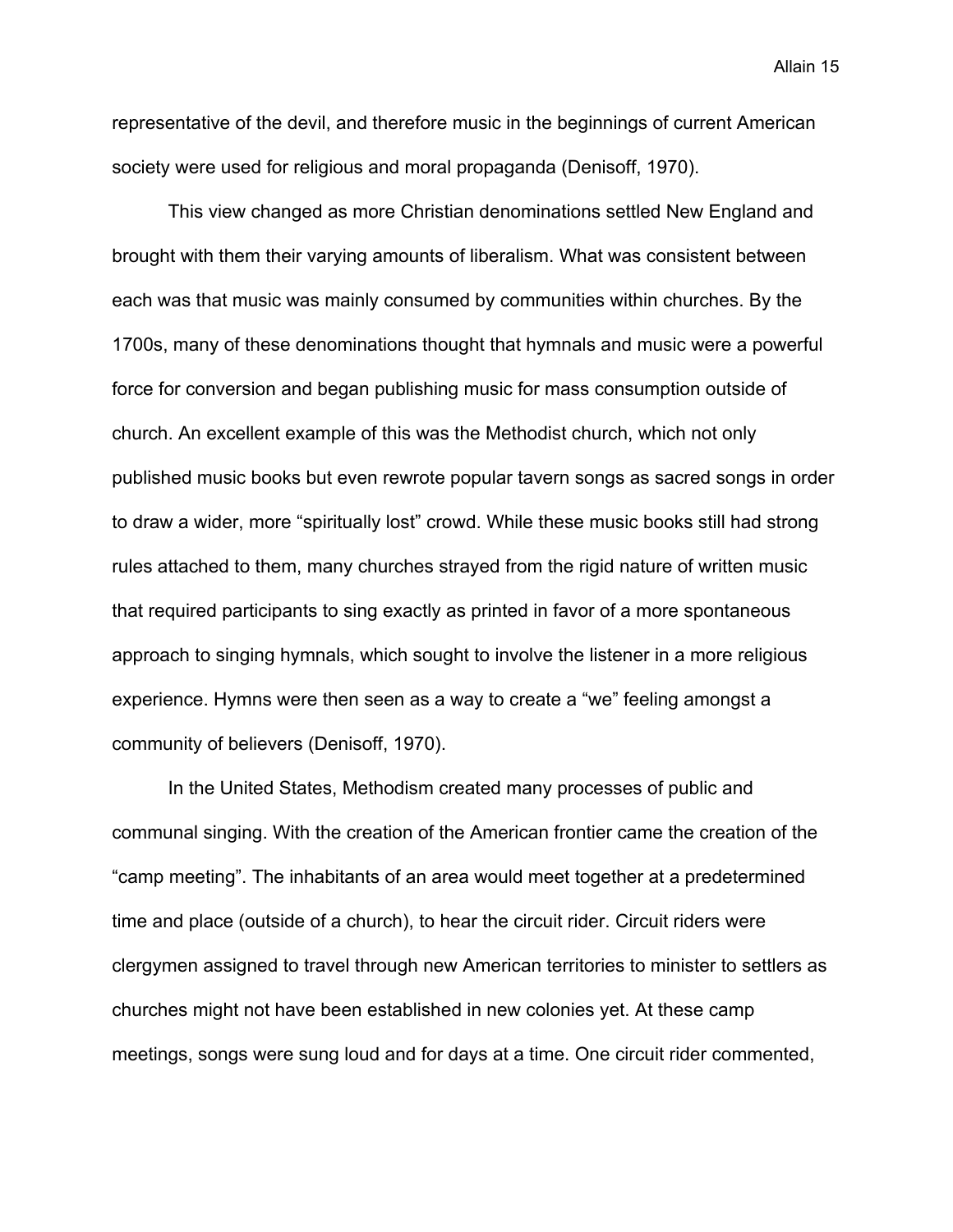"They may have enjoyed themselves, but they were not singing for the sake of singing. What they were there for was the hammer on the sinner's heart and bring him to the mourners bench" (Denisoff, 1970).

One artifact of these camp meetings was the *Pocket Hymn Book.* This book was an easy to carry, small book filled with hymns without written music in them because each hymn was written to the tune of popular standards everyone knew. This marked a time period in American music where sacred music was purposefully made accessible to all people and secular music was rising to popularity out of it (Denisoff, 1970).

If we were to progress through American music, we would see trends that were similar to those of Europe as Europe had a significant influence over American music. In order to move forward through music history, we will be discussing the history of European music before returning to the United States in the 20th century to discuss the emergence of what we see today as popular music.

Beginning in the medieval period, music was formed mainly as Gregorian chants which were monodic (written as one musical line). Gregorian chants were used in the Roman Catholic Church, the dominant religious institution in Europe at the time. The clergy were the only literate members of society who were capable of reading the text of the mass as well as the few emerging pieces of early sheet music. Therefore, music was inaccessible to almost all people unless they were attending mass ("History of Classical Music").

From Gregorian chants came a type of music called Organum which was initially stifled because by the rigid rules implemented by the Catholic church to monitor the use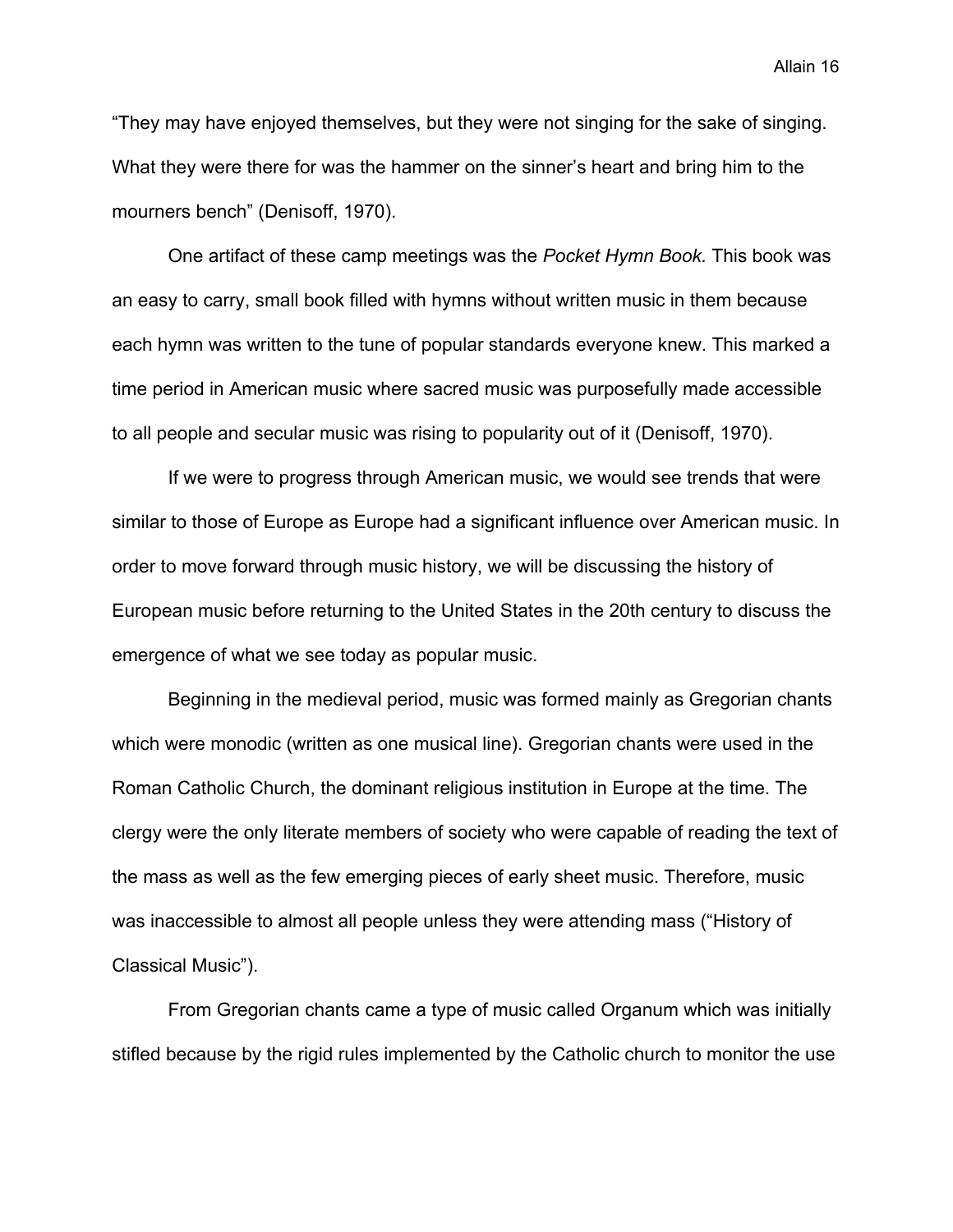of melodies and rhythms. The Catholic church, at the time, believed what the Ancient Greeks did: that certain melodies, harmonies, and rhythms are rooted in sin and are capable of even making people sin. This idea would carry over to the Renaissance period with the augmented fourth/diminished fifth tritone. This tritone was seen as the Devil's Tritone or the "chord of evil" by the Catholic church in the Renaissance period and was banned from musical compositions all together (Burns, 2016).

To move onto the Baroque period, this was the first time in European musical history that there was a split between secular and religious music. If someone during this time period, as well as far into the Classical and Romantic periods, wanted to be a composer they would be relying on the church to fund their music and put a roof over their head. Emerging from the Baroque period, though, were composers like Antonio Vivaldi who were receiving patronage by royalty to write secular music. One of the most prolific pieces written at the time was Vivaldi's *The Four Seasons* which was written to express every season, using orchestral instrumentation to copy sounds found in nature. This may seem secular, but in sonnets that accompanied the compositions, Vivaldi invoked religious imagery showing that it was less a departure from secular music but a widening of the definition of sacred music. Sacred music was no longer shackled to the inside of cathedrals and instead could enter concert halls ("History of Classical Music").

The same is considered for operatic music which came to prominence after the Baroque period, in the Classical period. It is impossible to separate the Classical period, the period of music happening, and the Enlightenment, the political movement happening at the same time. This was the time period that created and popularized the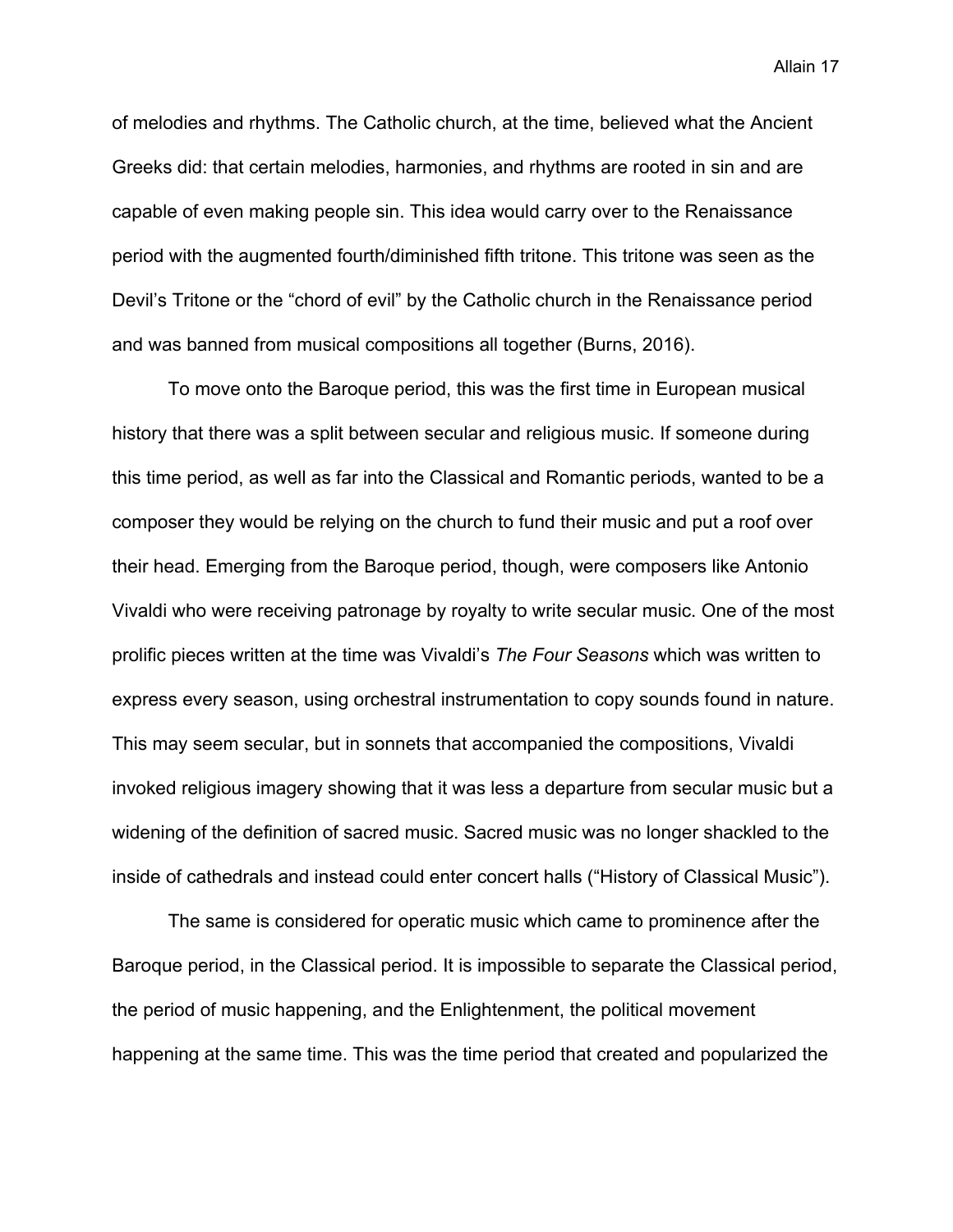then-radical notion of the separation of church and state, a concept that would challenge our theory that everyday life inherently holds spiritual value ("History of Classical Music").

 From 1750 to 1820, caused by the Enlightenment, secular opera music was considered higher than sacred church music like oratorios. People started valuing music that had more structure and symmetry, mirroring the values and belief systems relevant at this time. While this belief system was based off of the rejection of traditional religion, this meant that it was in direct response to the church, and therefore the music was as well. Music that challenges or rejects religion or spirituality is still theological music. It forces the listener to reevaluate their spiritual views or lifestyle and consider transcendent questions ("History of Classical Music").

The last musical movement we will discuss in Europe in order to show the progression of Western popular music is the Romantic period, which lasted approximately from 1830 to 1920 and brings us into modern history. The Romantic period was in direct response to the Enlightenment and Classical eras. In the way that the Classical period was defined by logic, science, and secularism, the Romantic period was defined by emotion, drama, and paganism. While still turning away from the church, the artists of the Romantic period copied the philosophers of the Enlightenment by turning to Greek mythology ("History of Classical Music"). Yujie Su of Wenzhou University in China wrote of poetry in the English Romantic period,

"English Romanticism reacted against the convention and authority, a freedom in personal, political, and artistic life. The romantics revolted against the rationalism,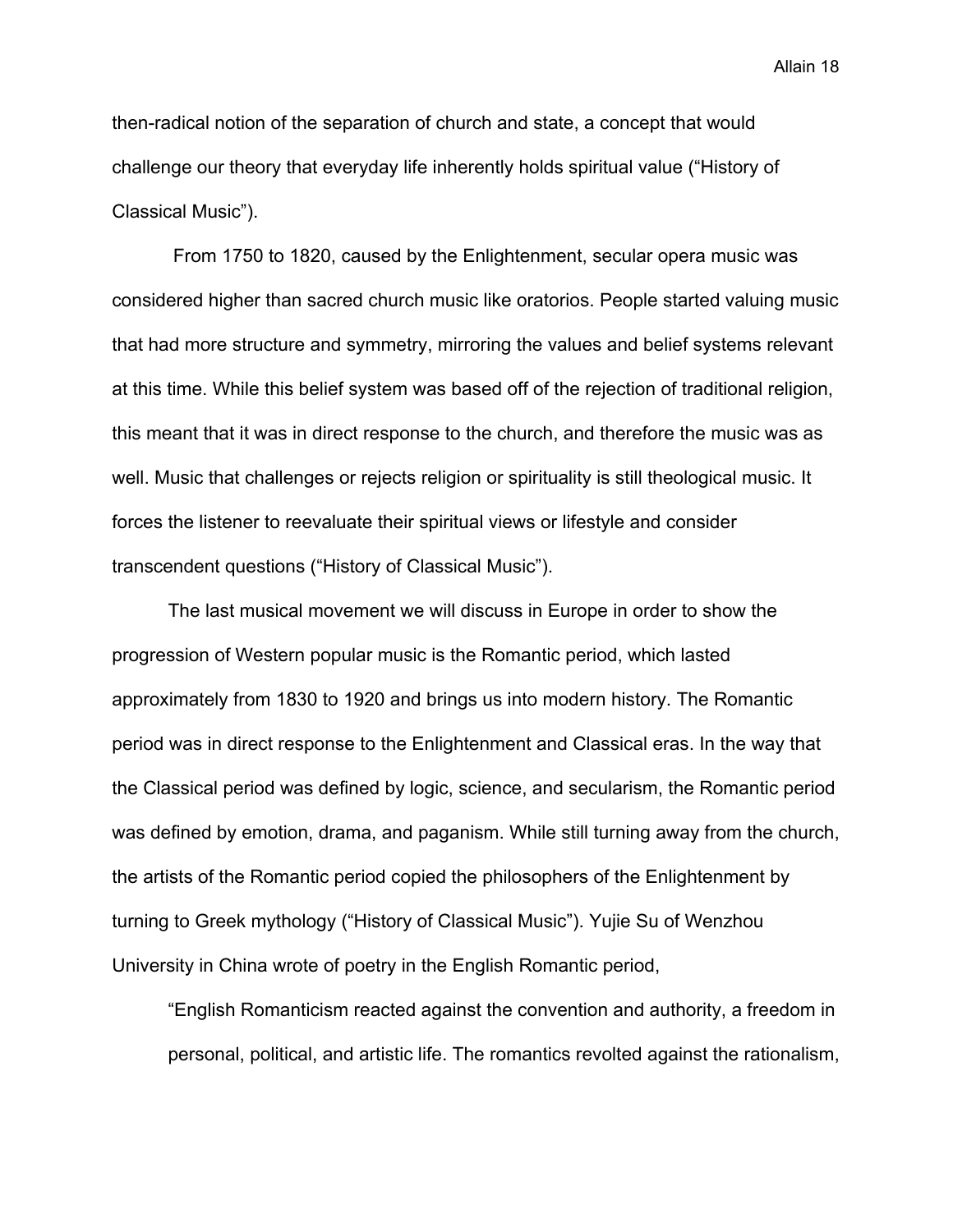the classicism, and the aristocratic social and political norms of Enlightenment Age as well as impersonality of growing industrialism…The core issues in English Romanticism are liberation from the church and state and the pursuit of spontaneous outpouring of personal feeling, emotions. Death, depression and individualism are themes constantly appear in English Romantic poetry" (Su, 2016).

In the Enlightenment, the focus was pointed towards the scientific and philosophical importance of Ancient Greece and specifically rejected the mythological and religious aspects of the time. In the Romantic period, composers went back to this mythology and found meaning to incorporate into their art.

This inspiration happened mainly due to the stark differences between the Greek's relationship with their deities and the current belief systems they had, including scientific beliefs and Christian beliefs. In Greek mythology and paganism, their Gods directly cause all natural occurrences and phenomena, and Gods featured in Greek storytelling are extremely human-like and flawed. This contrasts Abrahamic religious consistencies which teach that the singular God is perfect, almighty, and far above human flaws and emotions. During the Romantic period, while composers were concerned with the emotions and drama of life as well as engaging with natural life, this concept of Gods that are relatable and human-like was very attractive (Su, 2016). They were consumed with thoughts about death, depression, individualism, and personal emotions which were not themes that Christianity was giving them. While this does not mean that Romantic era musicians truly believed in the existence and worship of Greek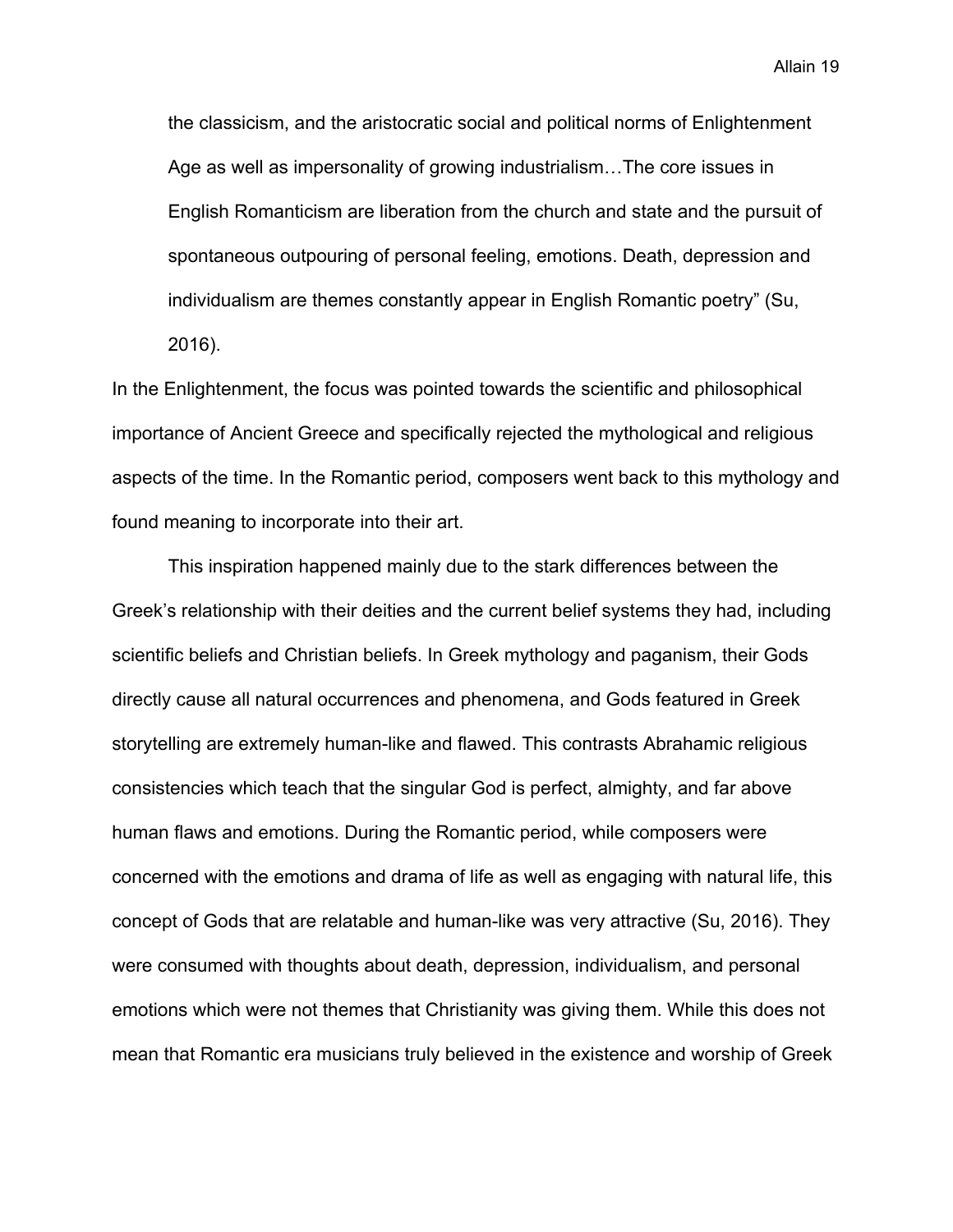paganism, it does speak to a spiritually driven desire to connect with something more accessible and relatable than science or the church, and this desire was expressed through music (Su, 2016).

Su explains this by saying, "The interest in Greek mythology can be seen [as] part of a more widely based concern to investigate the origins and significance of the mythological, indicating beneath the seemingly disparate and heterogeneous elements of ancient universal mythoi-religious and historical traditions there lay a harmonious tradition". Some musicians, "believed that the Greeks had invented the 'poetry of gladness' and identified in them 'the religion of the Beautiful and the Religion of Joy'" and saw in Ancient Greek art, "a sense of strength, power and authority that demanded imitation" (Su, 2016).

The Romantic period is a perfect example of how religious iconography does not need to be authentic in order to be spiritual. This means that while a musician or writer may utilize references to religious scripture of beliefs that maybe aren't their own, it still represents a consideration for the spiritual and a reflection on it, as well as the artist's relation to it. So, while the music of the Romantic period may not have been for the purpose of being sacred, it actually speaks to our topic much more because it represents secular music which asks non-secular questions. This history of European music is also an excellent representation of the trend of music progressing from a place of clear inherent religious affiliation to a separation between sacred and apparent secular music.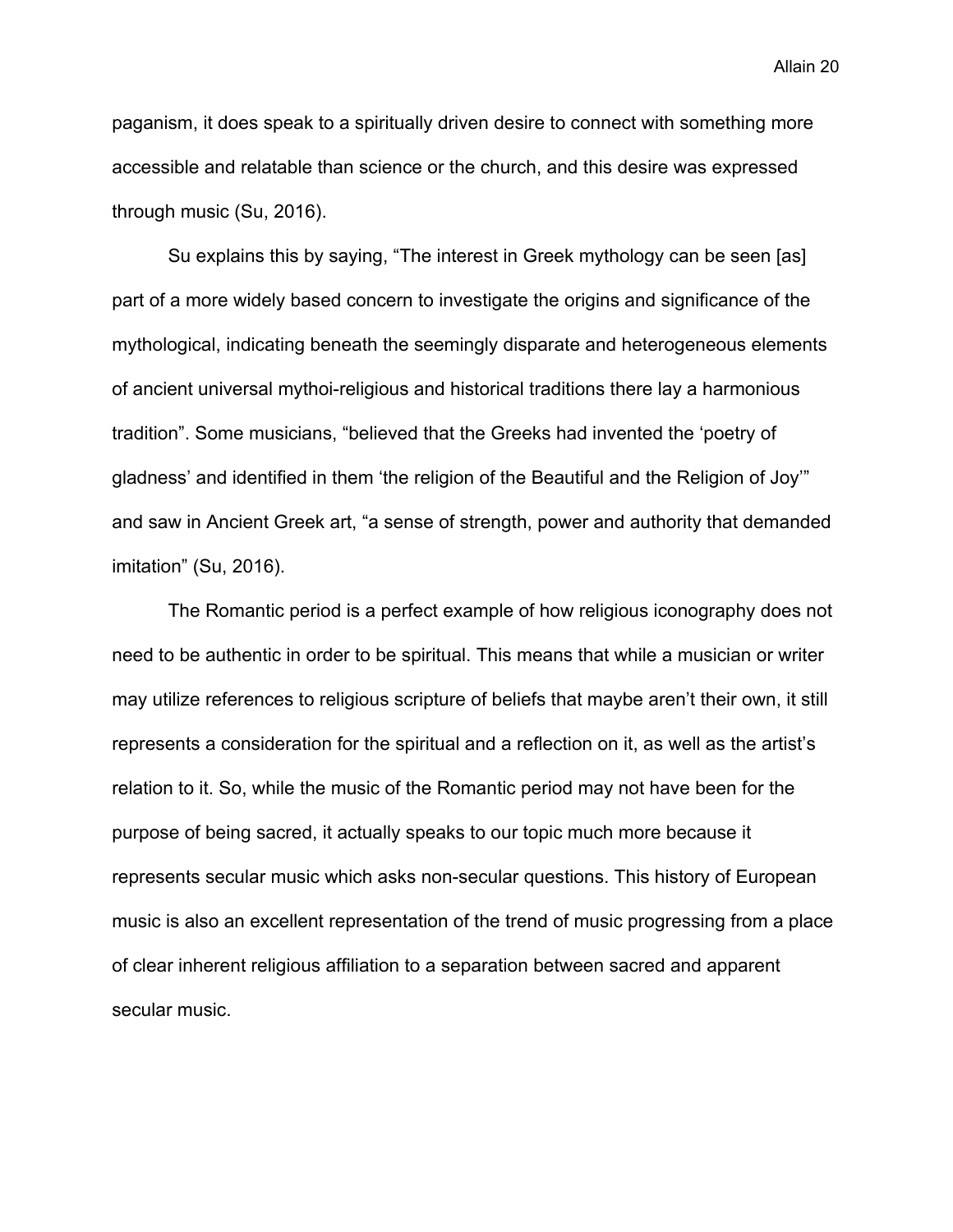As we enter the 20th century, we will be returning to the United States as this is the place where current popular music emerged, even when we are speaking world-wide. It is no secret that American popular music and artists have spread worldwide, but as we have seen with Bollywood, K-pop, and Arabic music, American popular music has heavily influenced the styles and subjects of international pop music as well (Hennessy, 2014).

In the United States of America, we must consider all types of people when discussing it, as we did with Native Americans earlier in this timeline. In the new nation, African Americans slaves were instrumental in the development of music outside of the European instrumental and operatic music we previously discussed. At the turn of the 20th century, American popular music grew out of minstrel shows which primarily utilized blackface, a performance that relied on offensive stereotypes and caricatures of African American music, dancing, and behavior. The music featured in these shows found inspiration from African American spirituals, which were religious folk songs that emerged from slavery, which became one of the largest and most significant forms of American folk music ("African American Spirituals").

Spirituals have their roots in informal worship gatherings of slaves called "brush arbor meetings". At the meetings, people would sing, chant, dance, and even reportedly enter trances. These meetings also had to be kept secret because slave owners had banned song, dance, and congregation amongst slaves in order to avoid community and organization. While the evangelization of Africans was slow, since Africans came to America with their own religions, they eventually became, "fascinated by Biblical stories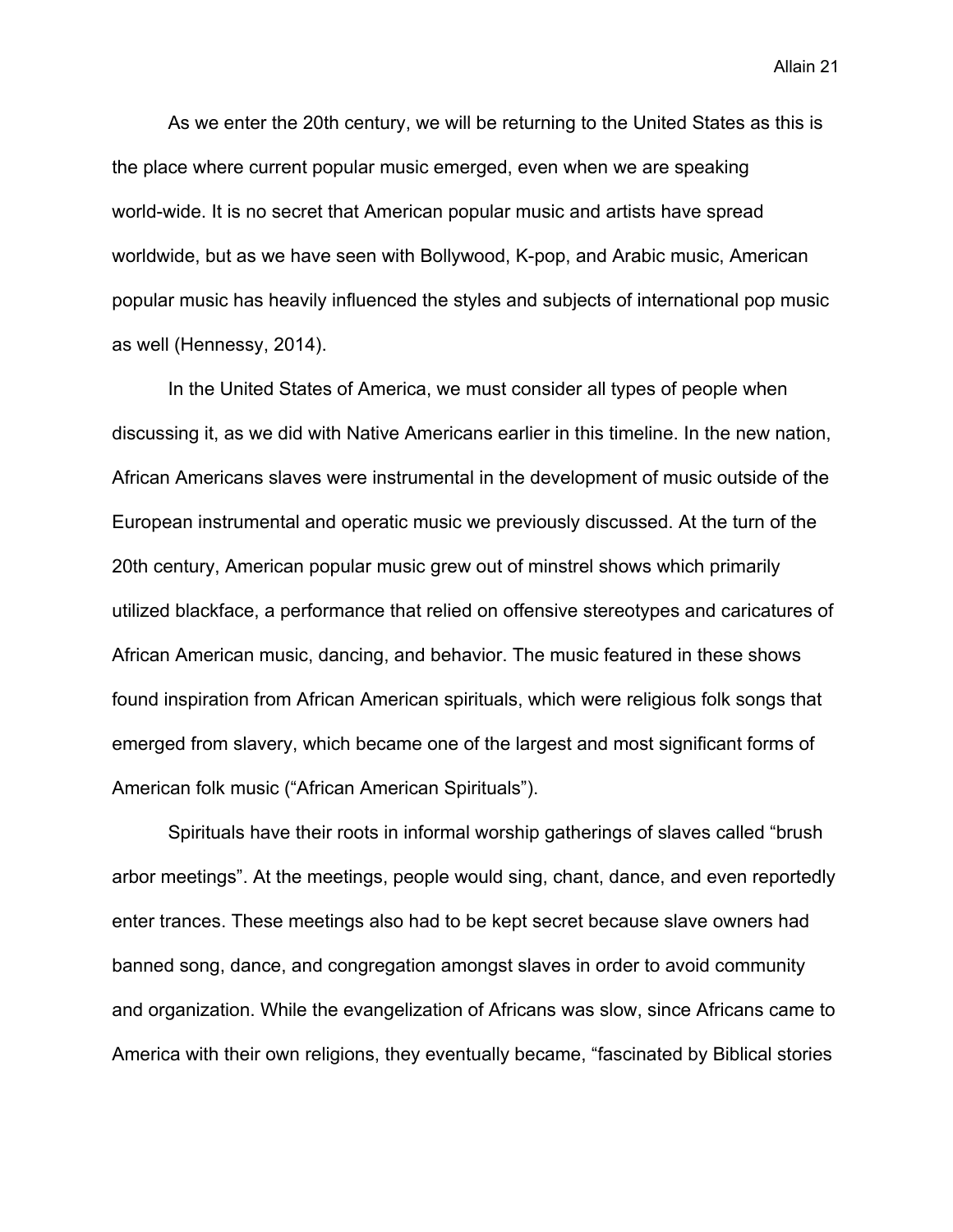containing parallels to their own lives and created spirituals that retold narratives about Biblical figures like Daniel and Moses. As Africanized Christianity took hold of the slave population, spirituals served as a way to express the community's new faith, as well as its sorrows and hopes" according to the Library of Congress ("African American Spirituals").

Moving onto the 1920s, also known as the Roaring 20's, society took an indulgent turn. After the American success in World War I, the country experienced serious economic growth as well as rapid political and social change. This time period of mass consumerism caused the emergence of a "mass culture": everyone listening to the same music, doing the same dances, and using the same slang. A massive cultural phenomenon happening during this period was the reaction to the war. Existentialism and a feeling of lost youth was felt amongst the young generations in the 20's, which meant that these generations were much more morally open. This caused a negative reaction to the music of the era from older generations on the basis that music was causing the moral liberation of the youth, which mirrors what we saw in Ancient Greece and in Europe. Jazz music and it's apparent "vulgarity" seemed immoral and unspiritual, but the motivation behind this liberal behavior is an important spiritual note ("The Roaring 20's History").

Because of the horrors of the first World War, many people in the 20's turned towards God, but most people turned away from traditional religion in favor of a nihilistic point of view. Those who turned away from God and became "loose" gave the Roaring 20's its name, but were still making spiritual decisions. What they believed in at this time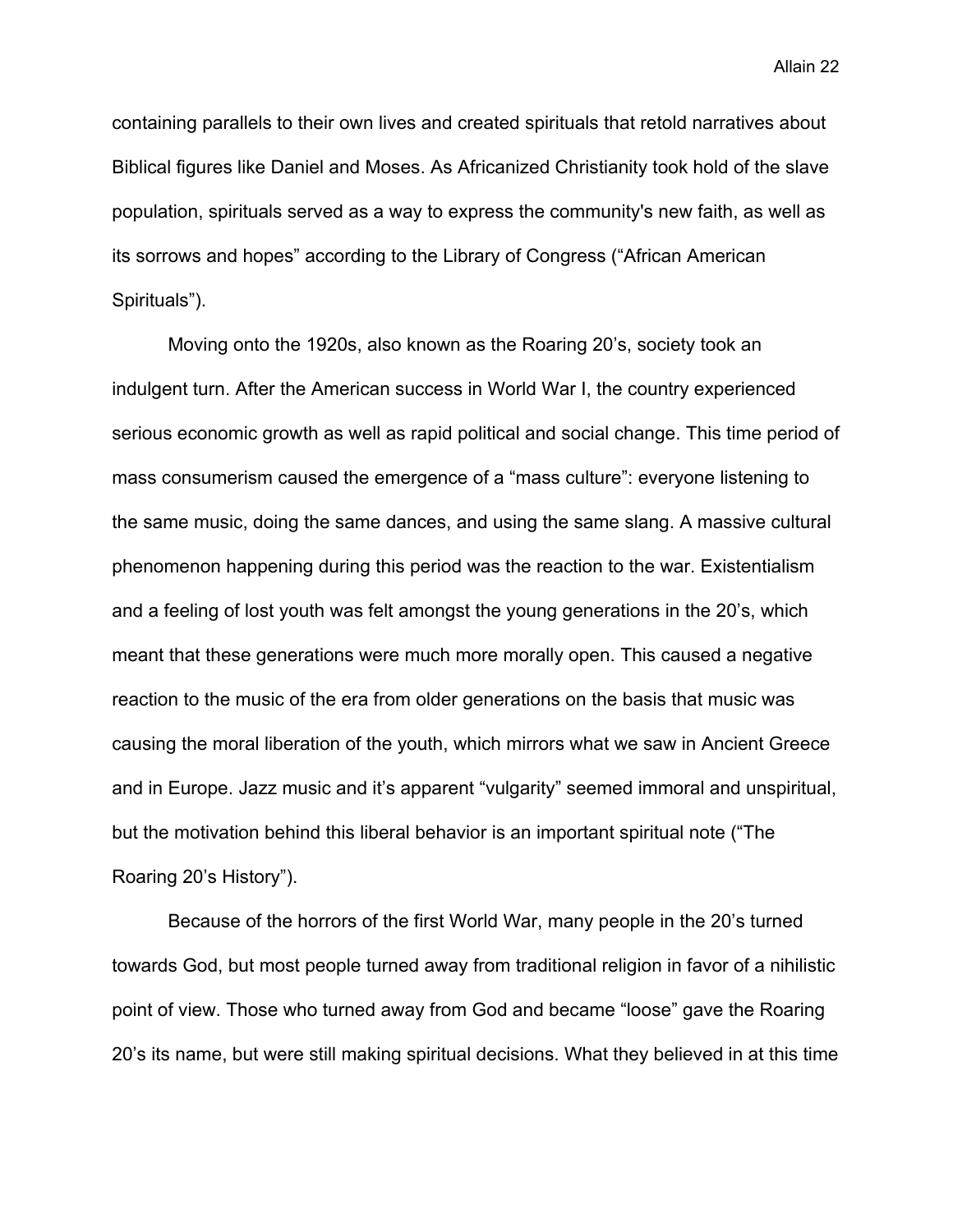was their own mortality and indulgence, and they created music that highlighted these things like jazz and dance music. Issues of mortality and morality are issues of higher existence and therefore spirituality, and were in careful consideration at this time in response to serious trauma ("The Roaring 20's History").

This invokes Merriam's theories we discussed prior: that music tells society how to live and explains what human existence is. During this time period, human existence was nihilistic, consumerist, and selfish which is in stark contrast to what organized religions stand for. But, these themes are still questions of spirituality. Is indulgence selfish? Is going against tradition immoral? Or is this the social transcendence we have been looking for, as women were slowly gaining more liberation from misogynistic norms? Jazz music was about dancing, smoking, drinking, and wearing nice clothes. Clubs gave younger generations a place to feel freedom on the dance floor and partake in music which tells them how to experience their lives after the horrors of a world war ("The Roaring 20's History").

This theme of young indulgence came back in the 1950's with crooners becoming not only popular, but attracting hysterical fan bases. Singers like Frank Sinatra, Frankie Laine, and, later on, the Beatles, engendered their fans in ways that no other musicians had in the past, and this was largely due to the fact that these were attractive men singing love songs to an audience of young girls.

This seems as though it is the furthest away from sacred or spiritual music we have discussed, but nonetheless this time period could be seen as a group of young women worshipping something. In Ancient Greece we discussed how they worshipped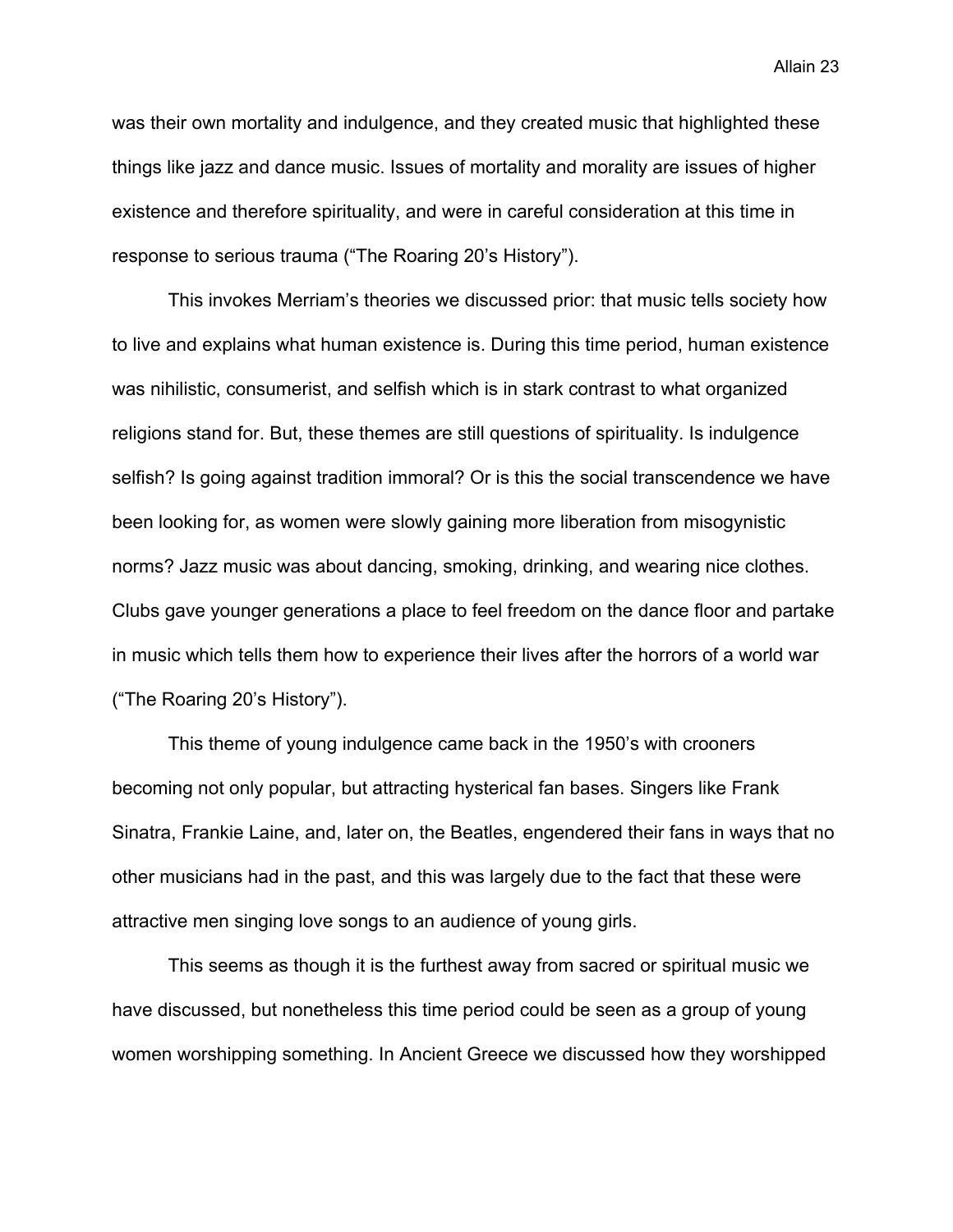very flawed and relatable Gods who would affect their lives directly. In Hinduism we discussed how they worshipped transcendence and personal peace. When discussing Native Americans we discussed how they worshipped land and the animals they share it with. In Christianity we discussed how they worship the one God who gave us the earth to use. While in no way was Frank Sinatra a religious figure or did these young girls see their fandom as a religion, it does invoke a thought that this is what young people were worshipping: romance, love, talent, and yes, attractive men.

While this may sound extreme, when we invoke Merriam's theories, it does make sense when considering that new religious movements are being created constantly. Humans have historically organized themselves around religious texts, and vice versa. Humans organized rituals and traditions as the values of organized religions have altered based on current social behavior. While music is not a new religious experience, the organization of a group of people around one concept or experience that gives them the feelings of community, transcendence, and emotional meaning in their lives are the same values that organized religion is based off of (Till, 2010).

So, as we discussed when exploring theories that state that the performance of music about any subject has spiritual elements and communication with them, the same goes for this time period. When artists were singing about being in love, there is an inherent human experience that connects them with their audience. When they sing about dancing and are performing to an audience of people taking part in that dance, it is that musician giving their audience the experience of the joys of which they are talking about, as well as telling them how to socially and morally live their lives. So,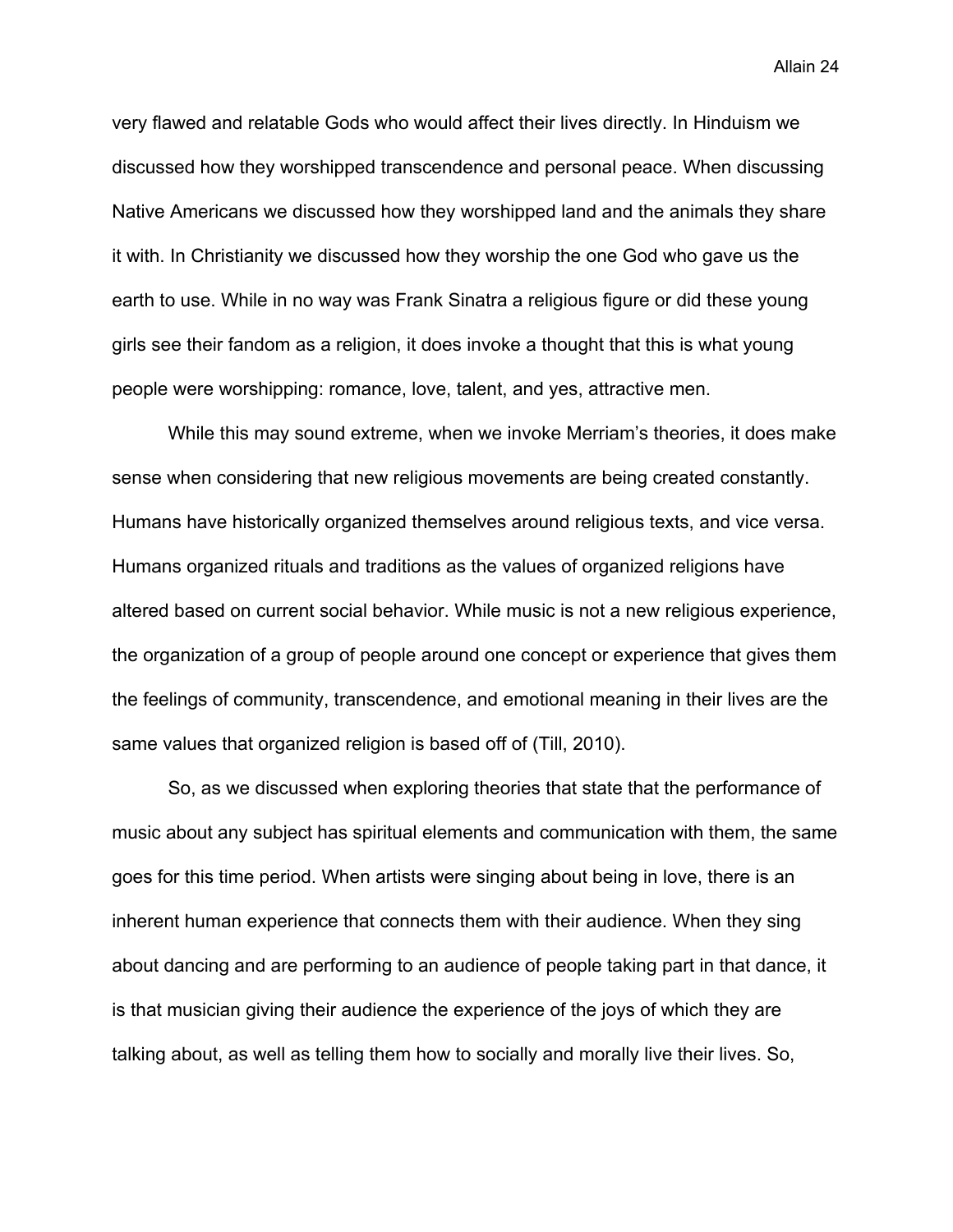when we look at any of the music coming from these times periods, whether it be crooners, rock and roll, country western, soul (which was the direct combination of gospel techniques and secular themes), disco, or otherwise, we are discussing music that worships emotions and experiences that connect people in otherworldly ways, even though they occur outside of the traditional idea of organized religion.

This theory continues when we enter the counterculture of 1966-1976. This counterculture was a youth movement in response to the political climate at this time. Because of the Vietnam War and the ethical questions it brought up, the counterculture centered around the ideals of peace, love, and community, which are not far off from the ideals of most religions across the world. Young people at the time were giving up their entire lives and material possessions to join communes and religiously follow artists like The Grateful Dead as if they were religious figures. The music and art of the counterculture were defined by not only their political themes and meanings, but also these more spiritual and communal ideas of peace and social liberation.

One of the most influential artists of the counterculture from the perspective of spirituality was the former Beatles member, George Harrison. After leaving the Beatles, George Harrison was the first and most successful to begin his solo career, and it centered around his experiences and education in India as well as his spiritual beliefs as a converted Hindu. While still in the Beatles, he traveled to India and began studying sitar under Ravi Shankur. When he returned, he began using the sitar and other Indian instruments, as well as transcendent themes, in the Beatles music. The song "Within You, Without You" contrasted Western individualism with Eastern monism, while "I Me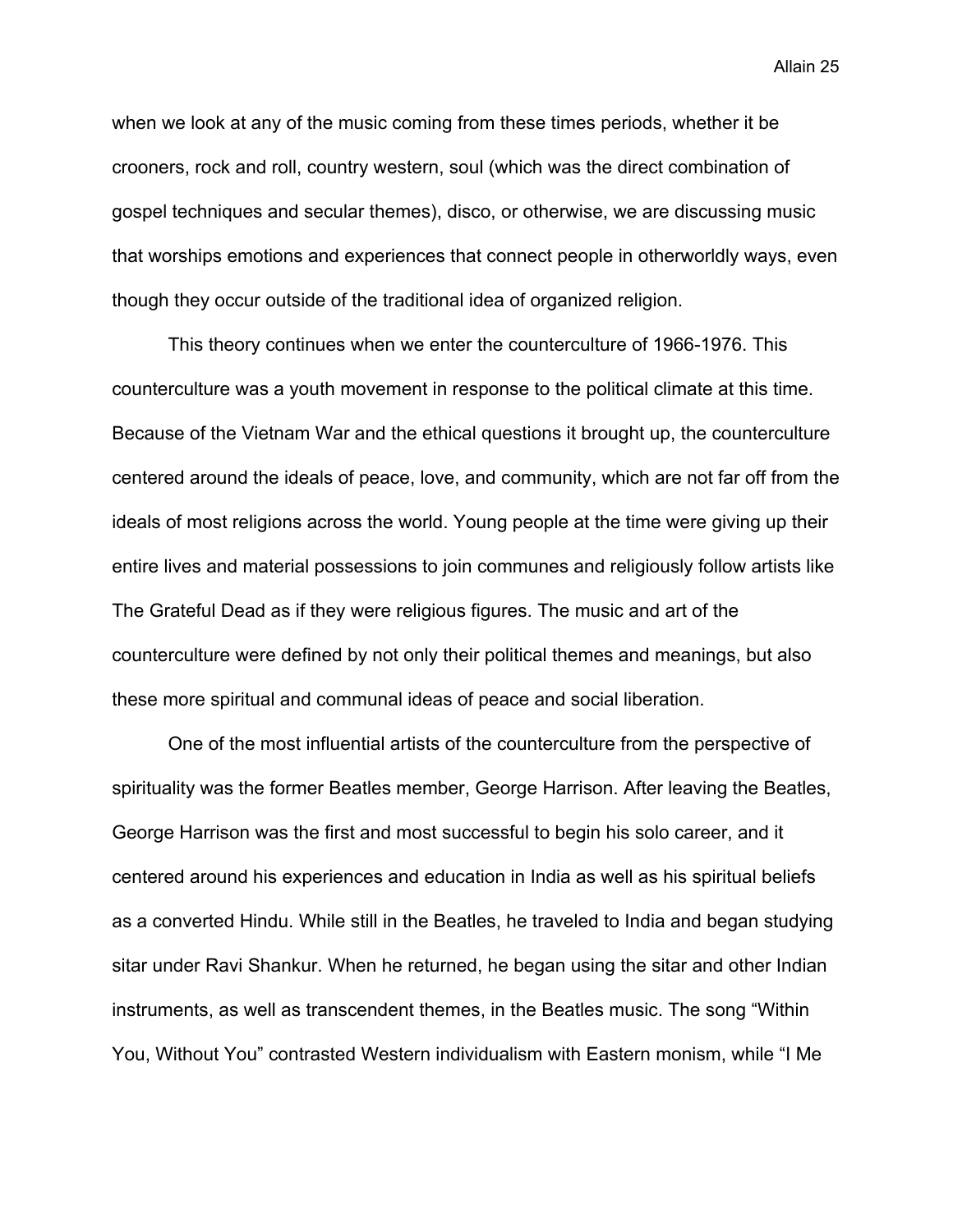Mine" conquered the "eternal problem": the ego (Mead, 2006). These songs were not exactly the most successful songs of the Beatles, yet were still early examples of Harrison's developing spirituality and desire to share it with his huge audience.

When the Beatles broke up, Harrison used Hindu ideology, philosophy, and spirituality in his own music. His first solo release, *All Things Must Pass* in 1970, was the most successful and well-regarded of all four members, spending seven weeks at No. 1 in the US and eight weeks at No. 1 in the UK ("No. 1 Spot for All Things Must Pass"). This is especially impressive considering that he was the first major musician to bring Eastern religion and philosophy to the Western world, and was actually well received.

Of course this is because the ideas he expressed in this album as well as the rest of his solo music was consistent with the values the counterculture held. In a culture that rejected all traditional forms, turning away from organized Western religion was a given. What also had emerged, though, was a desire for personal transcendence that came about through a rise in recreational hallucinogenic drug use. Because drugs like LSD and ayahuasca gave users a euphoria and perceived religious experience, outside of drug use these users chased this expansion of consciousness as well. This, along with the growing popularity in community manifesting in the creation of communes, meant that Harrison bringing this alternative religion with values in community, personal transcendence, and karmatic good became very popular amongst this prominent community (Mead, 2006).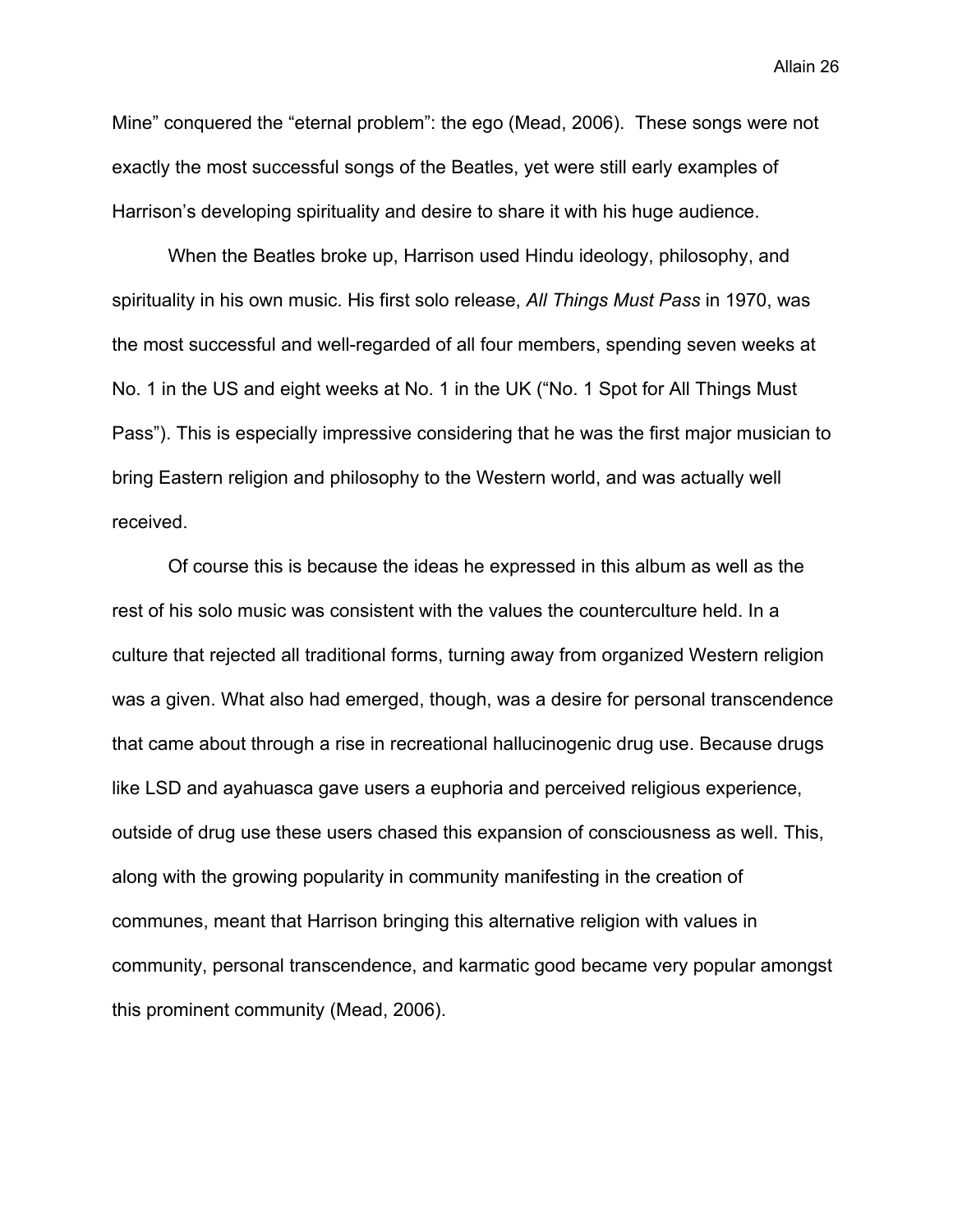The amazing aspect of George Harrison's career during and even after this time period was the way that he was writing massively consumed pop music that brought these themes into pop culture. George Harrison had a larger fan base outside of the counterculture, leftover from his Beatles days, who he forced to really think about their own consciousness and challenge popular beliefs. With this comes a struggle, though, as mass media and pop culture did not always want these beliefs to be challenged. As he entered the 80's and 90's, Harrison became more and more disillusioned with the direction of consumerism and apathy Western culture was heading towards. As he wrote in his song *Living in the Material World,* "Hope to get out of this place/By the Lord Sri Krishna's grace/My salvation from the material world" (Mead, 2006).

In the 1980's and 1990's, spiritual devotion fell out of favor with the public (Grant, 2014), but religion was still on the minds of the public. Between Madonna's rise to superstardom and the growing number of sub-genres within rock, music began fighting directly with organized religion, namely Christianity. Notably, Madonna's *Like a Virgin, Like a Prayer, Live to Tell,* and *Papa Don't Preach* directly offended the Catholic church in the 80's and 90's, giving her a reputation and aesthetic of being a Catholic school rebel. Madonna constantly used the rejection of her Catholic upbringing to bring themes of sexual liberation to her music, which challenged media's perception of feminism and the church at the time. While the Catholic church condemned her, Madonna actually converted to Kabbalah (a sect of Jewish mysticism) in 1996, providing an argument for the possibility of the intersection of women's sexuality and devoted spirituality (Allen, 2015).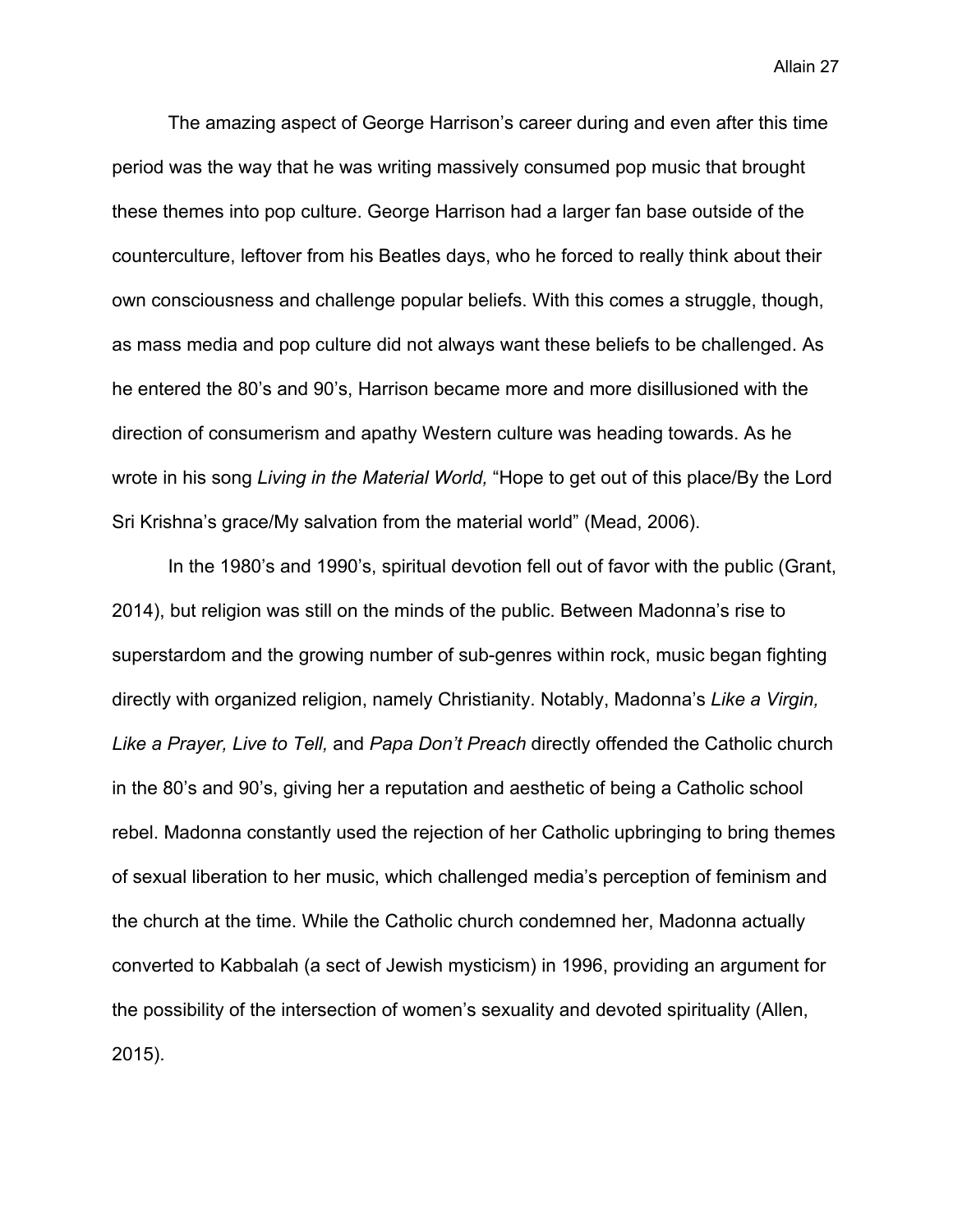Rock music's sub-genres were also a focal point of tension between popular music and Christianity as hard rock, punk rock, grunge, and others threatened it. Even John Lennon said in the 60's that Jesus will be forgotten and the Beatles will still remain, causing a massive boycott of Beatles records in the United States. In the 80's there were rumors of rock records being played backwards playing satanic messages and some groups outright rebelled against Christianity. During this time period, music became a battlefield with Christianity (Aarons, 2019).

These themes, though, came into direct opposition to George Harrison's perspective of spirituality. While Madonna and many rock groups were advocating for pleasure, liberation, and indulgence, George Harrison was increasingly criticized for his very personal, reserved and Eastern spirituality. He eventually withdrew from the spotlight from 1987-1992, then again from 1997 to 2001 while he battled throat cancer. In 2002, George Harrison's son posthumously released Harrison's final album, *Brainwashed,* written while he was alive and in seclusion. While *Brainwashed* was finished by his son, it was written by George Harrison who knew he was about to die. The album was filled with incredible insight into the mind of a man spiritually prepared for death, but it was also an album about the doom the world was heading towards. Before he died, Harrison joked that the name of the album would be called *Your Planet is Doomed- Volume One.* Even the end result along with its cover art evoked themes of the destruction of self and the advice of mending one's relationship with the spiritual. He saw the world in serious spiritual danger and his last message to us was one of getting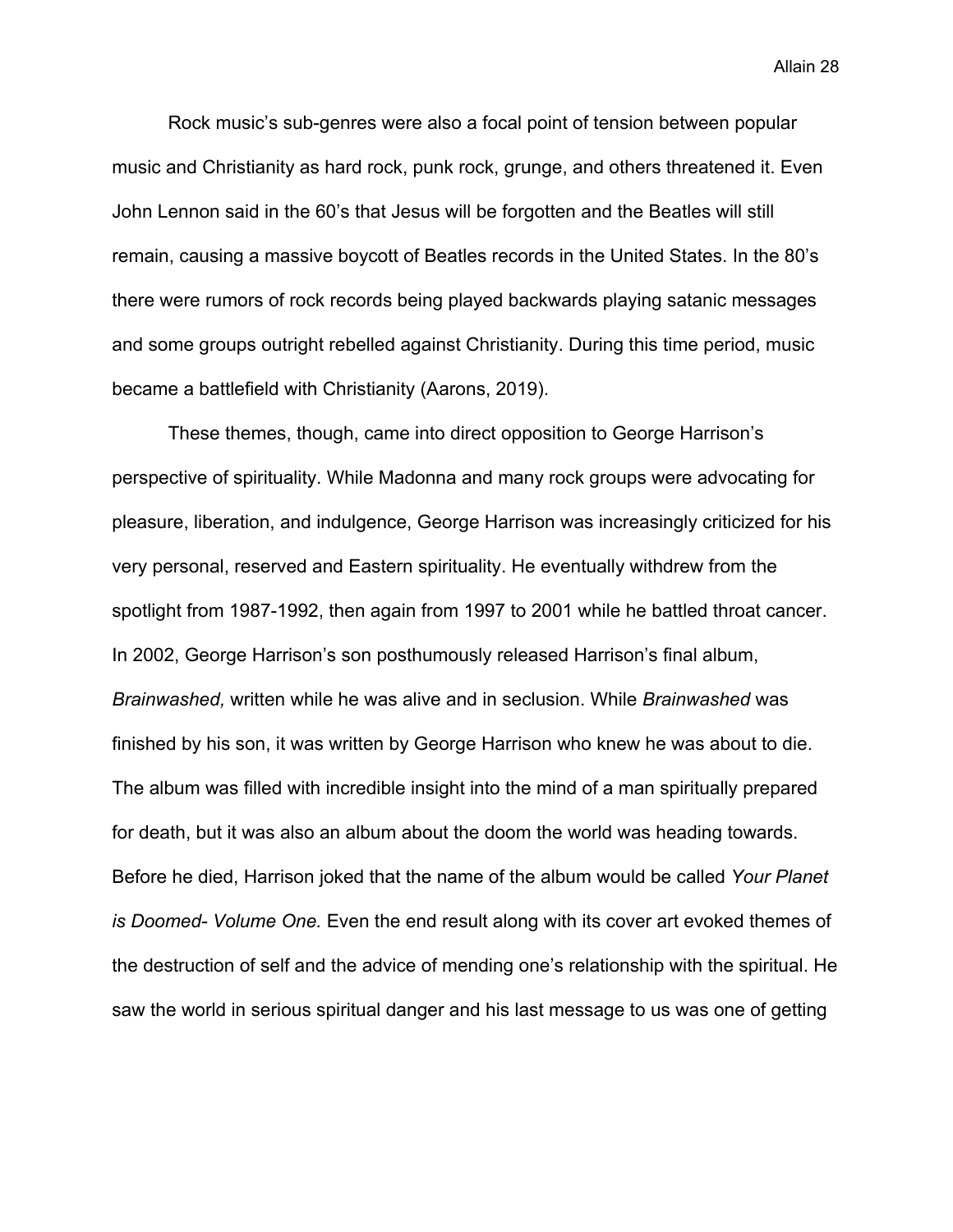back onto the road of enlightenment because it is worth the time and effort (Hausmann, 2013).

While this album was filled with written connections to his spirituality and his own journey of death and the destruction of the self, *Brainwashed* is an excellent example of how even pop songwriters can achieve spiritual meaning through the music itself, without the necessity of lyrical content. In John Hausmann's 2013 analysis of *Brainwashed,* he took a composer's eye to the musical choices made which gives a greater insight into how Harrison utilized musical expression to further the listener's spiritual and emotional understanding of Hindu text. In musical terms, Hausmann describes the chord progression in the first track of the album, *Any Road.* He writes that the song, written in D major, begins on the tonic chord, but routinely uses foreign chords throughout the verses and the chorus. By using chords that are not in D major and by sitting on them for longer than the chords within the tonic, he is creating tension and throwing off the listener's expectations. While this might sound like simply some unusual pop songwriting, Hausmann explains how this is actually much more important,

"Its use in 'Any Road' goes beyond a stock songwriting device to become a metaphor of metaphysical proportions, musically representing the dangers of departing from the spiritual path. D major can be interpreted as representing God, spiritual awareness, or any other religious goal, since we as listeners desire all movement to other harmonic places to resolve back to the tonic. The key of D major is firmly established as a goal at the beginning of the song, but the verse's end introduces foreign elements that are expanded in the refrain. As the narrator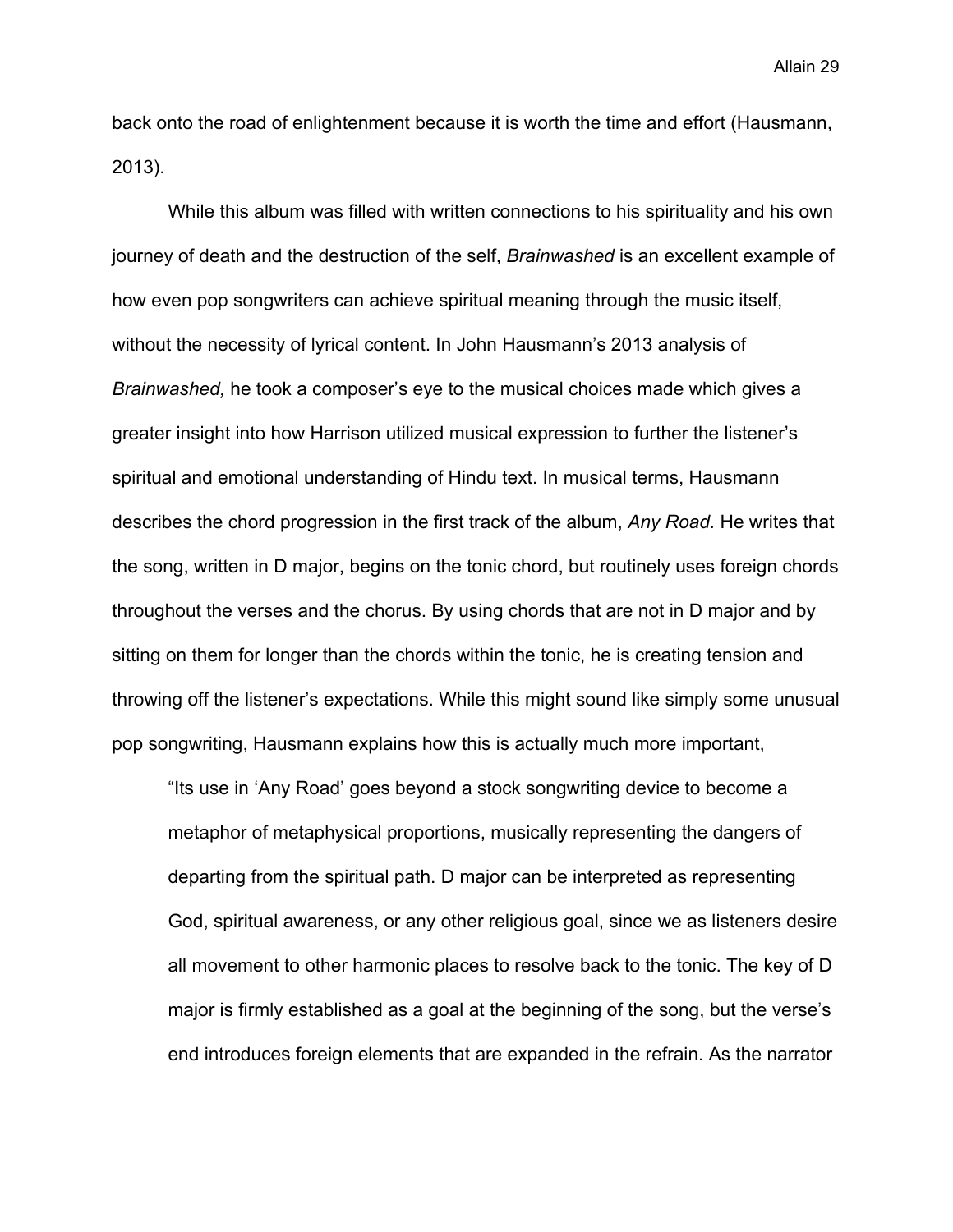was unsure of his direction and was lost, the harmonic direction of the song was also sidetracked. The refrain loses its way harmonically (represented by the use of two chords borrowed from a new key, C major), and only through the dual function of the pivot G chord does the music find its way back into D major" (Hausmann, 2013).

Harrison is not just singing about his someone losing their way, he is composing music that does that same. This is directly connected to Marini's theory that the actual composition of music is what physically represents and causes the inwards/outwards motion of expression and human experience. While this might seem like simple music theory, Marinin believes that the function of music theory is much deeper as it is consistent throughout the human world. We are all connected by our emotional response to music composition and therefore it is an expression of the human experience more than anything else (Marini, 2003).

This is just one example of how all of Harrison's music was spiritual in two senses. Yes, its lyrical text told stories about his own spirituality as well as stories inspired by Hinduism, but his music also told the story through spiritual means. By just listening to the basic chord progression of the song, one can understand the emotions of being lost and going through pain in order to be found. According to Merriam's theories of the functions of music in regards to spirituality, this is a spiritual story Harrison is trying to convey to his audience in the most internally accurate way. Any song that utilizes this degree of musical storytelling does not rely on text to be spiritual. The instrumental and classical music we discussed earlier in this section was spiritual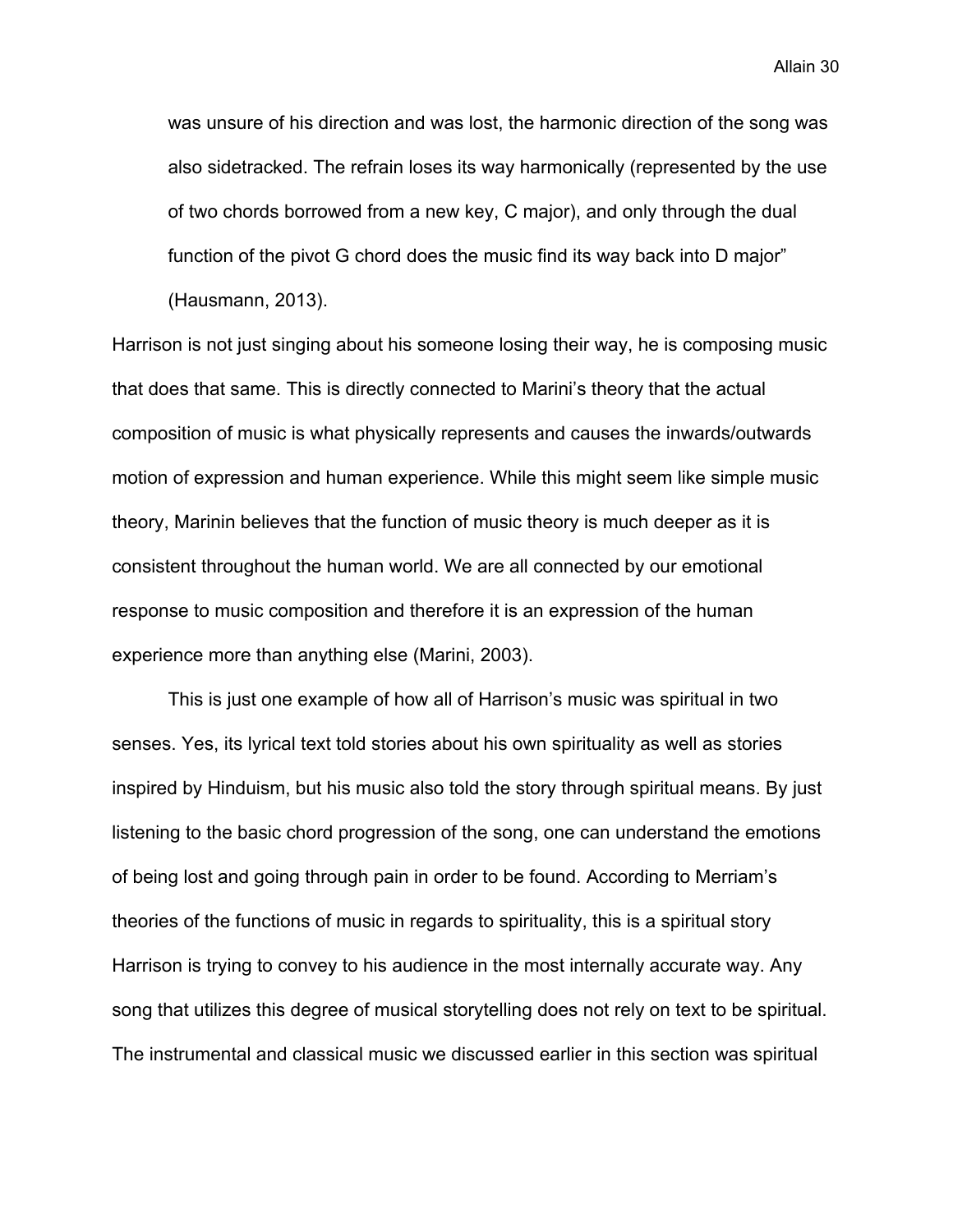yet had no text to prove it, the music conveyed the spirituality itself. This being said, the same principle could be applied to any secular music, as long as it makes some type of higher emotional connection with its audience.

This is important to remember while we move onto the next time period of popular secular music we will be discussing. Going back to the 1980's and 90's, religion or spirituality in any context was generally rejected and declining as a part of a general trend over the past 60 years called The Great Decline (Grant, 2014). Music during this time period, like punk, grunge, hip hop, R&B, and even just pop music, was telling young people to be consumers and to seek out sexuality, and what is seen as immoral behavior like drinking and drugs. While we see very little, if no religious or spiritual mentioning in mainstream music at this time, it could be said that this music was following in Madonna's footsteps, of sexuality, indulgence, and a rejection of what came before. These are spiritual themes because they are coming in direct conflict with previously established spiritual norms and questioning them (Till, 2010).

If we consider the theories discussed previously, we could consider these mindsets and the growth of worshipping other things like consumerism as a metaphor for new religious movements. Again, while this is not a religious movement, these themes effectively accomplish the same goals as any organized religion: to reflect the values of the current society, to tell the members of society how to live, and to connect emotionally to the society (Till, 2010).

This would make sense as we saw secular and "sinful" music attracting young people away from the traditional organized religion of their parents and into a new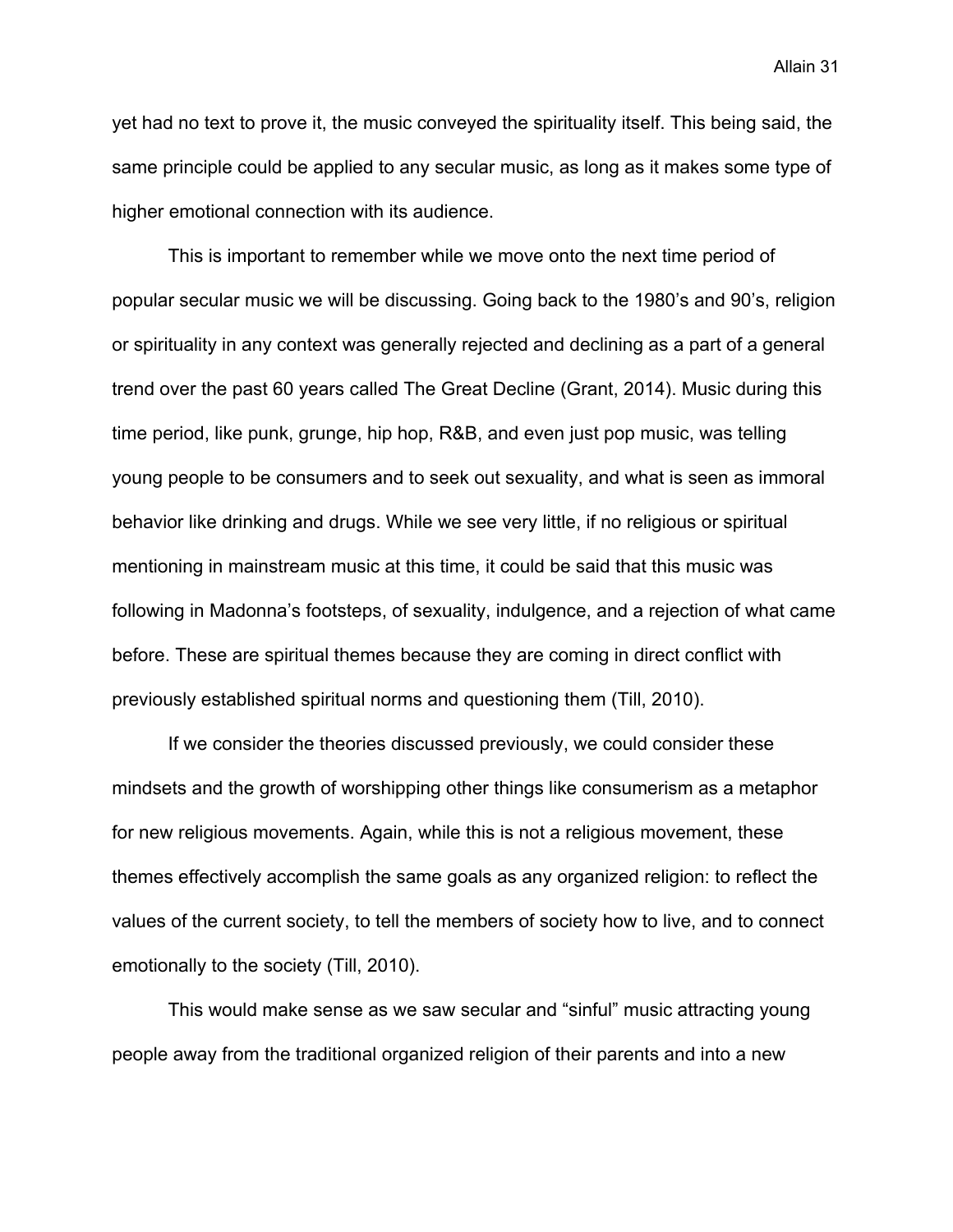community of liberation. Even with "sinful" music, it is still connecting listeners with the question of meaning in our lives, because the concept of "sinful" or immoral behaviors or even social progress and liberation is a concept of purpose and meaning in life (Aarons, 2019).

According to research conducted by Hayden Aarons from Australian Catholic University, "More theologically conservative Christian groups are also much more likely to shun popular forms of music than the non-religious. Evangelical groups, for example, were five times less likely to listen to or state a preference for rock, heavy metal, and alternative rock than the non-religious". Aarons' research expands to show the popularity of classical orchestral musical genres in regular church goers as well, and even a theme of judgement of those who listen to less highly revered genres (Aarons, 2019). While this seems like a small detail, it shows that music during the 80's and 90's as well as today is a frontline for a war between conservatism and liberalism as well as traditional morality and updated values. The same war is being raged within the walls of religious groups knowing they are declining and concerned about being palatable for a 21st century world (Aarons, 2019).

This same trend only grew as religious participation dropped consistently until today. After about 2 decades of relatively no significant cases to explore, it is safe to say that during this period, larger theological questions were not on the minds of young people. Though this is not discounted by the aforementioned theory that music on any topic has spiritual elements, it is notable that this lack of overtly spiritual music shifted in around 2012. We will continue to discuss current topics and case studies in our next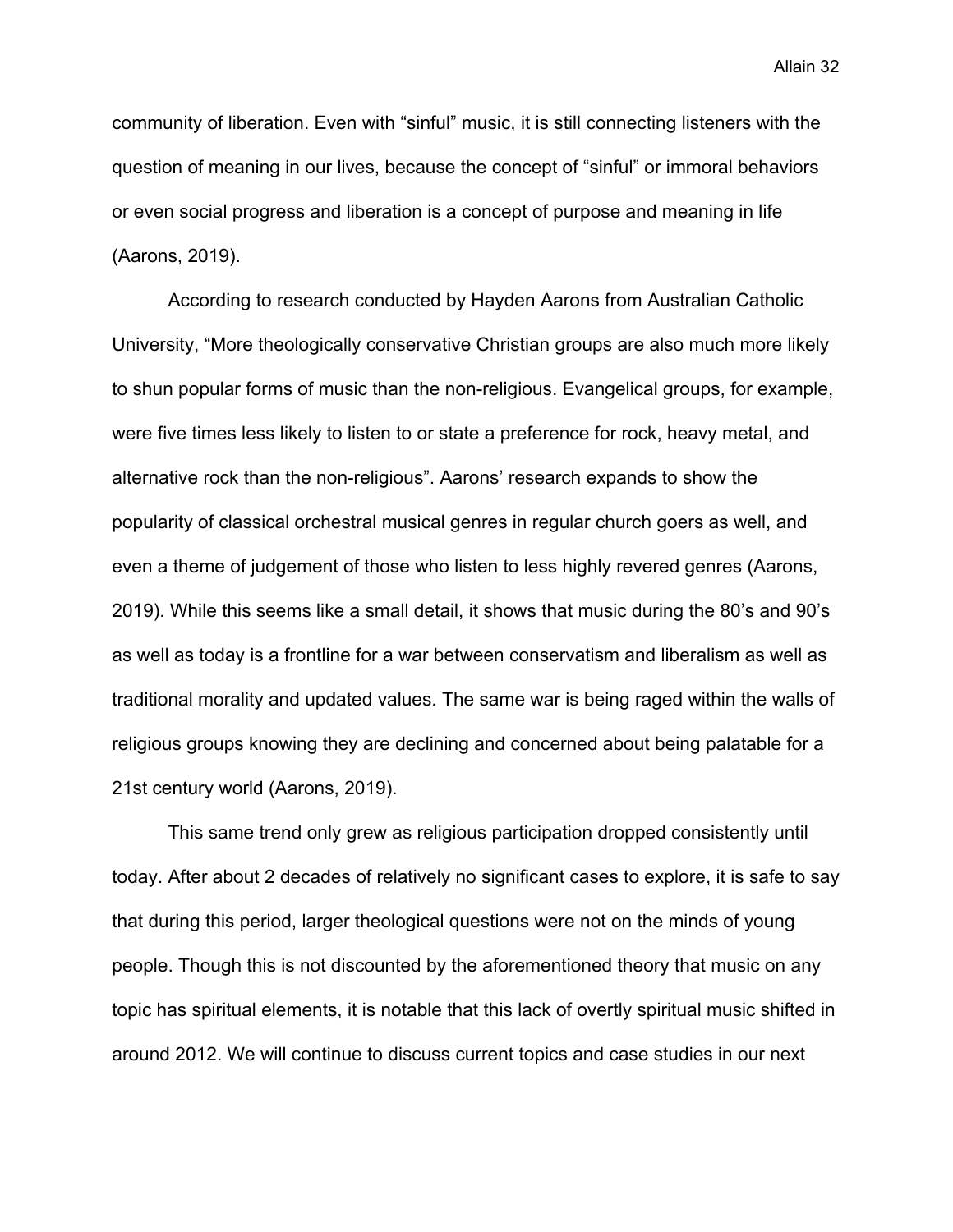section, as well as how the rise and fall of politics and theological question seem to go hand-in-hand.

Before we step into our next topic of politics, current media, and spiritual pop music, it is important to emphasize the fact that this has only been a brief history of the intersection between Western pop culture and spirituality. We have left out many valuable perspectives because similar points could be made using other examples. This, as well as the fact that current Western pop culture has mainly been derived from European and American musical practices meant that our main focus would be on European and American music.

The purpose of this entire exploration of sacred music throughout time was to make the point that no matter where you are in this world, music and religion are two constants across all human civilizations. Music and spirituality cannot be separated, so we began with the history of the intersection between them in order to get to the roots of the interwoven vines. Even when talking about some of the areas we did not discuss, like ancient storytelling traditions in Judaism, the call to prayer in Islam, chanting practices in Buddhism, or flute calls in indigenous Australia, it is overwhelmingly clear that music was created for the purpose of spiritual connection and must be seen as so while we move onto current pop music and the current events that has effected it.

#### **Political and Current Context**

After discussing the context of music and spirituality, one aspect of this history has been glossed over: spiritual music's correlation to political events and political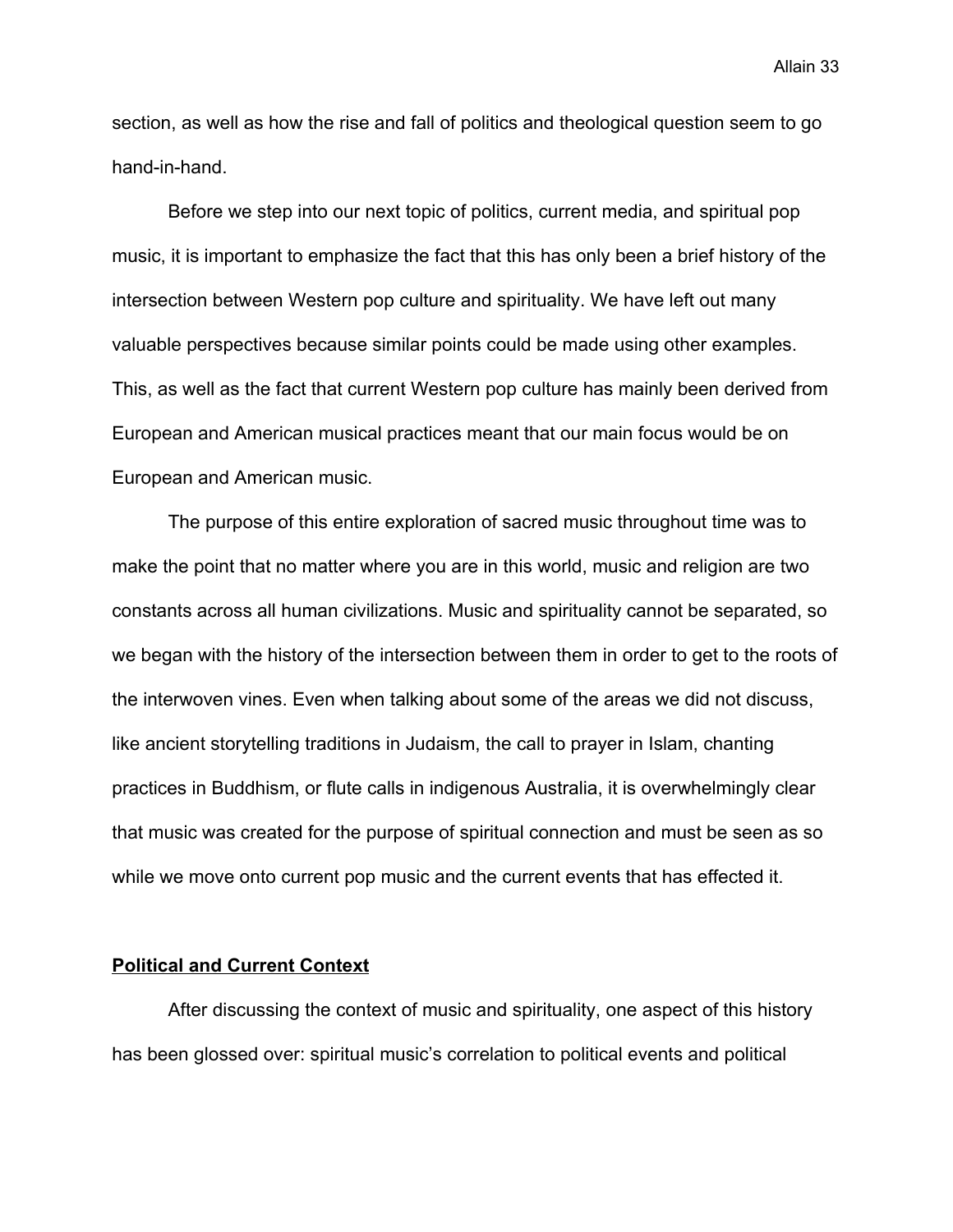action. Music and politics have always been intertwined based off of the fact the political views have been historically based on religious views and teachings. We can still see this today with the US Republican Party's monopoly on "Christian Values" and the ongoing prevalence of Christianity in US government despite the separation of church and state. This being said, here we will discuss specifically how music, especially spiritually centered music, has been connected to politics. This is in order to come to the conclusion that a rise in political activity also causes a rise in spiritual questioning, both of which manifest themselves through music.

It is easy to look back at our history and view some major political trends in our music, like the Romantic period's response to the Enlightenment, or the Roaring 20's in response to World War I, but here we will be delving into some deeper moments that show spiritual pop music at the forefront of protest. The first example we will go back to will be from the Native American tribes and ceremonial songs. As we already covered, Native American music is inherently spiritual because of the emphasis they place on land and nature. So, it only makes sense that during recent protests organized to protect the planet and the homes of indigineous tribes, they use ceremonial songs from their ancestors. According to Gina Blum from the University of Colorado, these songs call for the same activism that Native Americans are fighting for today: protecting land and advocating for Mother Earth as well as their right to the land they were born in. What makes this truly incredible is how these ancient religious songs have been passed down and preserved for long enough to be chanted at the sight of the Standing Rock protests against the Dakota Access Pipeline in 2016 (Blum, 2019).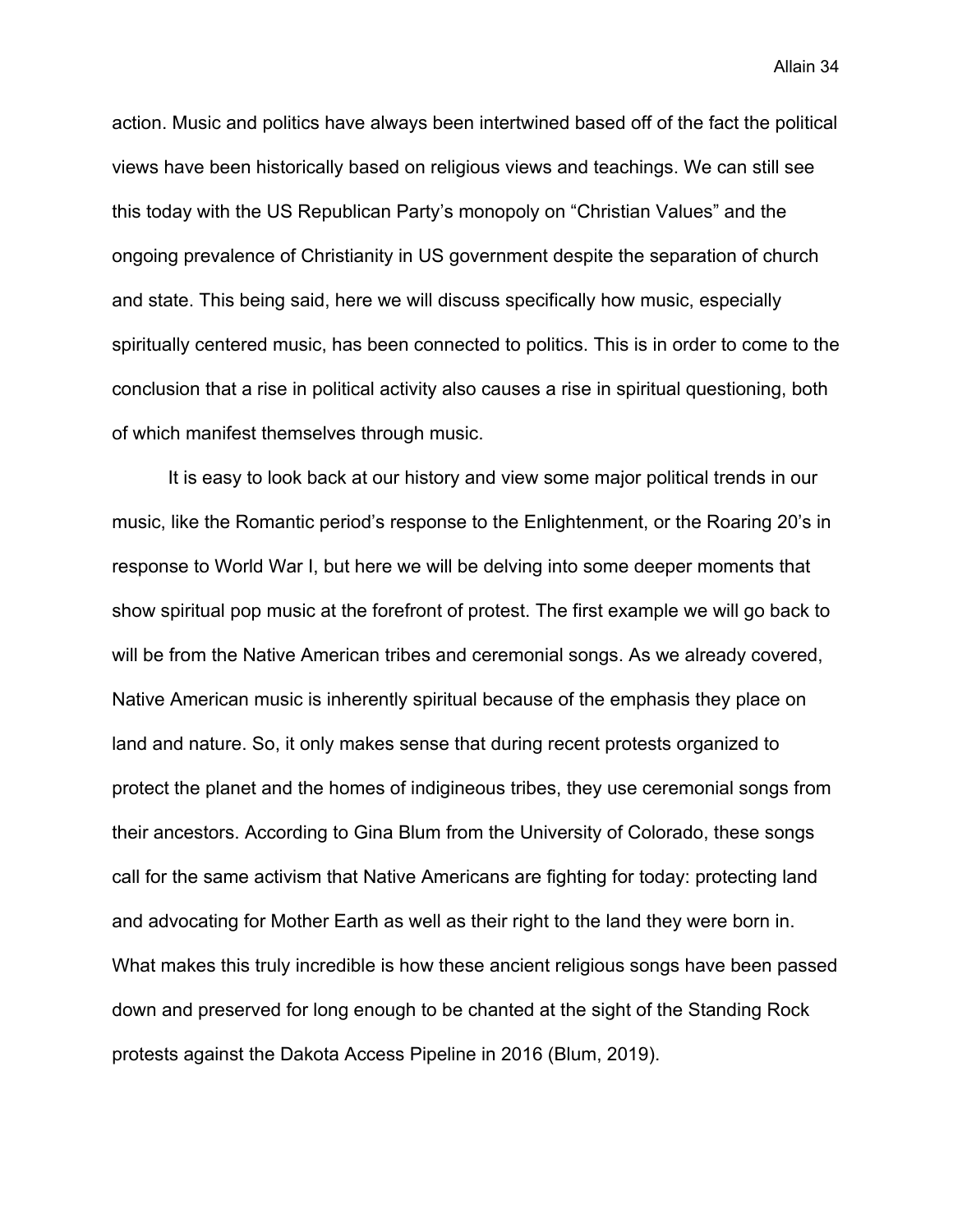Moving through US history, African American spirituals were a more codified version of political music. Spirituals were usually call and response which made them perfect to incite escapes from bondage. Songs like, *I Got My Ticket* use codified language referencing to the Underground Railroad, inspiring and encouraging slaves to "get their ticket" and escape via the Underground Railroad. Harriet Tubman famously used the spiritual *Go Down Moses* to identify herself to slaves who might want to flee to the north, and Fredrick Douglass wrote of his road to freedom, "A keen observer might have detected in our repeated singing of 'O Canaan, sweet Canaan, I am bound for the land of Canaan,' something more than a hope of reaching heaven. We meant to reach the North, and the North was our Canaan" ("African American Spirituals").

These spirituals grew into many different genres, but notably grew to be known as soul music. Soul music was gospel musical techniques and styles using secular text and topic, and it blew up in the 1950's during the Civil Rights Movement, giving them the name "freedom songs". Tamara Roberts, an ethnomusicologist from the University of California Berkeley states that soul music during this time period was "especially powerful because they came out of the black church tradition, and out of a shared body of song, and already had a history". Soul music and freedom songs relied on its degree of spirituality in order to bring a specific group of people a new way to express hope and frustration that was specific to that community. Using music that was so spiritually connected to a society was an important role in bringing that society together into a community to fight for their equal rights (Henwood, 2017).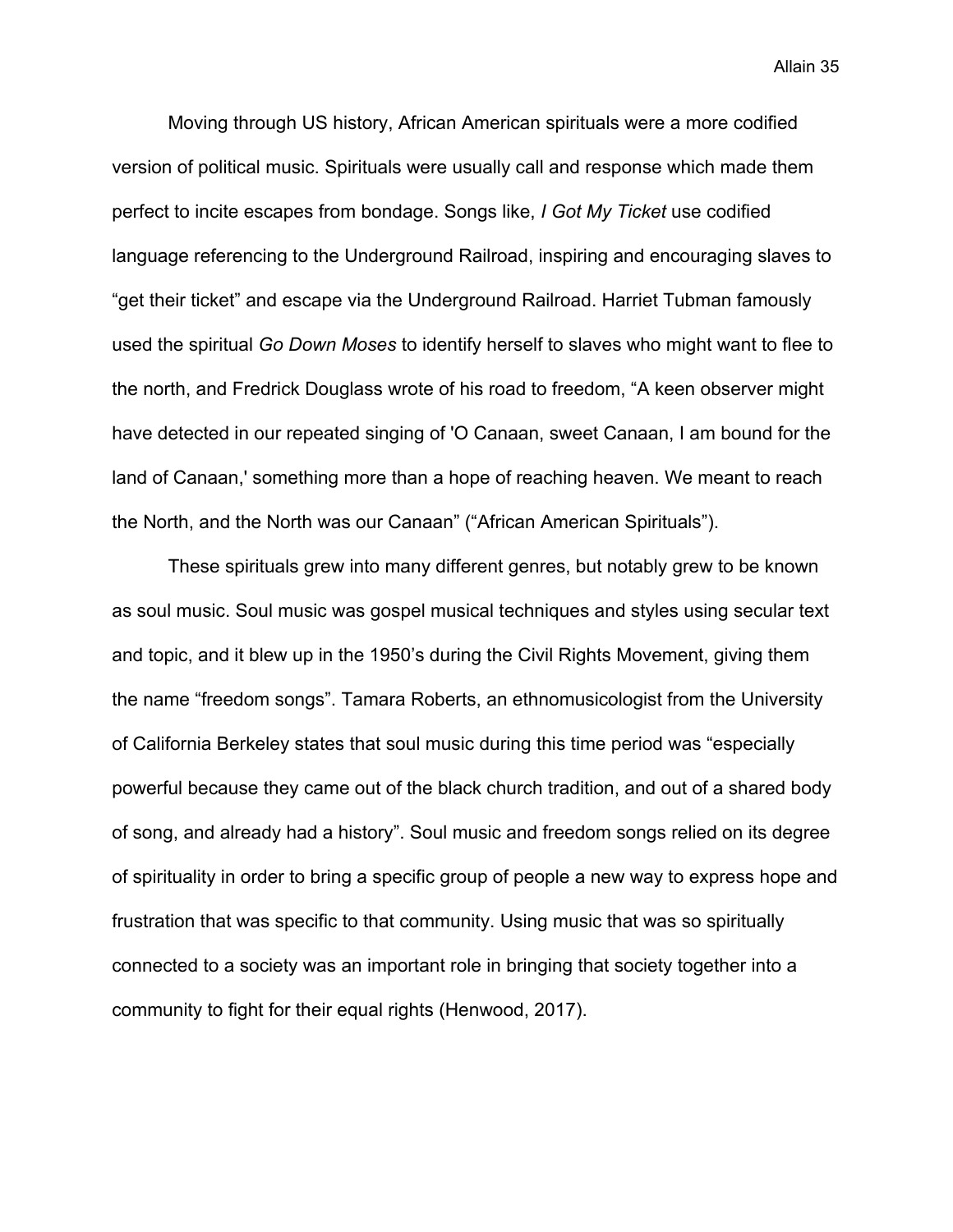We already discussed the next time period, the 60's and 70's youth counterculture, in detail, but here we can explore elements of their political activity as well. The counterculture was in direct response to America's involvement in Vietnam, causing intense amounts of protests across the country lead by young people. As the 1960s progressed, widespread tensions developed in American society that tended to flow along generational lines regarding the war in Vietnam, race relations, sexual mores, women's rights, traditional modes of authority, a materialist interpretation of the American Dream, as well as religious and musical lines. It is interesting to note that even though the youth revolted against everything that stood for mainstream or popular Western culture, they still turned towards and searched for religious connection in some way. As we already discussed, a lot of popular music within the counterculture and spilling out into the mainstream had elements of Eastern religion in them and were used as protest songs. When the counterculture died down, so did the popularity of these new found religious movements, whether it be Eastern religion, communes, the occult, or even new Christian movements (Mead, 2006).

We will fast forward past the consumerism and materialism in the 80s and 90s caused by Reaganomics and an increased leaning towards conservatism as the music at this time expressed that self-centered culture as we discussed earlier. We can now arrive in current history that is still affecting us today, on 9/11/2001. According to a 2009 survey, 9/11 was the most influential event in shaping the beliefs and attitudes of young people today (Towns, 2015). Especially for Millenials, who were young and impressionable when 9/11 occurred, something so traumatic on a world-wide scale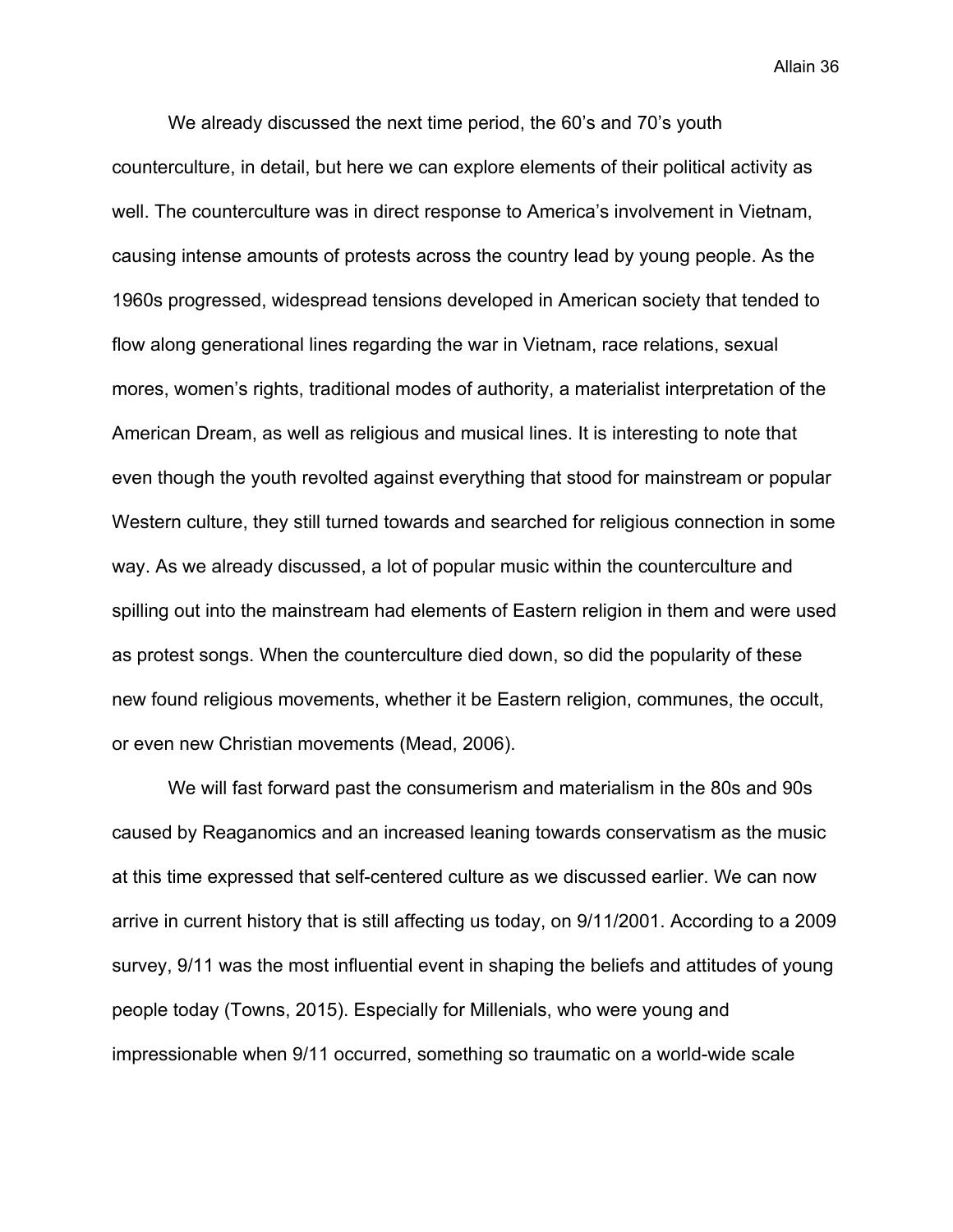created more patriotism and belief of government, especially after the assassination of Osama bin Laden in 2011.

This is where "America's Music" comes in. In the wake of 9/11, people who had previously been searching for rebellious music now searched for music that could be used for the purpose of nation building, mourning, patriotism, and healing. Seemingly overnight, themes that country music had always championed began to appeal to much wider audiences, causing the largest rise in popularity ever seen in country music (Hight, 2018).

Though country music is known for its love of veterans, keg parties, and patriotism, it is also well known for its love of Jesus. While we agreed that we would not be discussing specifically religious pop music like Christian rock and gospel music, country music is a completely different animal in a way that it is marketed as and usually is secular popular music. Though country music claims to be secular, and most songs are about drinking beer in the back of a pickup truck, it has the highest rates of Christian themes than any other genre of popular music. In addition, these Christian songs are not just making it onto albums, they are rising to the top of country and pop radio charts (Hight, 2018). So, it makes perfect sense that a rise in this genre of music that perfectly balances clear political conservatism, patriotism, partying, and Jesus would become popular after an event such as 9/11. Instead of protest music like we had seen in response to political unrest in the past, 9/11 actually sparked a greater devotion to not just the United States, but to Jesus as well (Towns, 2015).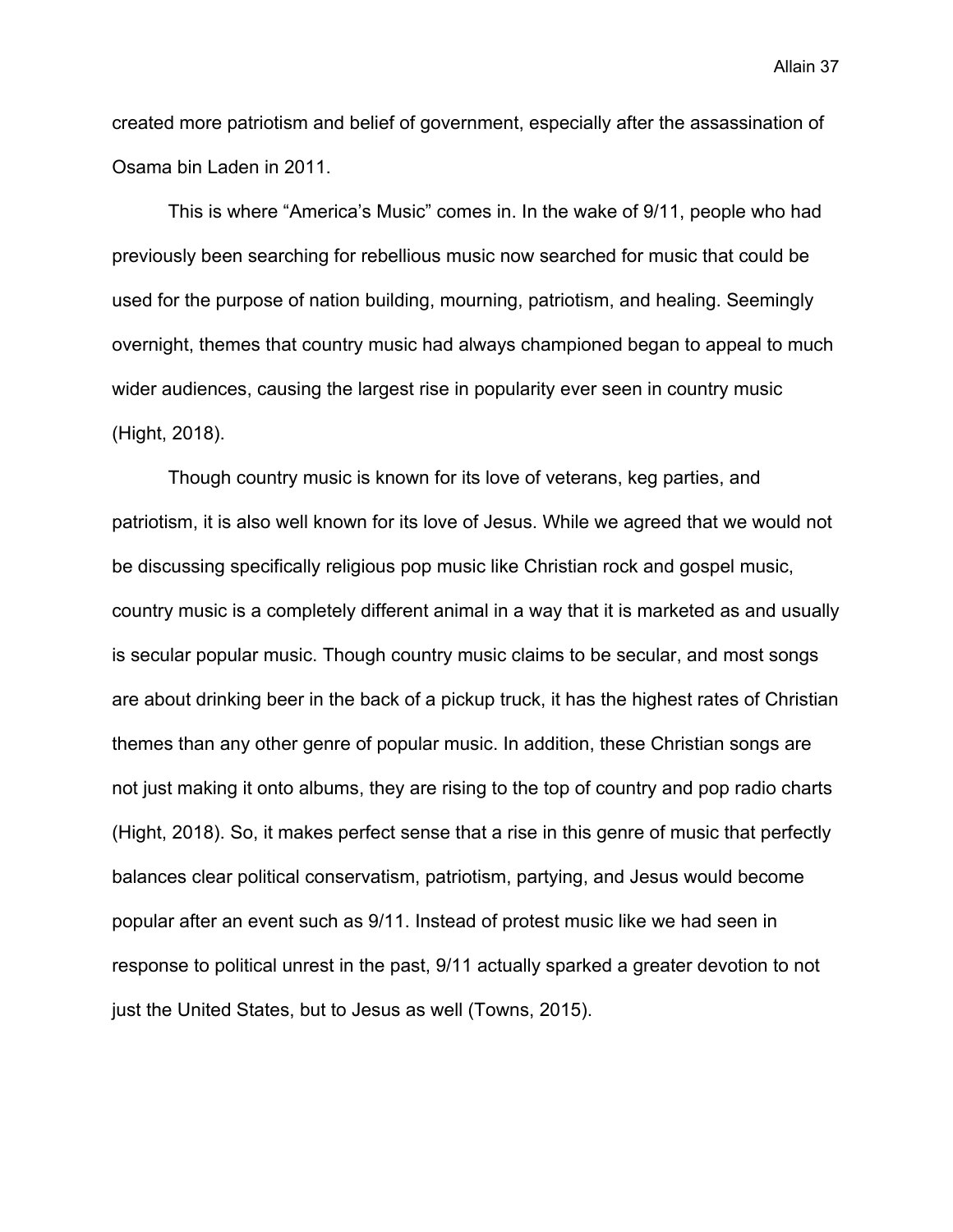This is also interesting when we consider the socially perceived fear of radical Islam that manifested in the aftermath of 9/11. As the United States is a Christian nation and has more members of Christianity than any other faith (Grant, 2014), it makes sense that in response to the perceived threat of radical Islam, the United States reacts with radical and popularized Christianity.

If anything, country music's rise during this time is a perfect example of Merriam's theory of music telling society how to act as well as wrong from right. In American history, most large political events invoke a divide: some support and some rebel against, usually along generational lines. With 9/11, though, it was a massive trend of an increase of patriotism, Christianity, Islamophobia, and dedication to our military. This was only exasperated by country music telling us what is the appropriate response to such an event. While it is impossible to detangle which came first, it is no coincidence that despite all the atrocities committed by the Bush Administration in the wake of 9/11, our popular music was still focused on an unwavering devotion to our country, especially as a Christian state (Hight, 2018).

With the Obama Administration came an influx of political music surrounding the LGBTQA+ community, which was sorely needed as the United States debated over marriage equality, eventually becoming legal in 2015 at the end of Obama's presidency. With songs like *Born This Way* by Lady Gaga and *Same Love* by Macklemore and Ryan Lewis becoming extremely popular, these might not seem like protest songs or even spiritual songs. What brings these anthems of pride into our discussion is the context of religious opposition to the Marriage Equality Act. LGBTQA+ issues in the United States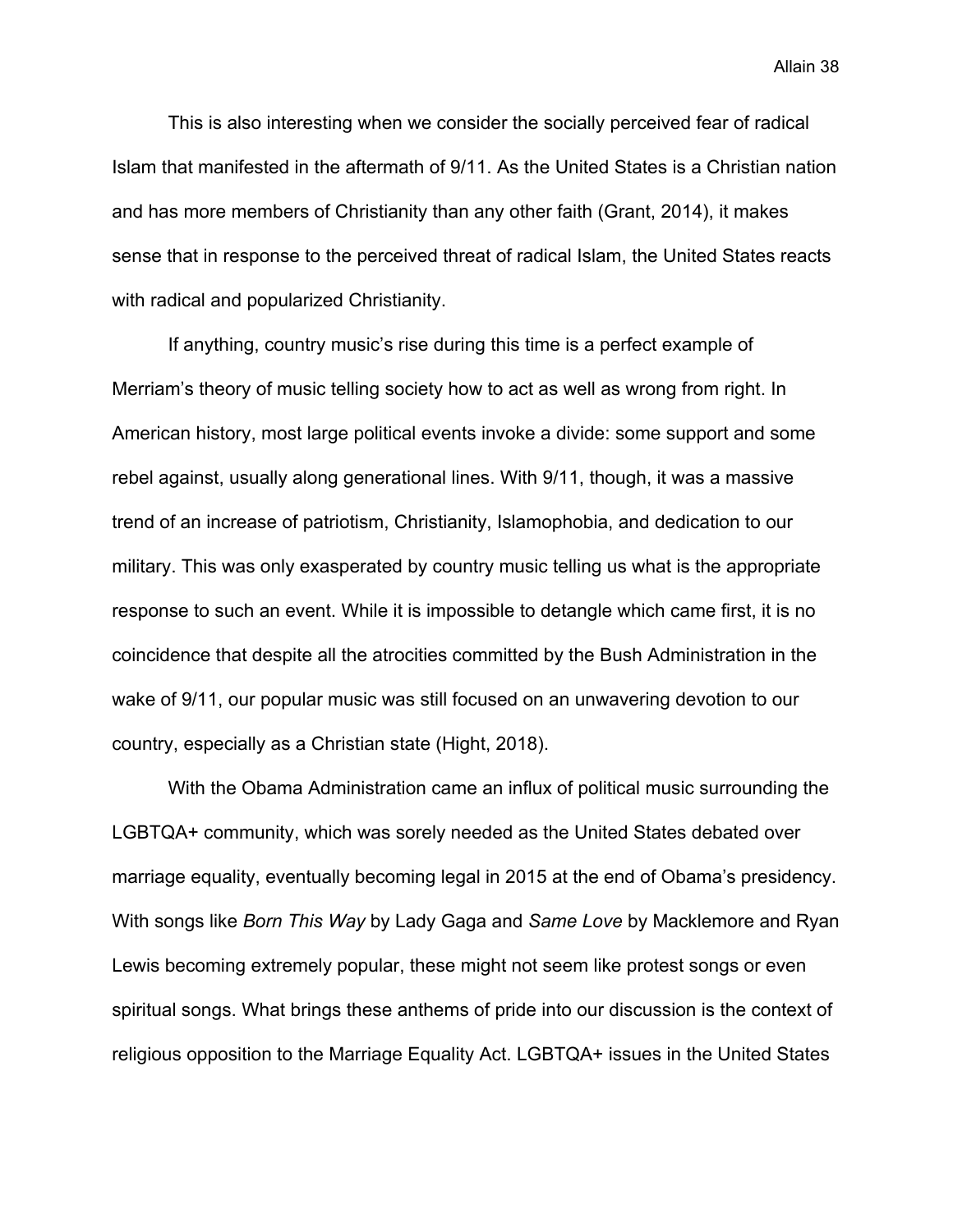have been traditionally fought on the religious battlefield, especially when it comes to marriage equality because of the Christian notion that marriage is defined by the Christian God (Henwood, 2017). So, while songs like *Born This Way* and *Same Love* do not actually speak to spirituality by name, they are just as valuable religious rebellions as Madonna's *Like A Prayer* because of their direct response to religious persecution and the bubbling conversations over this battle between the domination of Christian values in this country (Henwood, 2017).

A song that stands out as a direct and oppositional rebellion against Christianity and specifically the Catholic Church is the 2013 song, *Take Me To Church* by Hozier. Hozier is a singer-songwriter from Ireland whose style is influenced by folk rock protest music, blues, as well as gospel and soul. His first released single was *Take Me To Church* which launched him into international stardom, becoming certified 6 times platinum in the US alone (["YTD Marketshare at the Seven-Month Mark"\)](https://web.archive.org/web/20150801063634/http://hitsdailydouble.com/news%26id%3D297039). This is surprising due to the subject matter of the song and the video that accompanies it. The song itself grew out of Hozier's frustrations with the Catholic Church, and the song's reception spread to represent Catholicism's rejection of the LGBTQA+ community ("Q&A: Hozier on Gay Rights, Sexuality, and Good Hair"). The viral music video that accompanied it showed the story of two men being the victims of violent hate crimes over their romantic relationship, and ultimately blames these very real events on the anti-gay doctrines of the Catholic church (Nichols, 2013).

While it is a given that the Catholic church did not react well to the song or the video, the song's success is very telling of young society at the time. Millenials and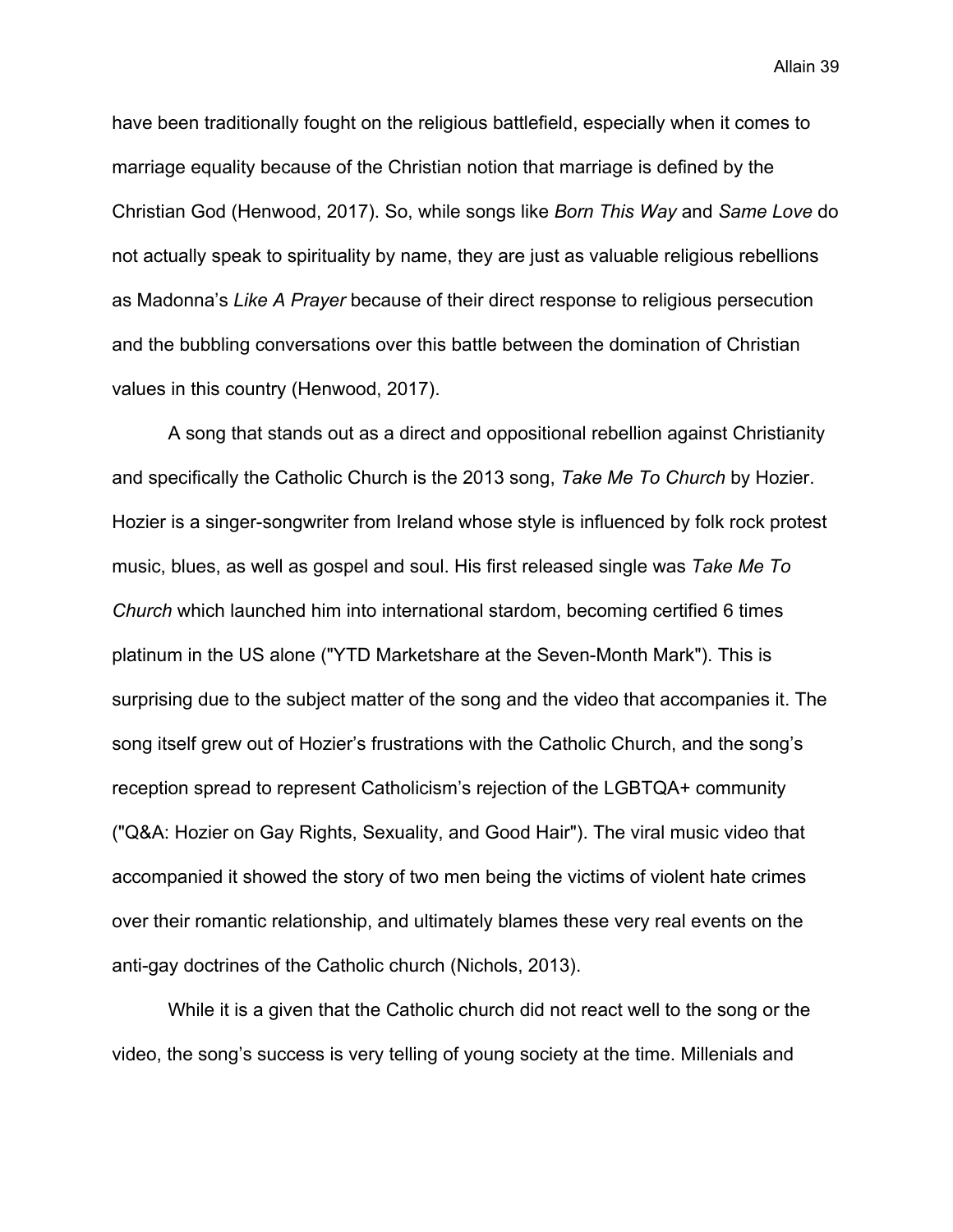members of Generation Z are of the most diverse and socially liberal generations there has ever been. They each have the highest rates of LGBTQA+ identifying people as well as the lowest rates of devotion to organized or traditional religions (Towns, 2015). So, it makes sense that during a time where the political rights of people are being threatened by an old religious institution as well as its followers, young people turn to an anthem of non-judgement and frankly apparent anti-Christianity. While it may come as a surprise that a song in such direct opposition to a religion (as opposed to Madonna who constantly walked the line of offensive but devoted), it makes perfect sense considering the political climate at the time.

While the pendulum swung to President Obama, the pendulum must swing back. With the incoming Trump Administration, the music community had many reactions to such a strong, divisive, and disheartening event in our nation's history. While many artists released extensive music about the election and in opposition to Trump, one song that is especially relevant is the song *Hallelujah Money* by the Gorillaz.

This song was released the weekend before Trump's inauguration in 2017 and it is a political commentary on the way that Trump, as well as his supporters, worship money more than all else and how money played an essential role in the outcome of the election itself. It describes a dream-like version of America that Trump promised his voters, one of racism and apparent economic prosperity using a tree as well as other Christian themes, as symbols (one of the main functions of music as defined by Merriam). While this is obviously based off of Trump's campaign promises in the coming days of his inauguration, these are both themes that are essential to the Republican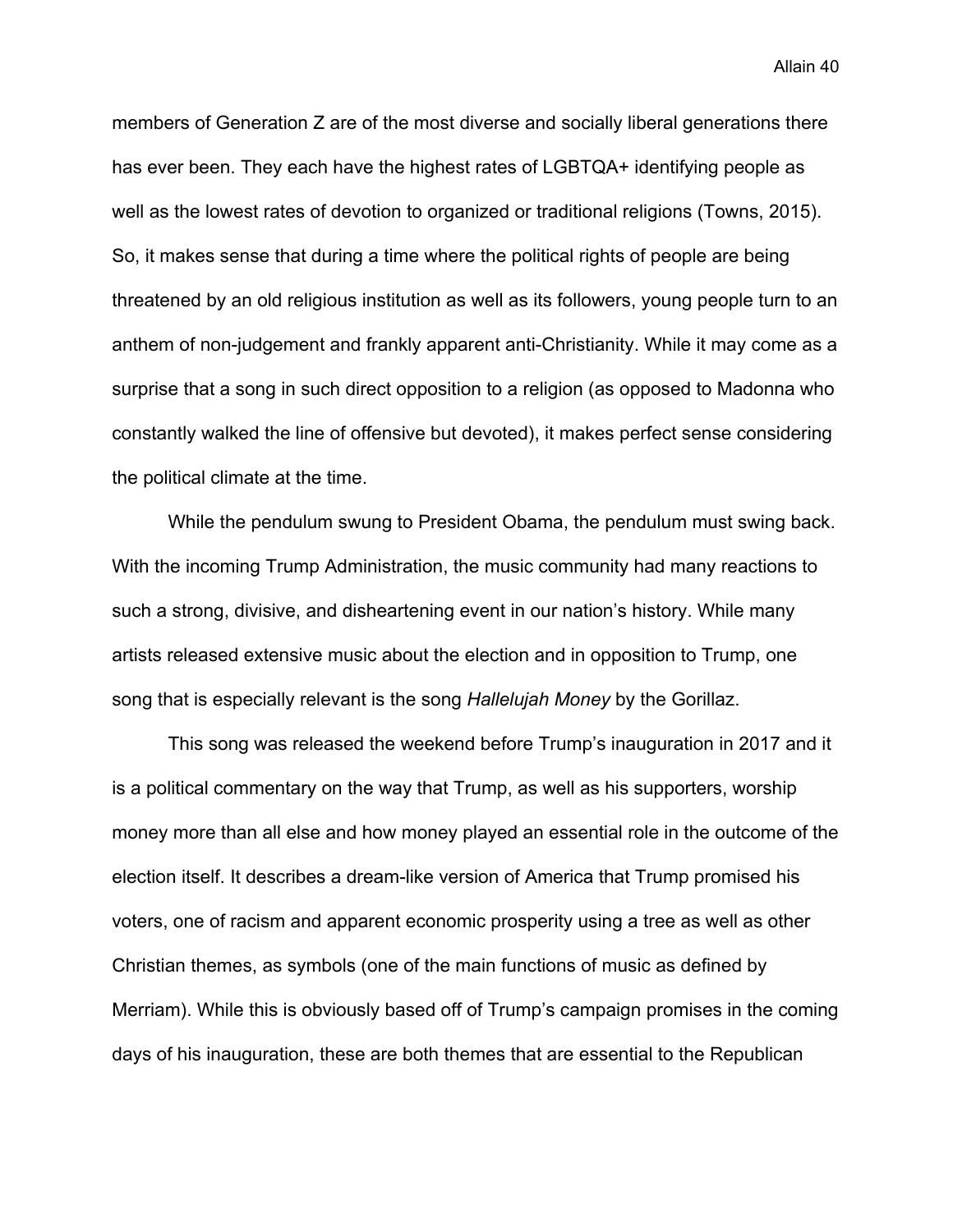party who have repeatedly claimed a monopoly on Christian values as well as protective economic policies (Henwood, 2017).

The song opens on the line "Here is our tree/That primitively grows/And when you go to sleep/Scarecrows from the Far East/Come to eat/Its tender fruit", threatening China's economic manipulation that Trump continually stressed on the campaign trail. This sets up the tree symbol for the rest of the song, as the next lines of the song say, "And I thought the best way to perfect our tree/Is by building walls/Walls like unicorns/In full glory and galore/And even stronger/Than the walls of Jericho". Jericho is a historical city with one of the oldest known protective walls, but it is central to a story in the Old Testament where the Israelites tear down the wall using purely their faith.

The chorus of the song invokes Christian feelings of a choir singing "Hallelujah Money" repeatedly, ironically showing listeners in an ominous voice that money could be their new God in order to gain power. While this song plays on the heartstrings of America, by ironically evangelizing Trump's views, it also is asking us important moral and existential questions. On the morning of the inauguration, how will we know we are still human? How will we dream, love, know? It can be an unsettling song to listen to, yet the video had amassed 5.5 million views by May that same year (Henwood, 2017).

But, this is not the only rise in Christianity-infused music of this time period. On the opposite end of the spectrum, Kanye West has very recently announced that he will only be releasing Christian music for the rest of his career, starting with his recent album *Jesus is King*. While this may seem like this is irrelevant to our discussion of secular spiritual music outside of the overtly sacred, Kanye has been moving in this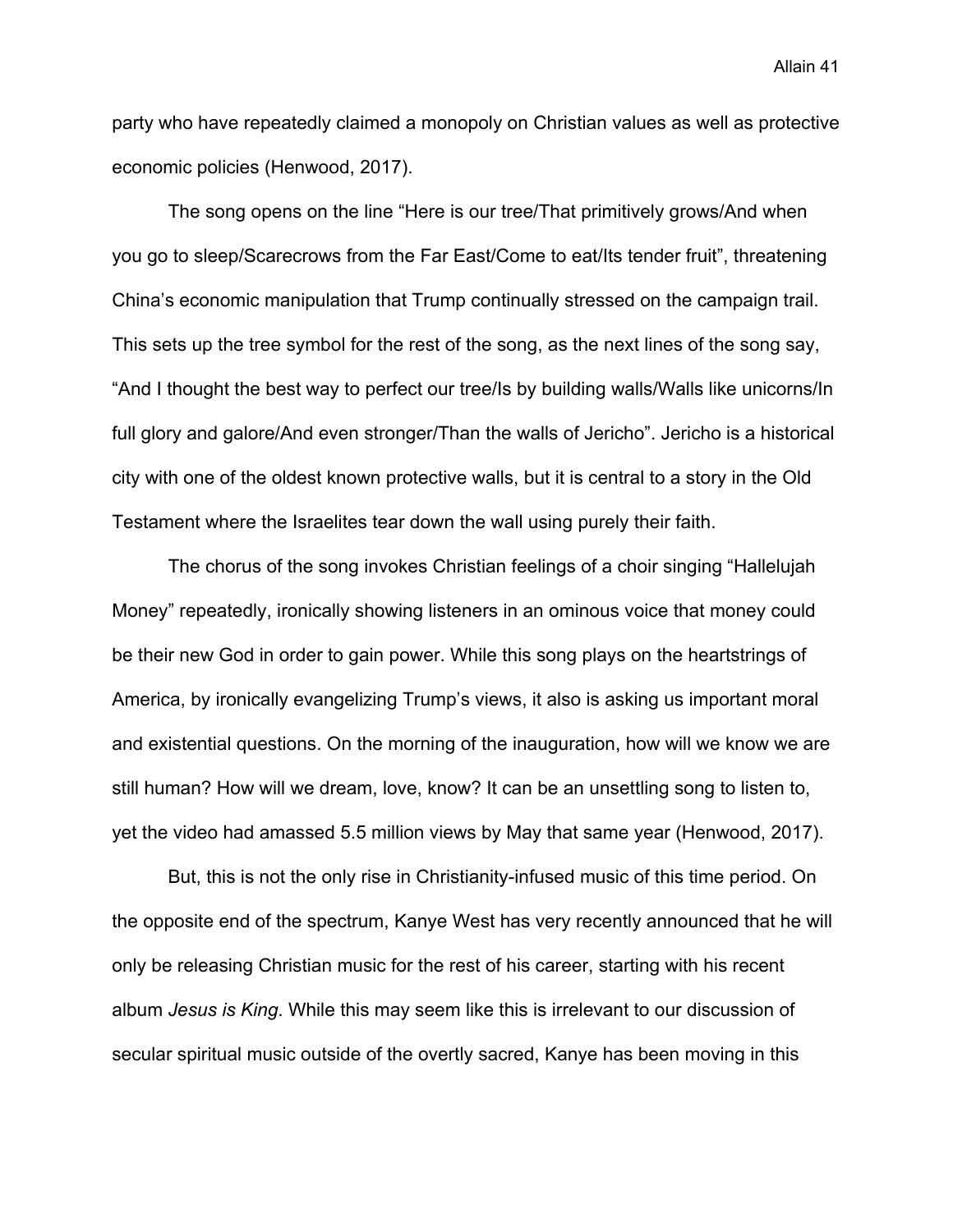direction over the course of his entire prolific career, and has taken his secular fans with him. This is because West sampled hip-hop and rap songs and created spiritual meaning from them, so his music is still appealing to a wider and non-religious audience (Klinkenberg, 2019). This is very reminiscent of the circuit riders of frontier America: taking secular melodies everyone knows to attract listeners, and exposing them to spiritual themes through the altered text.

Kanye West has been playing with Christian iconography for his entire career. As early as 2004, Kanye released one his most successful singles, *Jesus Walks*, and in 2006 he appeared on the cover of Rolling Stone magazine donning a crown of thorns (Grady, 2019). In his 2013 album *Yeezus* (a combination of Jesus and Kanye, suggesting he was another version of Jesus), he included a song called *I Am God* that, while reflecting usual braggadocio known in the hip hop and rap genre, was a strong statement to make considering the self-centered cult of personality he has built around himself (Grady, 2019).

It is important to note, though, that until 2019 West had only used Christianity as a metaphor. In the beginning of 2019, West began to create what he calls Sunday Service. Sunday Service is an actual mass that is centered around music and informal prayers. In it, an entirely black band and choir plays gospel covers of West's music and others, and mainly involves West giving the sermons himself. Every member of the performance is wearing West's clothing line and a ticket to get into this event is given either by invitation or, more recently, by paying a lot of money. The early iterations of this event mainly involved a cast of other high-brow celebrities documenting their times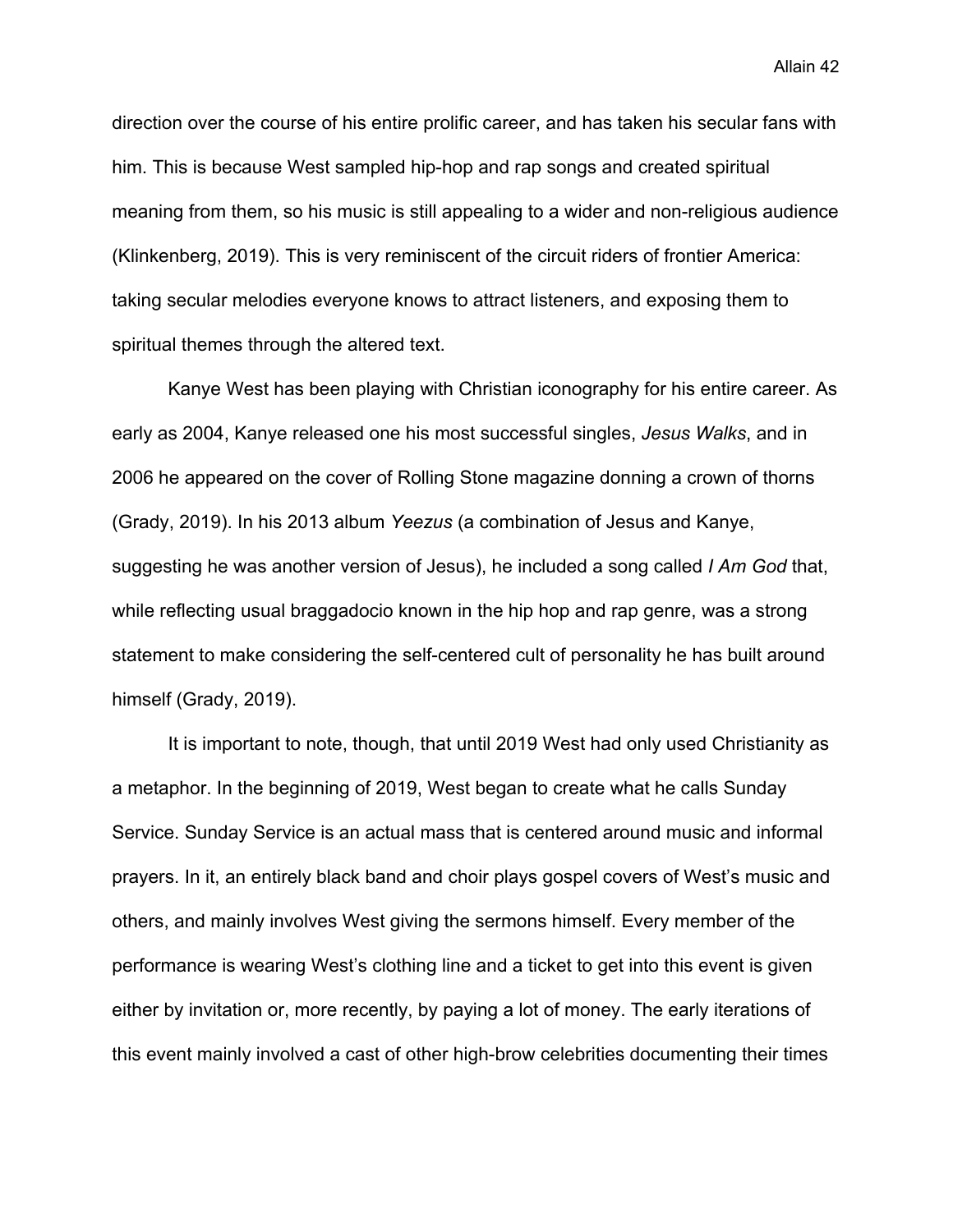there in order to build the status of this church, but now that it is open to the public, NDA's are signed by every single person entering the church (Grady, 2019). The most public display of Sunday Service was on David Letterman's coverage of it on his Netflix show, *My Next Guest Needs No Introduction.*

In this documentation, West also expands on his musical influences and healing since becoming a born again Christian. West subscribes to similar ideas to the Ancient Greek idea of sinful music or tones as well, even though this theory has since been debunked by psychologists. In the interview, he talks about sonics of healing and even uses Eastern religious theories to enhance that experience, "We do our services in a circle and I removed the programmed drums... that usually hit inside of the lowest chakra, which is your sex chakra" (Steed, 2019). He continued to talk about low tones and how he wanted to sonically create purity, using not only Marini's theories of music's sonic ability to reach a spiritual place in an individual, but also the theories of Greek philosophers and Catholic lawmakers who truly believed certain sonic elements of music could encourage lewd behavior. So while Kanye's Sunday Service and the music included in it is all worship music, he's also changing his own popular and mainstream music on the assumption that music is sonically connected to each individual's spiritual state.

This large and overarching switch to Christianity comes in the wake of West's controversial and often offensive support of Donald Trump's presidency and policies, which has made him fall out of the good graces of the country, and specifically his liberal fan base. *Jesus is King* performed well on the charts for a brief moment before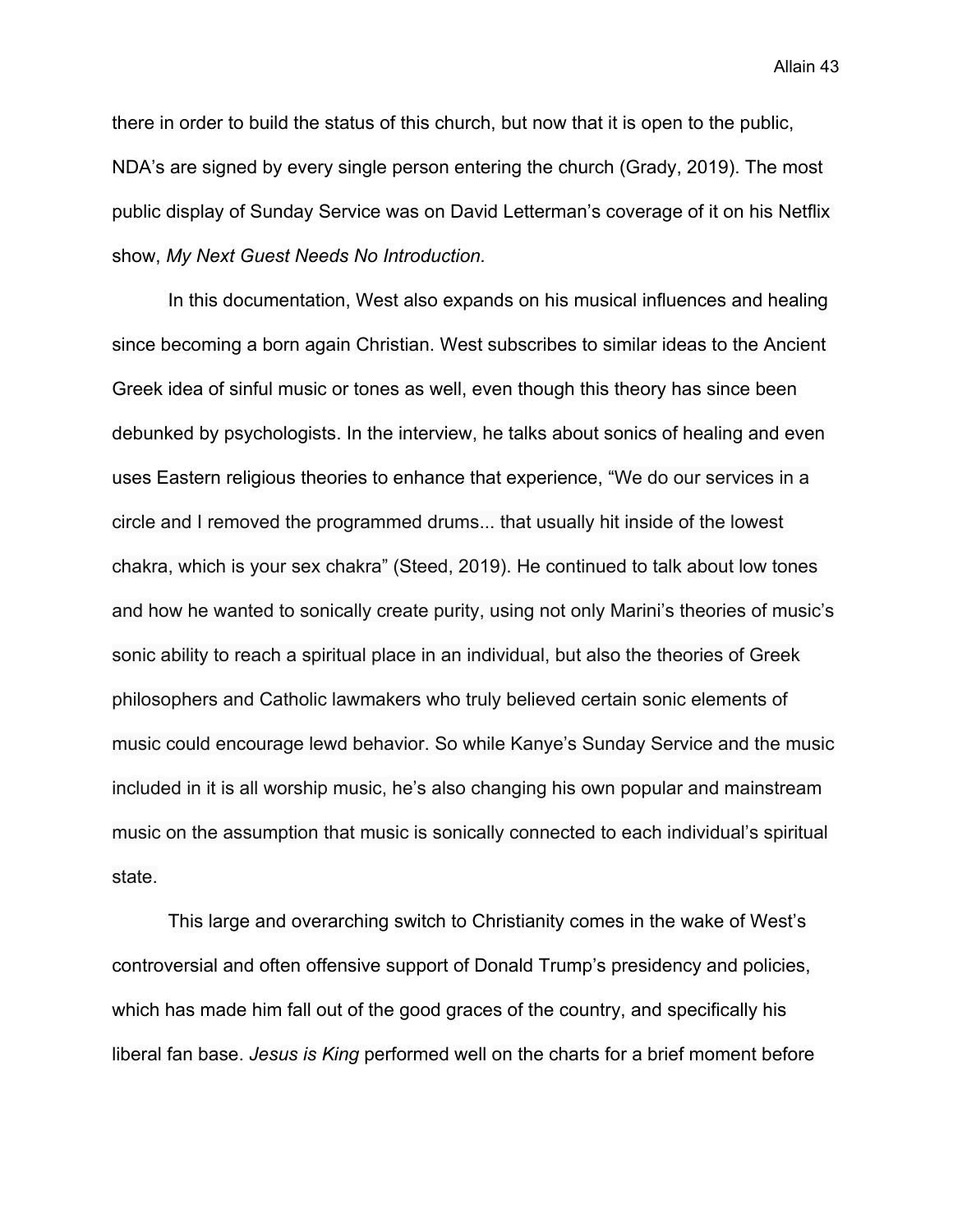dropping back down, and most reviews felt lukewarm about such a highly anticipated album (Klinkenberg, 2019). West has made multiple visits to the White House as well as has gone on record stating that slavery was a "choice" and the 13th Ammendment that aboloshed slavery should also be abolished (Grady, 2019). Ta Nehisi-Coates of the Atlantic wrote of this strong conservatism coming from West by saying, "These are not stray thoughts. They are the propaganda that justifies voter suppression, and feeds police brutality, and minimizes the murder of Heather Heyer. And Kanye West is now a mouthpiece for it" (Coates, 2018).

West's switch to both Christianity and stark political conservatism is a trend that goes hand-in-hand. While his version of Christianity incorporates a new-age approach to spirituality combined with black church traditions, it is not surprising that when being rejected by a liberal fanbase he seeks to pander to a conservative one (Coates, 2018). The only issue here is that with the negative reviews of *Jesus is King* comes an important note about the fatal flaw of his music: it is not as relatable or exciting as his early music. As we saw with Hozier's clear rejection of the church and general trends of a dying traditional religious connection in young generations today, his fanbase is not relating to cut-and-dry Christian worship. *Jesus is King* left no concept up for question the way that George Harrison's spiritual music introduced the question. Many reviews of the album claim that in a society where disillusionment is at every turn and where there are more questions than answers, the generation he is writing for does not need West to tell them Jesus will solve their problems (Klinkenberg, 2019).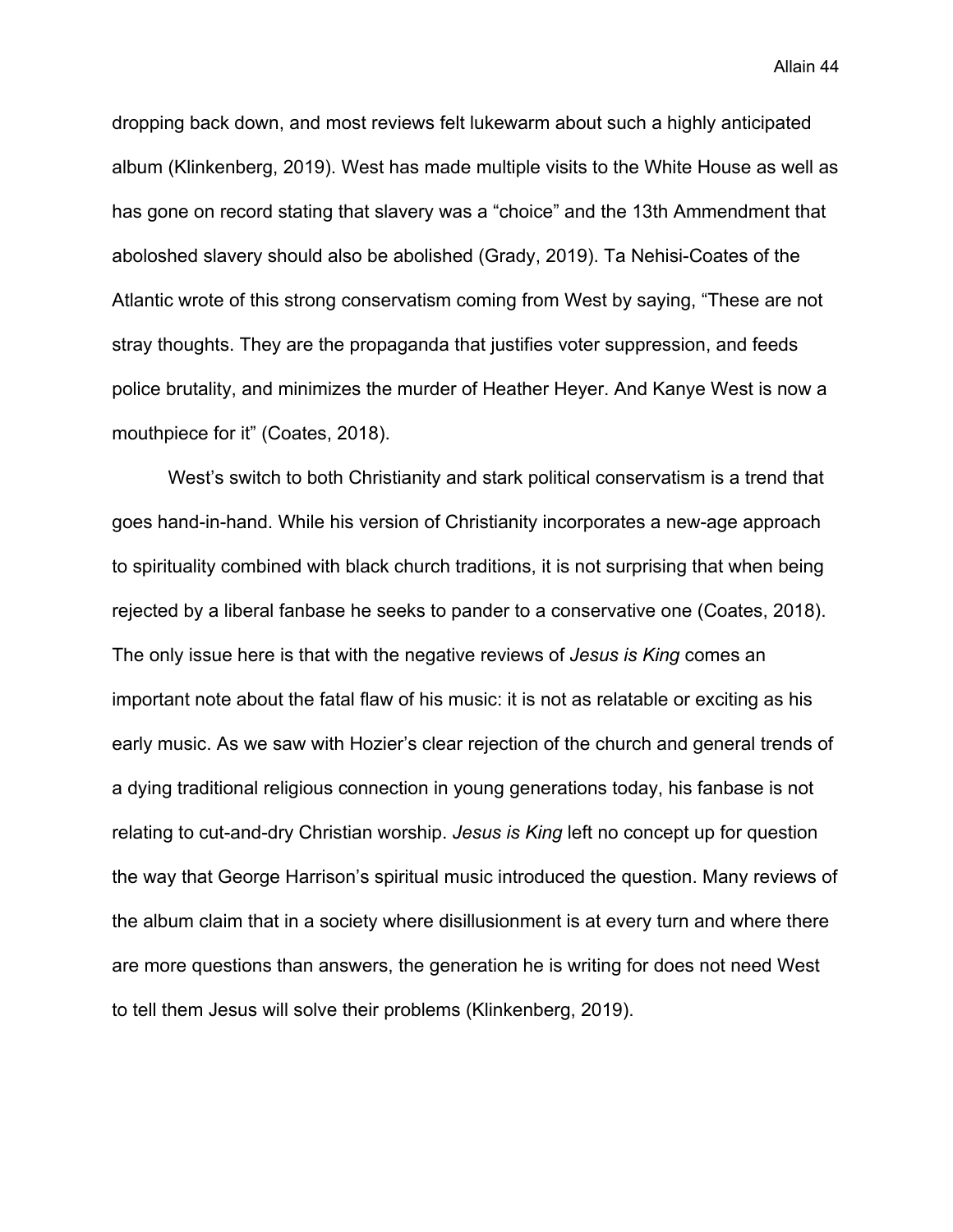### **In Conclusion**

Think about the most profound musical experience you have ever had. A time where a song felt like it was written for you, or a performance that brought you to tears. These are experiences that transcend normal human interactions and become intangible connections. All music is spiritual as long as it connects to the human experience. This includes current pop music no matter how superficial it may seem, as music began in religious contexts which lead to and intertwined with current pop music. When we listen to the radio, it is impossible to take the humanity out of what we are listening to, and therefore we cannot subtract the spiritual connection we all have with each other through music. If we are connecting to one another in meaningful, intangible, and transcendent ways, it is a spiritual experience. Music is about the only place where this experience effectively happens in pop culture today.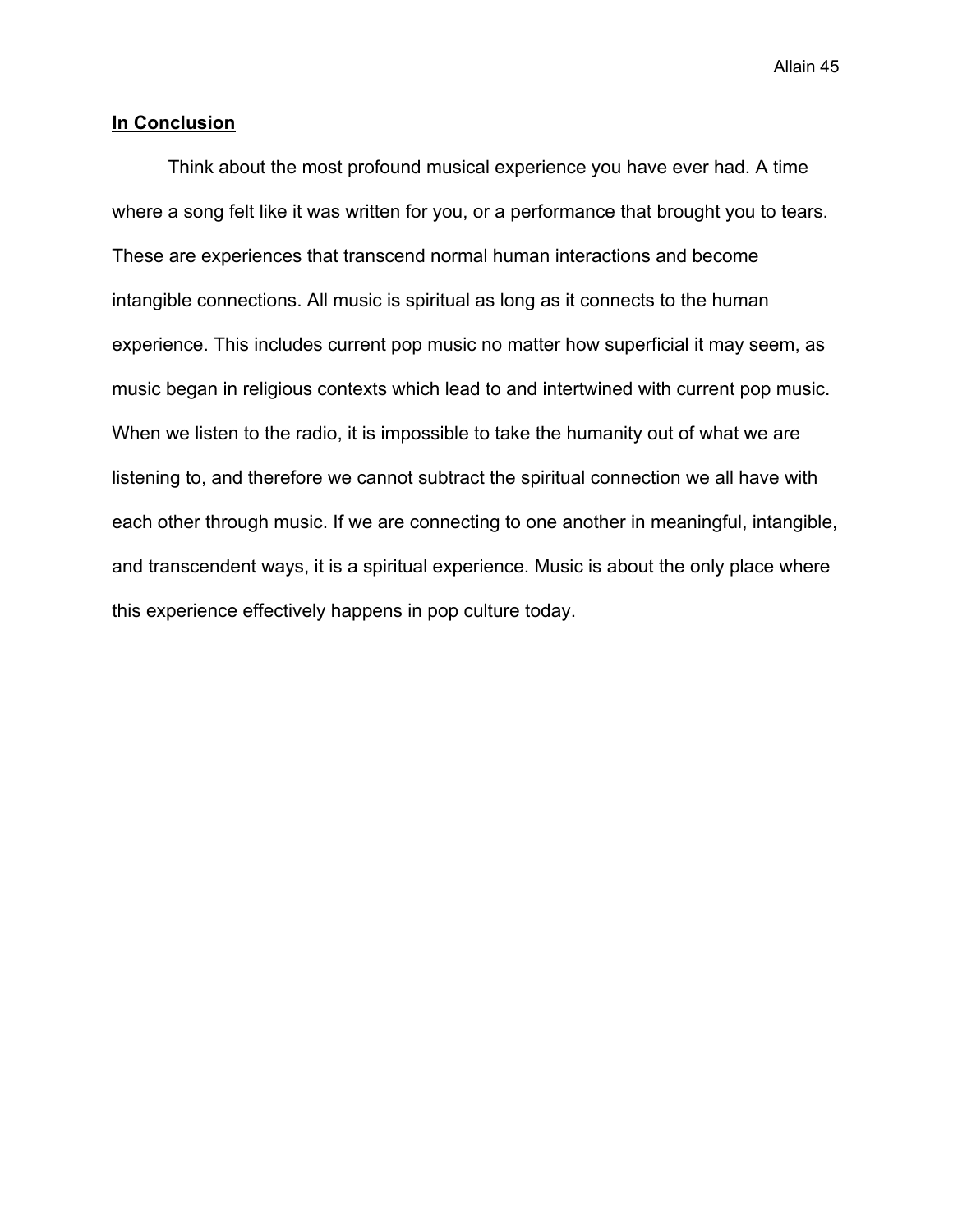## **Citations**

- Aarons, Haydn. "Why Christians Prefer Classical Music and Non-Believers like Heavy Metal." *The Conversation*, 14 Aug. 2019, theconversation.com/why-christians-prefer-classical-music-and-non-believers-lik e-heavy-metal-103691.
- African American Spirituals. [Online Text] Retrieved from the Library of Congress, <https://www.loc.gov/item/ihas.200197495/>.
- Allen, David. "Madonna: Theologian of the Rebel Heart." *Dr. David Allen*, 7 Jan. 2015, drdavidlallen.com/culture/madonna-theologian-of-the-rebel-heart/.

Andrikou, E (ed). *Gifts from the Muses.* (Hellenic Ministry of Culture, Athens, 2994)

- Beck, Guy L. (2019). *Sacred Music and Hindu Religious Experience: From Ancient Roots to the Modern Classical Tradition*.
- Brady, Joel. (199). "Land Is Itself a Sacred, Living Being: Native American Sacred Site Protection on Federal Public Lands Amidst the Shadows of Bear Lodge." American Indian Law Review, vol. 24, nr. 1, 1999, pp. 153 - 186, <https://digitalcommons.law.ou.edu/cgi/viewcontent.cgi?article=1256&context=ailr> Bruce Venable (1995). *Church singing: The fathers and beyond*, Contemporary Music Review, 12:2, 77-92, DOI: [10.1080/07494469500640191](https://doi.org/10.1080/07494469500640191)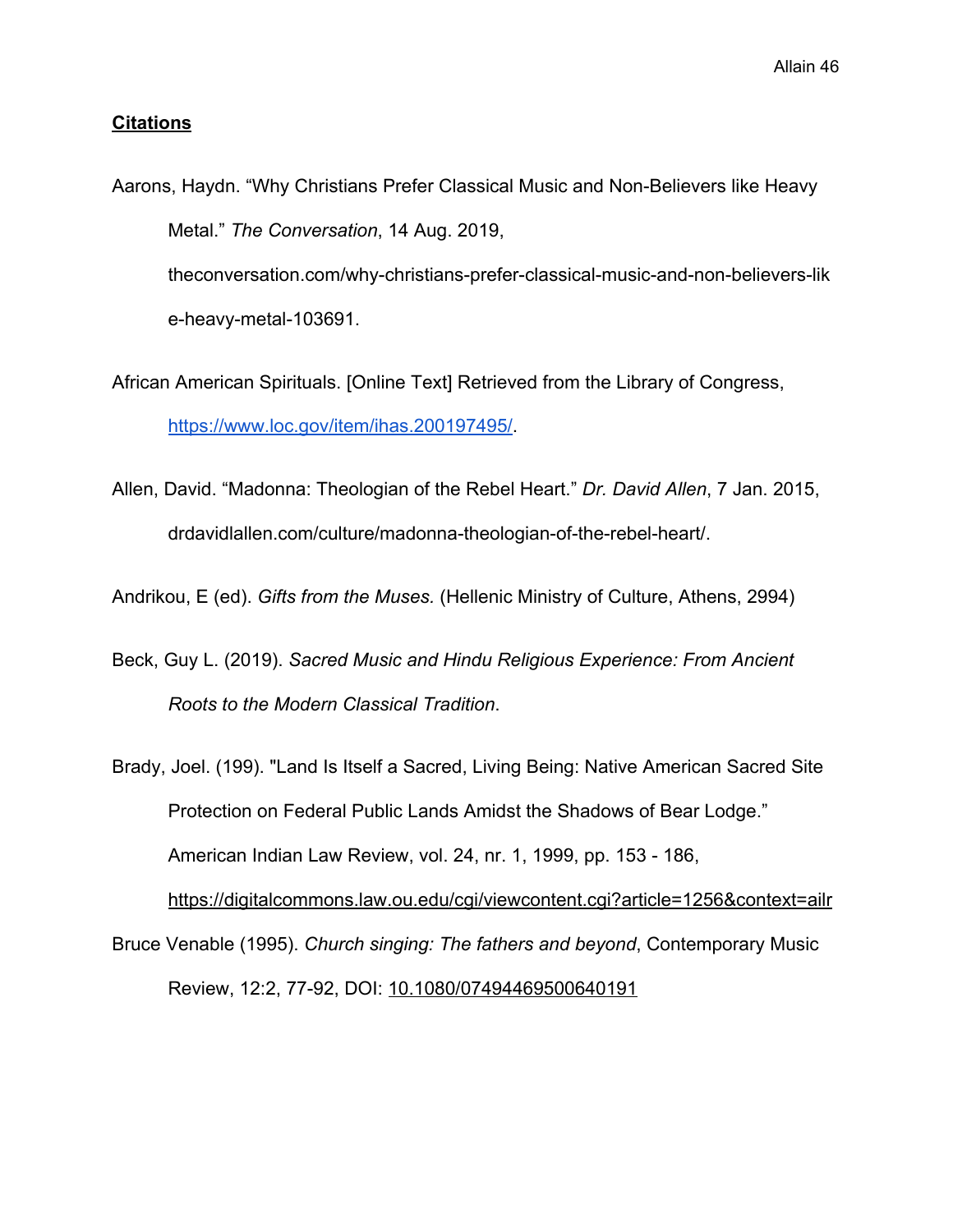- Burns, Janet. "A Brief History of the Devil's Tritone." *Mental Floss*, 29 Mar. 2016, [www.mentalfloss.com/article/77321/brief-history-devils-tritone](http://www.mentalfloss.com/article/77321/brief-history-devils-tritone).
- Coates, Ta-Nehisi. "I'm Not Black, I'm Kanye." *The Atlantic*, Atlantic Media Company, 7 May 2018, www.theatlantic.com/entertainment/archive/2018/05/im-not-black-im-kanye/5597 63/.
- Denisoff, R. Serge. (1970). *The Religious Roots of the American Song of Persuasion*. Western States Folklore Society.
- Grady, Constance. "Kanye West's Turn toward Spirituality, Explained." *Vox*, Vox, 25 Oct. 2019, www.vox.com/culture/2019/10/9/20895148/kanye-west-sunday-service-jesus-is-k

ing-new-album-domes-cult.

- Grant, Tobin, et al. "The Great Decline: 60 Years of Religion in One Graph." *Religion News Service*, 5 Aug. 2014, religionnews.com/2014/01/27/great-decline-religion-united-states-one-graph/.
- Hagel, Stefan. (2018). *Ancient Greek Music: a New Technical History*. Cambridge University Press.
- Hausmann, J. (2013). Religious thought as manifested in the musical content of george harrison's brainwashed. *Journal of Religion and Popular Culture, 25*(1), 49-66.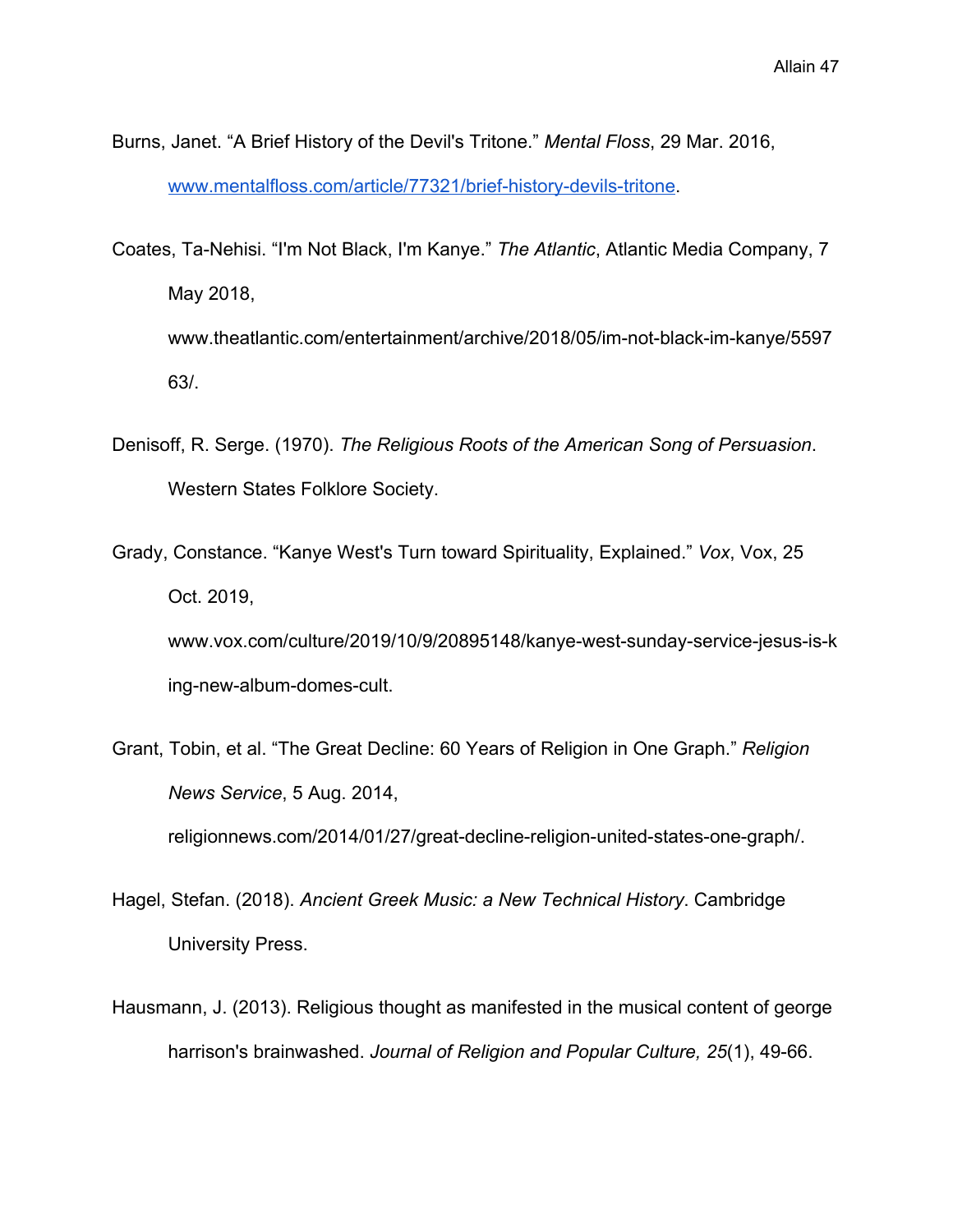Retrieved from

[http://ezproxy2.library.drexel.edu/login?url=https://search-proquest-com.ezproxy2](http://ezproxy2.library.drexel.edu/login?url=https://search-proquest-com.ezproxy2.library.drexel.edu/docview/1351505977?accountid=10559) [.library.drexel.edu/docview/1351505977?accountid=10559](http://ezproxy2.library.drexel.edu/login?url=https://search-proquest-com.ezproxy2.library.drexel.edu/docview/1351505977?accountid=10559)

Hennesy, Eoin. (2014). "How American Music Took Over the World." *The University Times*,

[www.universitytimes.ie/2014/03/how-american-music-took-over-the-world/.](http://www.universitytimes.ie/2014/03/how-american-music-took-over-the-world/)

Henwood, Bridgett. "The History of American Protest Music, from 'Yankee Doodle' to Kendrick Lamar." *Vox*, Vox, 22 May 2017,

[www.vox.com/culture/2017/4/12/14462948/protest-music-history-america-trump](http://www.vox.com/culture/2017/4/12/14462948/protest-music-history-america-trump-beyonce-dylan-misty)[beyonce-dylan-misty](http://www.vox.com/culture/2017/4/12/14462948/protest-music-history-america-trump-beyonce-dylan-misty).

Hight, Jewly. "Inside Country Music's Conflicted Relationship With Religion." *Rolling Stone*, 25 June 2018, www.rollingstone.com/music/music-country/inside-country-musics-conflicted-relat

ionship-with-religion-226559/.

"History of Classical Music." *History of Classical Music - Eras*, Naxos ,

[www.naxos.com/education/brief\\_history.asp](http://www.naxos.com/education/brief_history.asp).

- Jones, Robert A. (1986). *Emile Durkheim: An Introduction to Four Major Works*. Beverly Hills, CA: Sage Publications, Inc. Pp. 115-155.
- Klinkenberg, Brendan. "Kanye West Reaches for Greatness But Falls Short on 'Jesus Is King'." *Rolling Stone*, 4 Nov. 2019,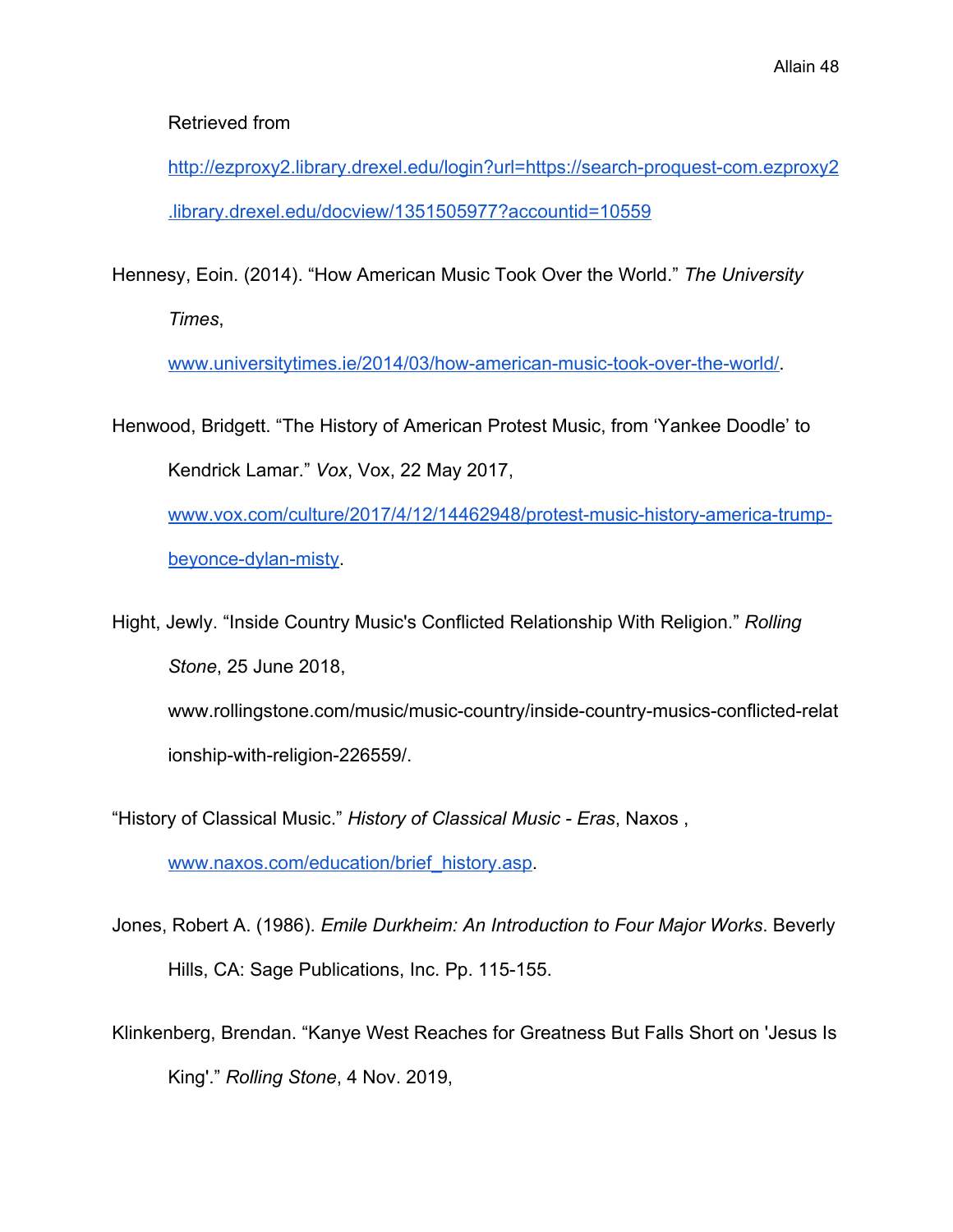www.rollingstone.com/music/music-album-reviews/kanye-wests-jesus-is-king-90 4921/.

- Levitin, Daniel J. (2016). *This Is Your Brain on Music: the Science of a Human Obsession*. Dutton an Imprint of Penguin Random House LLC.
- Marini, Stephen A. (2003). *Sacred song in America: Religion, Music and Public Culture*. University of Illinois Press.
- Mead, Julia C. "Tracing George Harrison's Journeys." *The New York Times*, The New York Times, 8 Jan. 2006,

www.nytimes.com/2006/01/08/nyregion/tracing-george-harrisons-journeys.html.

Merriam, Alan P. (1964). *The Anthropology of Music*. Northwestern University Press.

Nichols, James (26 September 2013). ["Hozier's 'Take Me To Church' Echoes Russian](http://www.huffingtonpost.com/2013/09/26/hozier-take-me-to-church_n_3991405.html)

[LGBT Violence".](http://www.huffingtonpost.com/2013/09/26/hozier-take-me-to-church_n_3991405.html) *[The Huffington Post](https://en.wikipedia.org/wiki/The_Huffington_Post)*.

"Q&A: Hozier on Gay Rights, Sexuality, and Good Hair". NY Magazine. 11 March 2014.

"Ritual (Adj.)." *Online Etymology Dictionary*, www.etymonline.com/word/ritual.

"The Roaring Twenties History." *History.com*, A&E Television Networks, 14 Apr. 2010, [www.history.com/topics/roaring-twenties/roaring-twenties-history](http://www.history.com/topics/roaring-twenties/roaring-twenties-history).

Steed, Michael. (2019). Kanye West [Television series episode] In H. Cho, *My Next Guest Needs No Introduction With David Letterman.* New York, New York: Netflix.